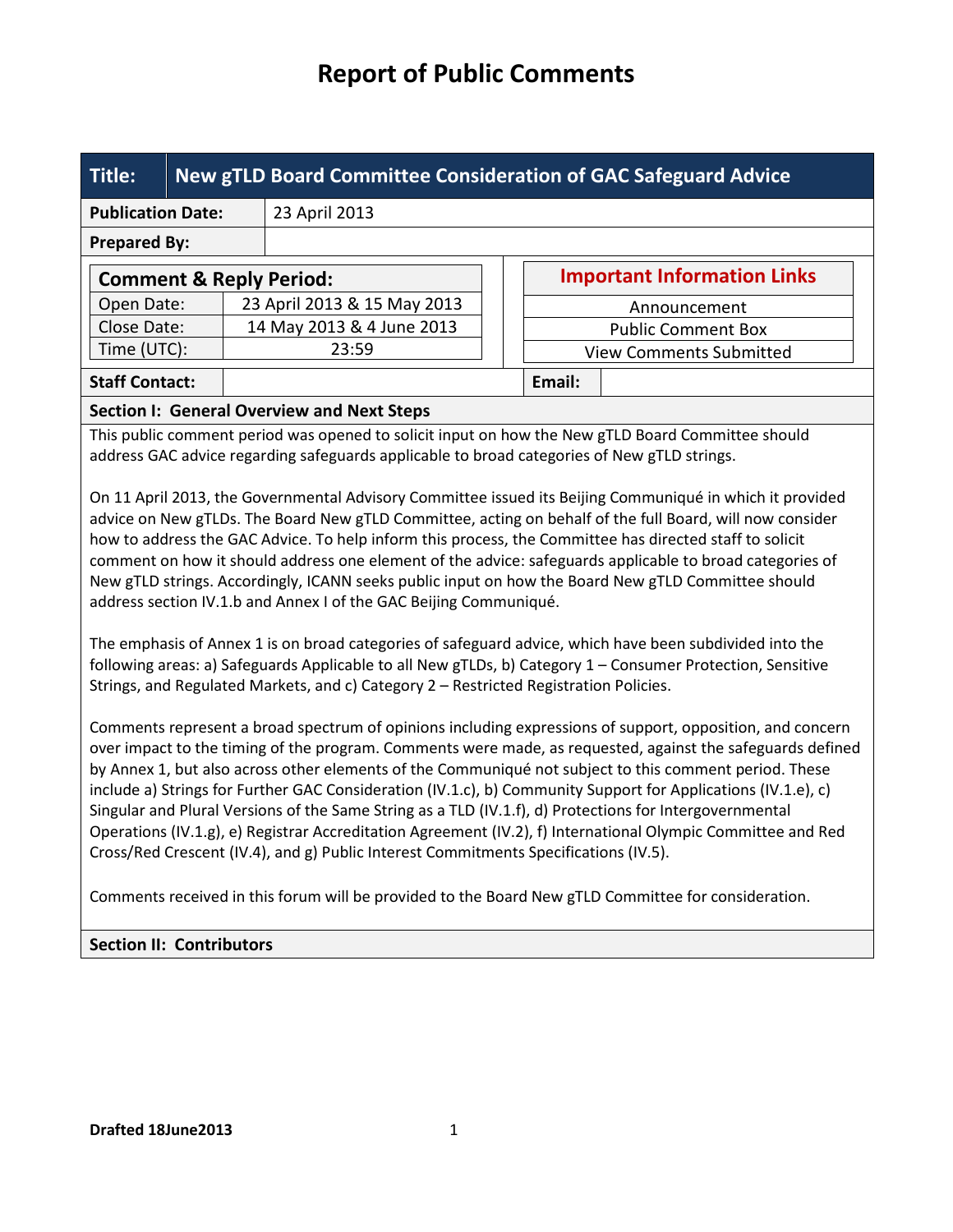*At the time this report was prepared, a total 132 community submissions had been posted to the Forum. The contributors, both individuals and organizations/groups, are listed below in alphabetical order.* 

### **ORGANIZATIONS AND GROUPS:**

| <b>Name</b>                                                | <b>Submitted by</b>                   |
|------------------------------------------------------------|---------------------------------------|
| Accent Media Limited (Accent Media)                        | <b>Steve Machin</b>                   |
| Accor                                                      | Nathalie Dreyfus, Dreyfus & associes  |
| American Insurance Association (AIA)                       | Angela Gleason                        |
| American Insurance Association (AIA)                       | Angela Gleason                        |
| Artemis Internet, Inc. (Artemis Internet)                  | <b>Alex Stamos</b>                    |
| Association for Competitive Technology (ACT)               | Jonathan Zuck                         |
| Association for Competitive Technology (ACT)               | Jonathan Zuck                         |
| Association of American Publishers (AAP)                   | Allan Robert Adler                    |
| Association of European Trademark Owners (MARQUES)         | Nick Wood                             |
| <b>Association of National Advertisers (ANA)</b>           | Dan Jaffe                             |
| Associazione Italiana Editori (AIE)                        | Alfieri Lorenzon                      |
| At-Large Advisory Committee (ALAC)                         | Olivier MJ Crepin-Leblond             |
| <b>Australian Hotels Association (AHA)</b>                 | Des Crowe                             |
| Big Room & Dot Eco                                         | Trevor Bowden, Jacob Malthouse, Helio |
|                                                            | Mattar, Richard McLellan              |
| Borsenverein des Deutschen Buchandels e.V. (Retail         | Kyrna Dreher                          |
| <b>Booksellers Committee--Germany)</b>                     |                                       |
| Brand Registry Group - in formation (BRG)                  | Phillip Sheppard                      |
| <b>BREIN</b>                                               | <b>Tim Kuik</b>                       |
| BRS Media Inc. (BRS Media)                                 | George T. Bundy                       |
| <b>Bulgarian Association of Music Producers (BAMP-IFPI</b> | Ina Kileva                            |
| Bulgaria)                                                  |                                       |
| <b>Business Constituency (BC)</b>                          | <b>Steve DelBianco</b>                |
| Coalition for Online Accountability (COA)                  | Steven J. Metalitz                    |
| Coalition for Online Accountability (COA)                  | <b>Steven J Metalitz</b>              |
| Comcast/NBCUniversal                                       | <b>Meredith Baker</b>                 |
| Comite interprofessionnel du vin de Champagne (CIVC)       | Jean-Luc Barbier                      |
| Copyright Alliance                                         | <b>Terry Hart</b>                     |
| CTIA-The Wireless Association (CTIA)                       | Michael F. Altschul                   |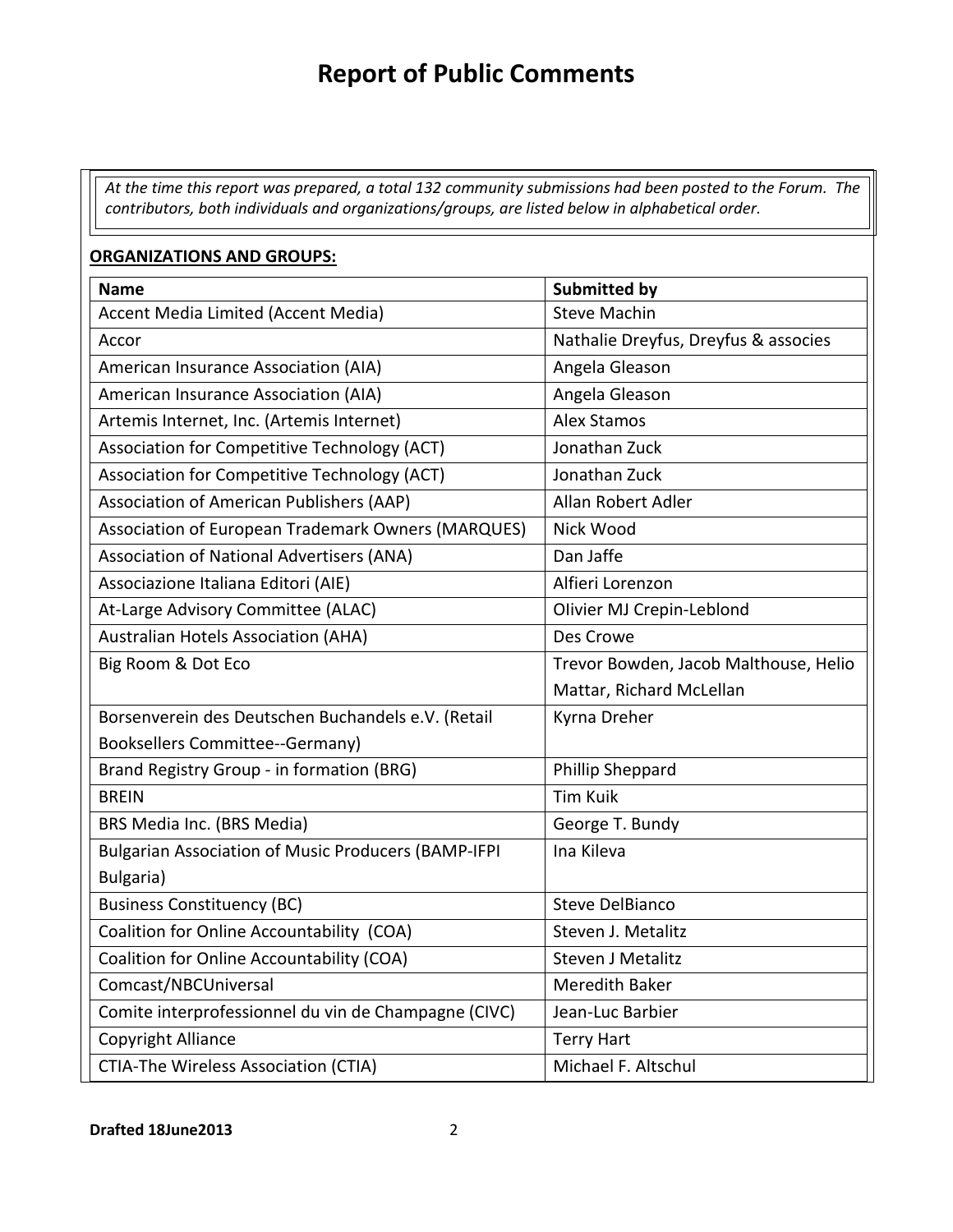| Directors Guild of America, International Alliance of   | Kathy Garmezy, Scott Harbinson, Jeffrey |
|---------------------------------------------------------|-----------------------------------------|
| Theatrical Stage Employees and Screen Actors Guild-     | Bennett, Danielle S. Van Lier           |
| American Federation of Television and Radio Artists     |                                         |
| (DGA, IATSE, SAG-AFTRA)                                 |                                         |
| Donuts Inc. (Donuts)                                    | Jonathon Nevett                         |
| Dot Registry LLC (Dot Registry)                         | <b>Shaul Jolles</b>                     |
| Dot Registry LLC (Dot Registry)                         | <b>Shaul Jolles</b>                     |
| <b>DotBERLIN</b>                                        | Dirk Krischenowski                      |
| dotBERLIN                                               | Dirk Krischenowski                      |
| DotGreen                                                | Annalisa Roger                          |
| dotHIV gemeinnuetziger e.V. (dotHIV)                    | Carolin Silbernagl                      |
| <b>DotMusic</b>                                         | <b>Constantine Roussos</b>              |
| <b>DOTZON</b>                                           | Katrin Ohlmer                           |
| <b>Entertainment Software Association (ESA)</b>         | Christian Genetski                      |
| European Federation for Medical Informatics (EFMI)      | Patrick Weber                           |
| European Federation of Origin Wines (EFOW)              | Ricardo Ricci Curbastro                 |
| Expedia Inc. (Expedia)                                  | Jean-Phillippe Monod de Froideville     |
| FairSearch.org (FairSearch)                             | <b>Ben Hammer</b>                       |
| Family Online Safety Institute (FOSI)                   | Stephen Balkam                          |
| Federation Internationale de Basketball (FIBA)          | Patrick Baumann                         |
| Federazione Industria musicale italiana (FIMI)          | Enzo Mazza                              |
| Federdoc                                                | Ricardo Ricci Curbastro                 |
| Forum of Brazilian Hotel Operators (FOHB)               | <b>Raphael Paulino Gimenes</b>          |
| French Hospitality in Europe (FHE)                      | Julie Besse                             |
| French Publishers Association, Syndicat National de     | <b>Christine de Mazieres</b>            |
| l'Edition (SNE)                                         |                                         |
| <b>General Electric Company</b>                         | Kathryn Barrett Park                    |
| Google Inc. (Google)                                    | Aparna Sridhar                          |
| <b>GSMA</b>                                             | Anne Bouverot                           |
| Heath on the Net Foundation (HON.ch)                    | Celia Boyer                             |
| Home Box Office, Inc. and HBO Registry Services, Inc.   | <b>Judy McCool</b>                      |
| (HBO)                                                   |                                         |
| <b>IFPI Greece</b>                                      | Irene Tsiliri                           |
| <b>IFPI Sweden</b>                                      | <b>Magnus Martensson</b>                |
| IFPI-Austrian Music Industry Association (IFPI Austria) | Franz Medwenitsch                       |
| Independent Film & Television Alliance (IFTA)           | Jean M. Prewitt                         |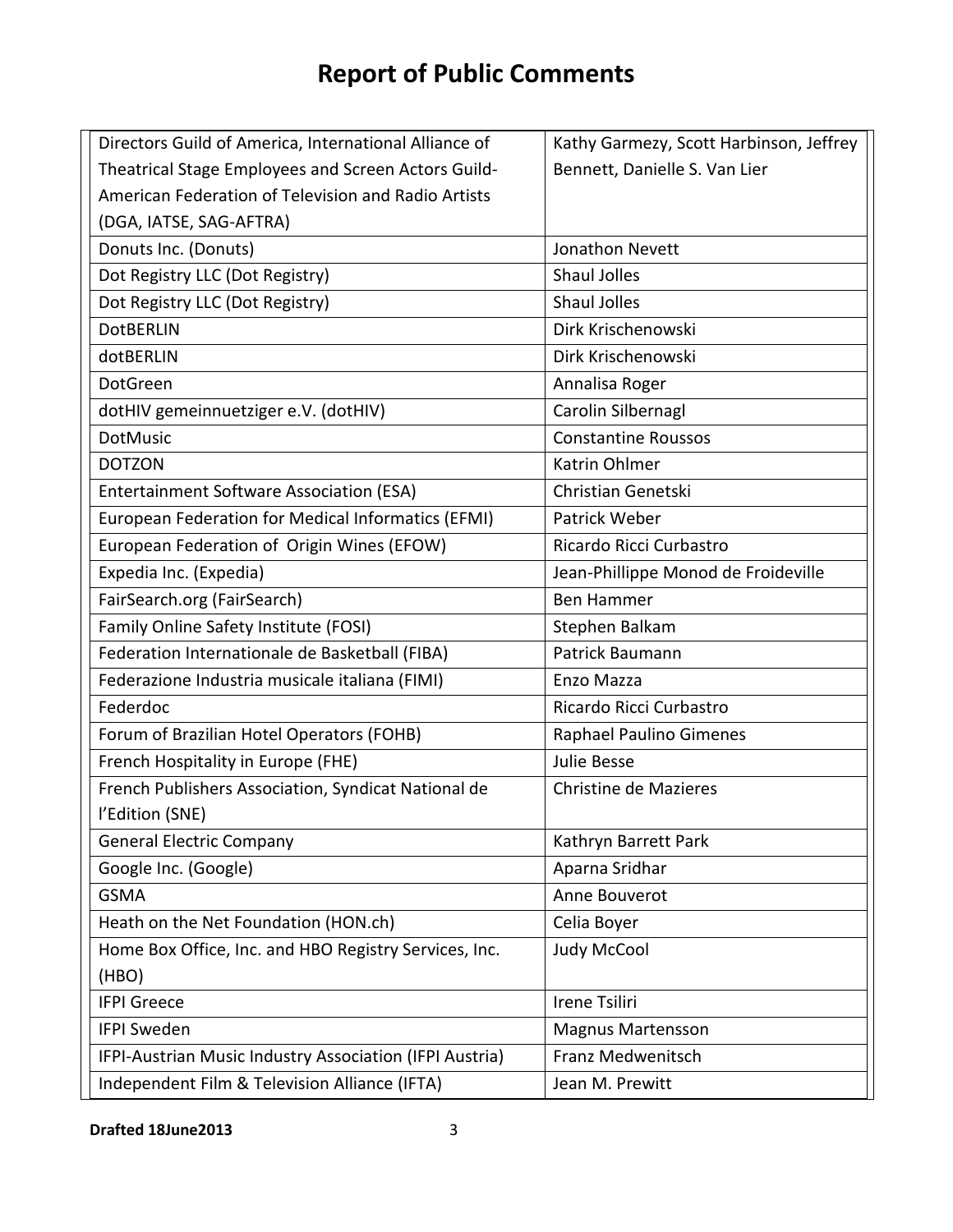| Indigo Books & Music Inc. (Indigo)                            | Kathleen Flynn                        |
|---------------------------------------------------------------|---------------------------------------|
| <b>Insurance Council of Australia</b>                         | Robert Whelan                         |
| Intellectual Property Constituency (IPC)                      | Claudio DiGangi                       |
| Interactive Software Federation of Europe (ISFE)              | Simon Little                          |
| International AntiCounterfeiting Coalition (IACC)             | J. Andrew Coombs                      |
| International Federation of Film Producers Association        | <b>Benoit Ginisty</b>                 |
| (FIAPF)                                                       |                                       |
| International Foundation for Online Responsibility            | Kieren McCarthy                       |
| (IFFOR)                                                       |                                       |
| International Medical Informatics Association (IMIA)          | Dr. Peter J. Murray                   |
| International Organization for Standardization (ISO)          | <b>Rob Steele</b>                     |
| International Publishers Association (IPA)                    | Jose Borghino                         |
| International Rugby Board (IRB)                               | Robert Brophy                         |
| International Society for Telemedicine and eHealth            | S. Yunkap Kwankam,                    |
| (ISfTeH)                                                      |                                       |
| <b>International Trademark Association Internet Committee</b> | Claudio DiGangi                       |
| (INTA Internet Committee)                                     |                                       |
| International Video Federation (IVF)                          | Michael Wilen                         |
| InternetNZ                                                    | Jordan Carter                         |
| Istituto Bruno Leoni (IBL)                                    | Massimiliano Trovato                  |
| Japan Association of New Economy (JANE)                       | Naohiro Inaba                         |
| Kobo Inc. (Kobo)                                              | Henry Ohab                            |
| Medicus Mundi International Network (MMIN)                    | <b>Thomas Schwarz</b>                 |
| Michelin                                                      | Nathalie Dreyfus, Dreyfus & associes  |
| Minds + Machines                                              | <b>Antony Van Couvering</b>           |
| Motion Picture Association of America (MPAA)                  | Linda Kinney                          |
| <b>Music Community Coalition</b>                              | Victoria Sheckler, Recording Industry |
|                                                               | <b>Association of America</b>         |
| Musiikkitouottajat--IFPI Finland ry (IFPI Finland)            | Lauri Reichardt                       |
| National Appellation of Origin Wines and Brandy               | <b>Bernard Farges</b>                 |
| <b>Producers Organization (CNAOC)</b>                         |                                       |
| National Association of Real Estate Investment Trusts         | <b>Victor Dristas</b>                 |
| (NAREIT)                                                      |                                       |
| <b>National Cable &amp; Telecommunications Association</b>    | Jill Luckett                          |
| (NCTA)                                                        |                                       |
| Neustar, Inc. (Neustar)                                       |                                       |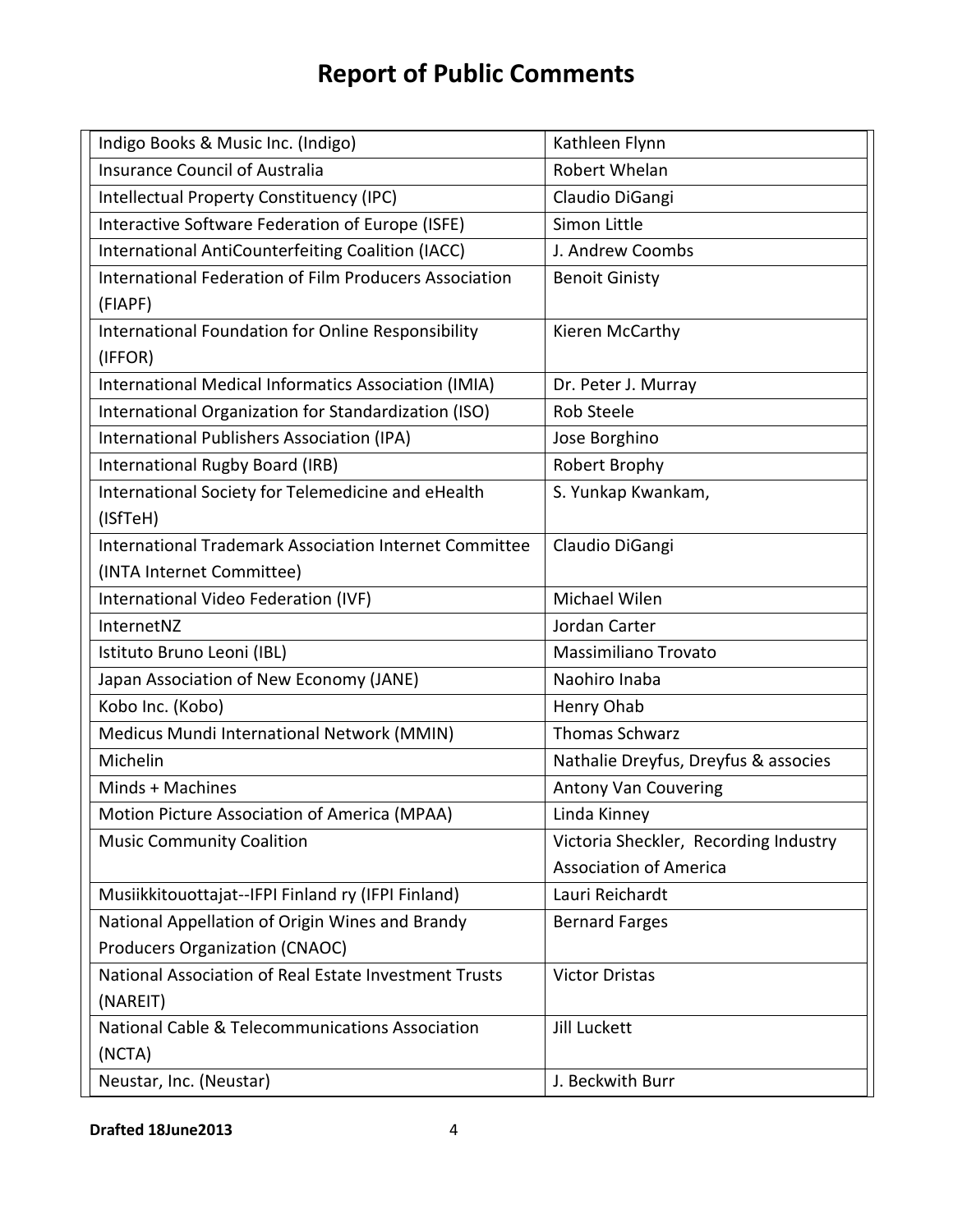| New gTLD Applicant Group (NTAG)                         | Krista Papac           |
|---------------------------------------------------------|------------------------|
| News Corporation (News Corp.)                           | Janet O'Callaghan      |
| NIC.br                                                  | <b>Rubens Kuhl</b>     |
| Nice Computing SA (Nice Computing)                      | <b>Patrick Weber</b>   |
| Non-Commercial Stakeholders Group (NCSG)                | <b>Robin Gross</b>     |
| Norwegian Publishers Association (NPA)                  | Matthias Lilleengen    |
| Property Casualty Insurers Association of America (PCI) | David M. Golden        |
| Rakuten, Inc. (Rakuten)                                 | Maiko Morikawa         |
| Registrar Stakeholder Group (RrSG)                      | James Bladel, GoDaddy  |
| Registry Stakeholder Group (RySG)                       | Paul Diaz              |
| RettighedsAlliancen (Danish Coalition of Right Holders) | Maria Fredenslund      |
| Software and Information Industry Association (SIIA)    | Keith Kupferschmid     |
| Spanish Conference of Wine Governing Bodies (CECRV)     | Jesus Mora Cayetano    |
| SuperMonopolies.com                                     | Dave Tyrer             |
| <b>Technology Policy Institute</b>                      | <b>Thomas Lenard</b>   |
| The Foundation for Network Initiatives (Smart Internet) | Irina Danelia          |
| The Publishers Association Limited (The PA)             | <b>Richard Mollet</b>  |
| The Walt Disney Company (Disney)                        | <b>Troy Dow</b>        |
| Time Inc. (Time)                                        | Paul A. Lee            |
| TLDDOT GmbH (TLDDOT)                                    | Dirk Krischenowski     |
| TLDDOT GmbH (TLDDOT)                                    | Dirk Krischenowski     |
| Tucows Inc. (Tucows)                                    | <b>Graeme Bunton</b>   |
| Turner Broadcasting System, Inc. (Turner)               | Todd D. Williams       |
| TV Sundram Iyengar & Sons Ltd. (TVS)                    | R. Jagannathan         |
| Uniregistry Corp. (Uniregistry)                         | <b>Bret Fausett</b>    |
| United States Telecom Association (USTelecom)           | Kevin G. Rupy          |
| United TLD HOLDCO LTD. (United TLD)                     | <b>Statton Hammock</b> |
| Valideus Ltd. (Valideus)                                | <b>Brian Beckham</b>   |
| Verisign Inc. (Verisign)                                | Patrick Kane           |
| Verizon Communications Inc. (Verizon)                   | Sarah B. Deutsch       |
| VoxPopuli Registry                                      | John Berard            |
| Warner Bros. Entertainment (Warner Bros.)               | Dale Nelson            |
| World Medical Association, Inc. (WMA)                   | Otmar Kloiber          |

# **INDIVIDUALS:**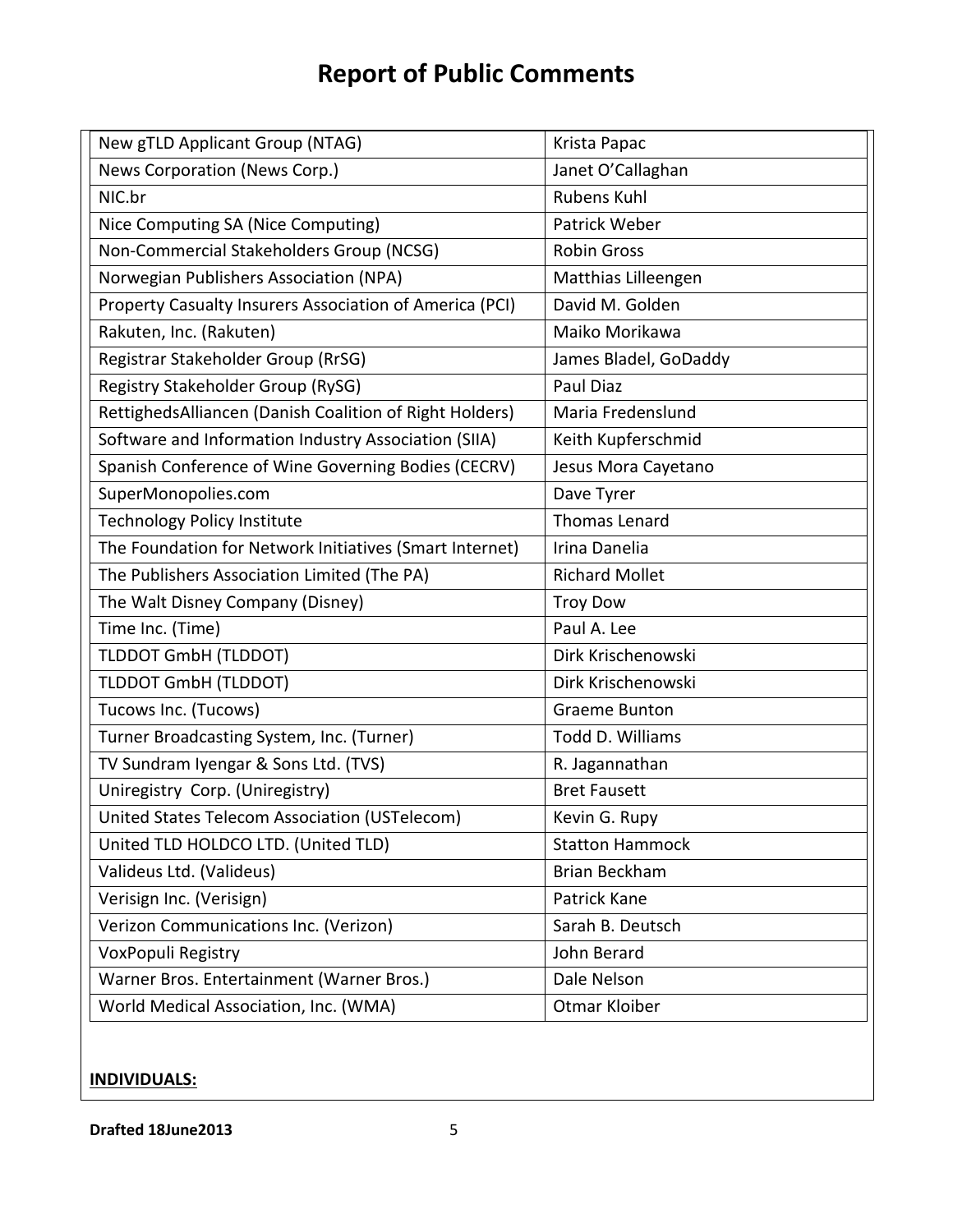| <b>Name</b>                                           | <b>Affiliation (if provided)</b>         |
|-------------------------------------------------------|------------------------------------------|
|                                                       | Professor, Graduate School of Business   |
| Andrew A. Adams (A. Adams)                            | Administration, Meiji University, Tokyo, |
|                                                       | Japan                                    |
| Anne Aikman-Scalese (A. Aikman-Scalese)               | Of Counsel, Lewis and Roca LLP           |
| Dave Wrixon (D. Wrixon)                               | Carillioin                               |
| Frank Schilling (F. Schilling)                        |                                          |
| George Malamoud (G. Malamoud)                         |                                          |
| Jacqueline D. Lipton (J. Lipton)                      | Baker Botts Professor, University of     |
|                                                       | <b>Houston Law Center</b>                |
| Jay P. Kesan (J. Kesan) and Carol M. Hayes (C. Hayes) | University of Illinois at Urbana-        |
|                                                       | Champaign                                |
| Mary Iqbal (M. Iqbal)                                 |                                          |
| Wendy Seltzer (W. Seltzer)                            | Member, NCSG                             |

### **Section III: Summary of Comments**

*General Disclaimer: This section is intended to broadly and comprehensively summarize the comments submitted to this Forum, but not to address every specific position stated by each contributor. Staff recommends that readers interested in specific aspects of any of the summarized comments, or the full context of others, refer directly to the specific contributions at the link referenced above (View Comments Submitted).* 

### **I. SAFEGUARDS APPLICABLE TO ALL NEW gTLDS**

### **A. General Comments**

### **1. Support**

The Music Community Coalition supports the GAC Advice and the safeguards, which are particularly necessary for TLDs that target copyright dependent industries such as music. The key safeguards should be implemented, including the six safeguards on pages 7-8 of the GAC Advice, which will improve Whois accuracy and provide a means for enforcement against abusive registrations. To effectuate adoption of the safeguards, applicants should be given the opportunity to modify their applications to incorporate and/or refine the safeguards in their applications. This could be done via the Public Interest Specification process. *Music Community Coalition (14 May 2013); MPAA (14 May 2013)*

ICANN should adopt the recommendations of the GAC with respect to safeguards. The GAC safeguards are absolutely necessary to achieve the goals of the New gTLD Program while not harming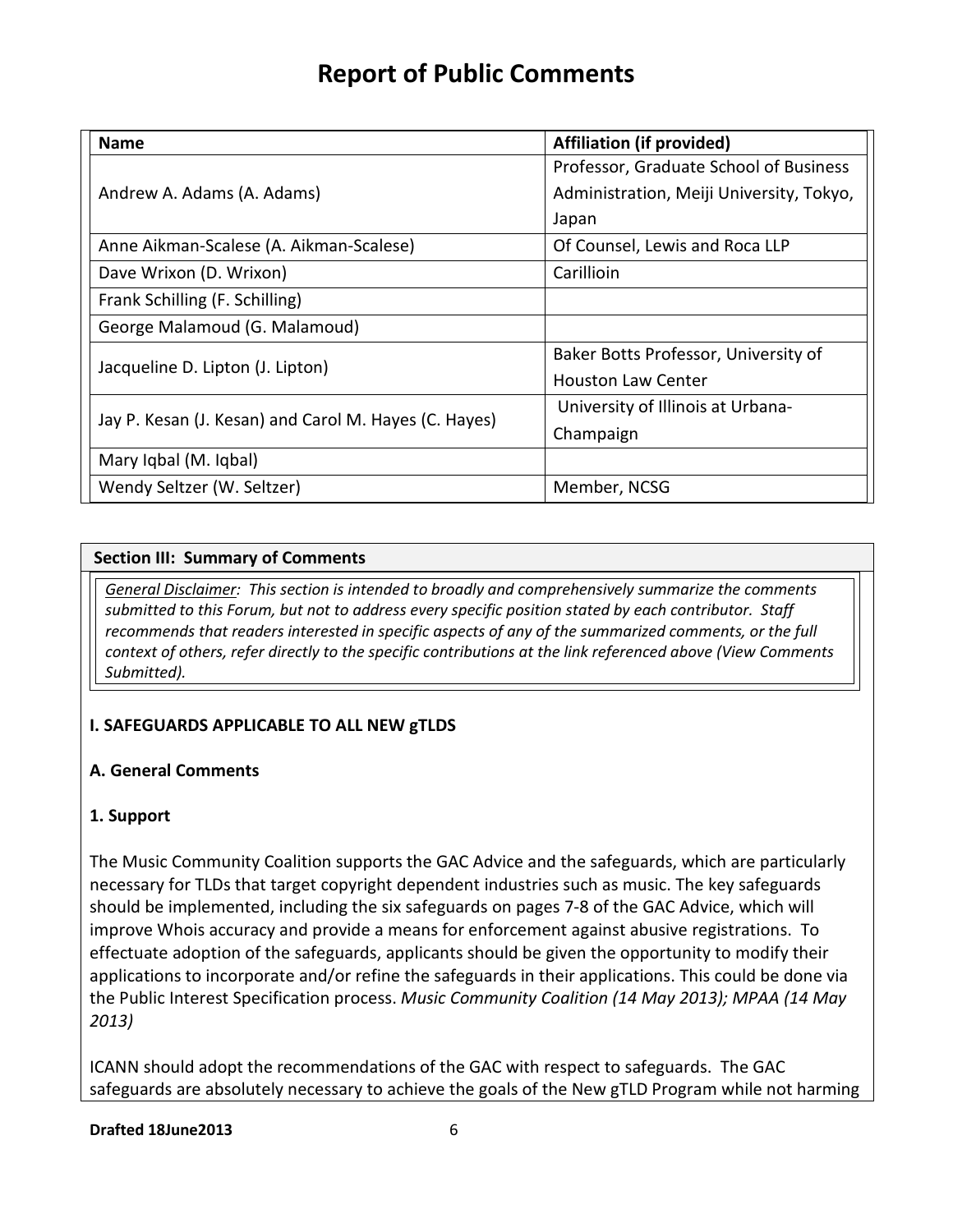the interests of businesses and users. ICANN should heed the GAC advice, which provides a perspective not otherwise provided for in the ICANN process. Even if ICANN decides not to accept the safeguards for all new gTLD applications, ICANN should require them for all those strings listed in Category 1 of the GAC Advice, which is a good working list of the new gTLDs where consumers face higher risk of harm if safeguards are not in place. Strings relating to media are particularly susceptible to intellectual property violations, confusion, and abuse (e.g., .movie, .film, .book, .news, .game). *Warner Bros. (14 May 2013); HBO (14 May 2013); COA (14 May 2013 & 4 June 2013); BREIN (21 May 2013); FIMI (22 May 2013); IFPI Greece (22 May 2013); IFPI Sweden (24 May 2013); IFPI Finland (28 May 2013); IPA (29 May 2013); IFPI-Austria (29 May 2013); The PA (29 May 2013); SNE (3 June 2013); AIE (3 June 2013); SIIA (3 June 2013); Copyright Alliance (3 June 2013); DGA,IATSE, SAG-AFTRA (4 June 2013); IVF (4 June 2013); Danish Coalition of Right Holders (4 June 2013); BAMP-IFPI Bulgaria (4 June 2013); ISFE (4 June 2013); FIAPF (4 June 2013); Retail Booksellers Committee--Germany (4 June 2013); IFTA (4 June 2013); IACC (4 June 2013); ESA (4 June 2013); Disney (4 June 2013); IPC (4 June 2013); INTA Internet Committee (4 June 2013)*

Scores of comments ICANN has received to date from around the world reflect broad support for the GAC Advice. This support comes from diverse sectors as well as many new gTLD applicants. *COA (4 June 2013)*

ICANN should heed the GAC Advice, which relates to social policies that affect the entire community and attempts to balance the rights and interests of all stakeholders including those who do not have the resources to keep abreast of ICANN developments and participate in the process. *Rakuten (14 May 2013); JANE (14 May 2013); Kobo (14 May 2013); Indigo (14 May 2013); Comcast/NBCUniversal (14 May 2013); DotMusic (15 May 2013)*

The Board should adopt the GAC safeguards. They will reinforce existing processes for raising and addressing concerns in the new gTLD space, and they are narrowly tailored to support the program and fight potential harms such as cybersquatting and other infringement. There is no reason for ICANN not to adopt the safeguards, which, notwithstanding contrary claims, are not last minute; their timing should come as no surprise. They are a thoughtful response to the GAC's legitimate scalability concern about existing mechanisms given the larger than anticipated number of new gTLD applications. *Turner (14 May 2013); COA (14 May 2013); MPAA (14 May 2013); NCTA (14 May 2013); AAP (15 May 2013); BREIN (21 May 2013); FIMI (22 May 2013); IFPI Greece (22 May 2013); IFPI Sweden (24 May 2013); IFPI Finland (28 May 2013); IPA (29 May 2013); IFPI-Austria (29 May 2013); The PA (29 May 2013); NPA (31 May 2013); SNE (3 June 2013); AIE (3 June 2013); SIIA (3 June 2013); Copyright Alliance (3 June 2013); Time (3 June 3 2013); DGA,IATSE, SAG-AFTRA (4 June 2013); IVF (4 June 2013); ISFE (4 June 2013); FIAPF (4 June 2013); News Corp. (4 June 2013); Disney (4 June 2013)*

ICANN should implement the Annex 1 safeguards, require gTLD operators to agree contractually to implement the safeguards, and implement meaningful contractual oversight. If the ICANN Board were to ignore the safeguards, it would reduce safety in the online environment for consumers and businesses and significantly erode governmental support for ICANN's multi-stakeholder model. *AIA*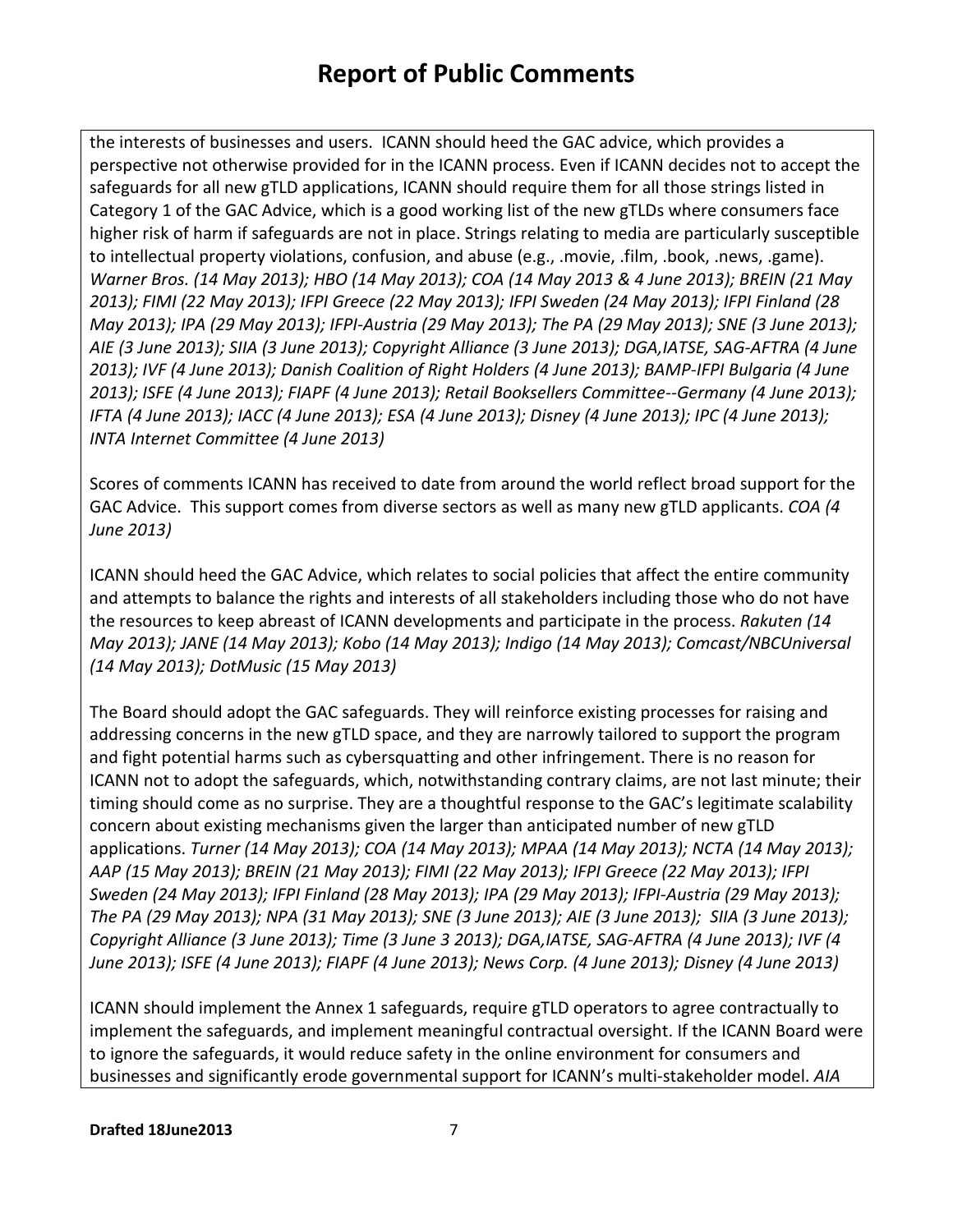# *(14 May 2013); USTelecom (14 May 2013); Insurance Council of Australia (14 May 2013)*

ICANN should implement the GAC safeguards. The best prescription for a free, open, and innovative Internet is a well-considered self-regulatory approach by the ICANN community. The community should follow the GAC Advice as to safeguards and avoid forcing individual governments to enact regulatory schemes to address their concerns. Following the GAC Advice as to safeguards will also ensure consumer trust and confidence in the Internet as the new gTLDs launch. *A. Aikman-Scalese (4 June 2013)*

Verizon supports the six identified safeguards applicable to all gTLDs. *Verizon (4 June 2013)*

The BC generally supports the six safeguards advised for all new gTLDs. Many of them are already required of registrars under the final 2013 RAA. *BC (4 June 2013)*

The ALAC supports the intent of what is requested in the GAC safeguards. ALAC supports all of the safeguards in principle. It is regrettable that the GAC safeguards were not introduced by the GAC during the design of the New gTLD Program or much earlier in the implementation process. These additional requirements may jeopardize the success of new enterprises and create an uneven playing field between them and legacy gTLDs. Therefore, ALAC urges ICANN to do everything possible to lessen the impact of the liabilities on new registries including through the use of contractual tools. For many TLD classes cited, some of the safeguards are excessive. The ICANN Board should address the GAC's concerns with urgency to restore public confidence in the program while striving to re-establish certainty parameters for the new gTLD applicants. *ALAC (5 June 2013)*

The GAC safeguards are an effort to make the Internet safe and secure for its customers and the general public. It is time for registry operators to self-regulate more responsibly and to take positive steps to combat abusive behaviors. As intermediaries, registry operators enjoy broad safe harbors and immunities for third-party conduct; the time has come for them to do more to retain this status. *MARQUES (14 May 2013)*

IFFOR lends broad support to the GAC safeguard advice. IFFOR notes that with respect to GAC references to "applicable law," if the registry operator requires registrants under their TLD to agree to a specific set of policies and if the registry incorporates the ability to adopt or require registrants to follow industry best practices, then the tension between a fast-moving Internet world and slower moving national legislatures can be relieved. Essentially, registry best practices exceed jurisdictional limitations in many cases. *IFFOR (14 May 2013)*

United TLD agrees with the GAC that any safeguards must be implemented in a manner that is fully respectful of human rights, fundamental freedoms, and applicable laws, and is not discriminatory. *United TLD (7 May 2013)*

ICANN should reject the views of those new gTLD applicants who oppose the GAC Advice. The New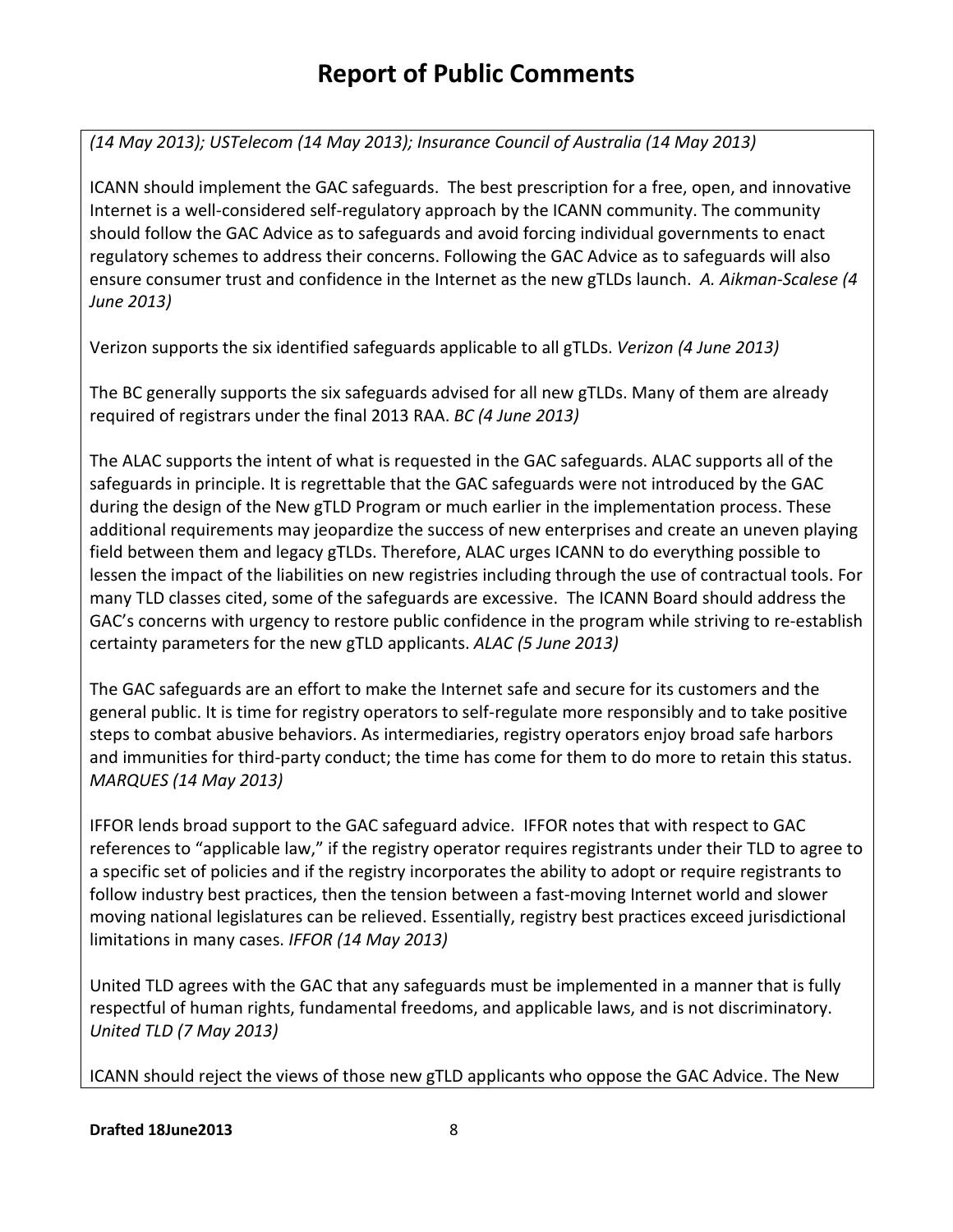gTLD Program is not being carried out for the benefit of new gTLD applicants and their investors, and the possibility of imposing additional costs on these parties cannot be the determinative factor in ICANN's decision. The GAC is uniquely well situated to articulate the public interest concerns that must take precedence in this process and to recommend safeguards to protect them. A sound multistakeholder model would incorporate these recommendations within the process to the extent feasible. Insufficient attention to important public policy concerns is likely to harm the process and reduce the chances for long-term success. ICANN's response to the GAC Advice will largely determine whether the new gTLD launch will deliver benefits to the Internet community, or whether it will primarily enrich registries, registrars, resellers, and unscrupulous registrants. *COA (4 June 2013)*

Some who opposed the GAC Advice imply that the GAC has overstepped its role*.* This is clearly an attempt to censor the GAC's ability to enforce necessary regulations geared towards consumer safety and long-term integrity. The opposition of some applicants to the GAC Advice was unreasonable. We would agree with some who commented that the GAC Advice was not specific or stringent enough. *Dot Registry (*4 June 2013)

### Implementation by Registry Operators

United TLD agrees with the GAC Advice related to the six safeguards so long as registry operators are allowed to develop their own specific methodologies and practices for implementation. The GAC should not dictate the specific processes, procedures, or requirements for implementing these safeguards. Registry operators should be able to develop their own methodology within ICANN policy guidelines and best practices. This approach will promote innovation and competition. *United TLD (7 May 2013)*

Registries should have some flexibility in how they implement the safeguards; however it is essential that ICANN maintain the ability to enforce these safeguards through its contracts with new gTLD registry operators. *Warner Bros. (14 May 2013); COA (4 June 2013)*

The six broadest safeguards are appropriate and can be instituted at the registry level without a damaging impact on new gTLD businesses, especially if the industry as a whole adopts them. *IFFOR (14 May 2013); Expedia (14 May 2013); Insurance Council of Australia (14 May 2013)*

# **2. Opposition**

### Undermines Multistakeholder Process for New gTLD Program

The last-minute timing and nature of the GAC advice shows that the GAC has been captured by special interests with no coherent principles on which to object. The current new gTLD application process contains significant mechanisms for objections. Groups with specific objections should use those pre-defined mechanisms to file objections to particular strings. When GAC Advice represents nothing more than an attempt to bypass ICANN's regular governance processes on behalf of special interests, then the Board's consideration should lead to a clear and unambiguous rejection of both the grounds and content of this Advice. *A. Adams (24 April 2013); J. Lipton (7 May 2013); Minds +*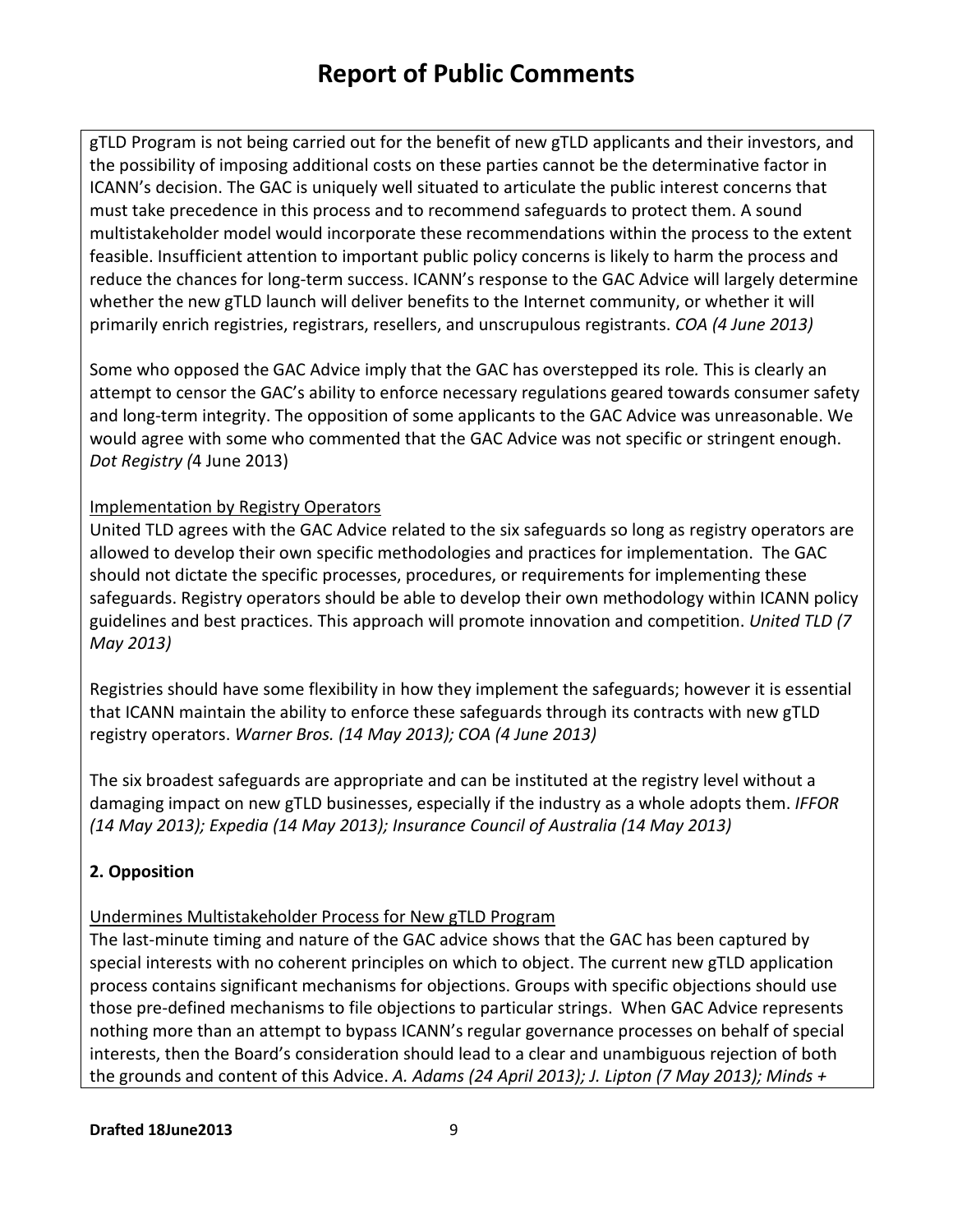*Machines (13 May 2013);* 

The GAC Advice is a threat not only to the implementation of the New gTLD Program but also to ICANN's status as a multistakeholder policy development institution. Unless this "advice" is rebuffed by the Board, ICANN undermines its Supporting Organizations, its PDP, and the Applicant Guidebook under which hundreds of companies filed for new domains. *NCSG (14 May 2013); NTAG (14 May 2013)*

Use of the GAC Objection procedure to create new, one-size-fits-all, across-the-board mandatory requirements at this late date in is fundamental tension with the ICANN multistakeholder model in general, and the bottom-up policy development principle in particular. *Neustar (14 May 2013); Donuts (15 May 2013); InternetNZ (15 May 2013)*

The safeguards are not in themselves bad ideas, but the concept that new policies can be formulated by the GAC without the participation of the GNSO would be a sea change in how ICANN operates and would threaten the multistakeholder model. The GAC Communiqu**é** seems to regard ICANN's policy processes as having no weight or consequence. *Minds + Machines (13 May 2013); Donuts (15 May 2013)*

The New gTLD Board Committee should refute the GAC's broad categories of strings as nothing more than a weak shot at the principles of fairness, transparency, and non-discrimination. If the GAC's actual intent is to address these risks, ICANN and the GAC should do so within the multistakeholder model of ICANN governance. The GAC has provided no factual historical data to suggest that some words, terms, or "Sensitive Strings" must be more protected or safeguarded than others. The GAC appears to be creating "Bias Profiling" under a concept of dividing strings into categories for which there is no solid logical rationalization. One would expect safeguards to be uniformly applied across all TLDs, including all new gTLDs, legacy gTLDs and even the governments' own ccTLDs. Imposing these burdens exclusively on a haphazard list of new gTLDs would in no way specifically address consumer harm, nor would it be consistent with principles of openness and non-discrimination. *BRS Media (14 May 2013); Valideus (14 May 2013)*

The GAC recommendations in the Annex 1 safeguards and categories should be rejected by ICANN. They are too late in the process. The attempt at categorization of strings to which the GAC would apply safeguards is unworkable since many strings will have more than one semantic meaning; one cannot assume that all domains within a string refer to the category to which the GAC has taken issue. In addition, the GAC does not deal with conflict of laws. Any one standard for safeguards does not exist. Bringing more clarity to the issue of conflict of laws is the most important contribution the GAC could make to Internet governance. The transparent, multistakeholder process, which has brought the gTLD program this far, should be allowed to continue unimpeded. *Tucows (14 May 2013)*

### String Categorization

ICANN is cautioned not to create safeguards simply because a TLD may or may not fall into a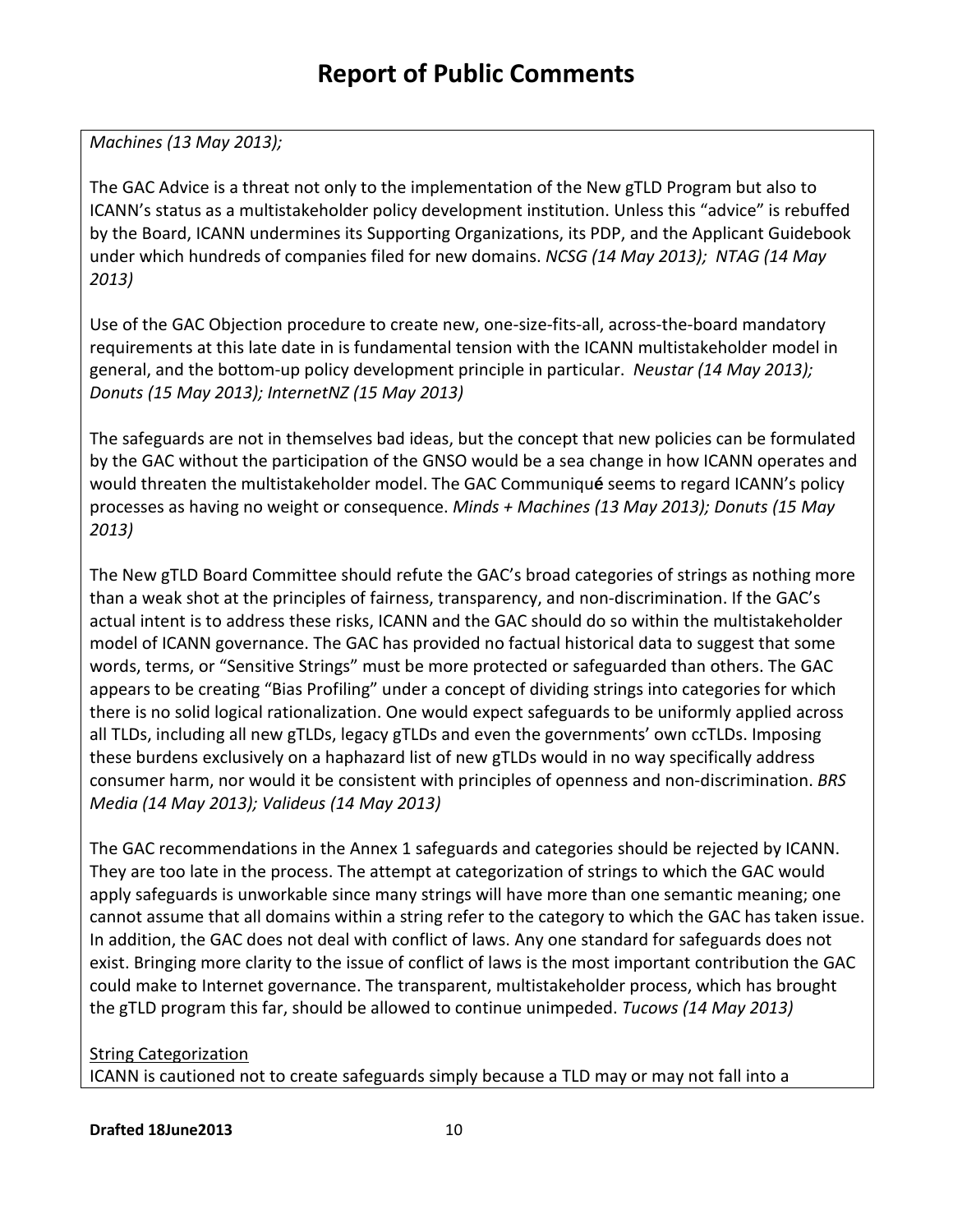particular broad category. Strings can have dual or different meanings to different users in different markets so they may not easily fall into categories. Categorizing strings for purposes of safeguards may be convenient but it may also unfairly prejudice applicants that have business models based on other intended meanings of strings. *United TLD (7 May 2013)*

The concept of gTLD "categories" and category specific requirements was extensively discussed and rejected during the deliberations that led to the Applicant Guidebook under the terms of which applicants developed their business plans and submitted their TLD applications. *RrSG (15 May 2013)*

### GAC Advice is Vague and Unworkable

While stating laudable aspirational goals, the GAC Advice relies on vague, imprecise, hard-to-define terms for imposing restrictions on new gTLDs that are impossible to reduce to concrete and workable rules in practice (e.g., "openness," "generic," "public interest goal"). The concerns raised in the GAC Advice seem like a solution in search of a problem. The new gTLD expansion should be given the opportunity to develop organically so that new registries can innovate, subject to the constraints of national laws and the objection procedures set out in existing ICANN guidelines. *J. Lipton (7 May 2013); NCSG (14 May 2013); IBL (14 May 2013)*

While the GAC Communiqué addresses several issues which should rightly concern everyone in the community, it does so in an unsystematic and confusing way, without enunciation of the principles supporting its pronouncements, without reference to ongoing efforts in the GNSO and in contradiction to the GAC's previously stated positions. The ICANN Board should communicate to the GAC that decisions without adequate explanations or rationales are not acceptable (e.g., the GAC needs to explain the discrepancy between its written position that applicants must be fully aware of all the rules before applications could be accepted, and the Beijing Communiqué in which new policies are proposed). New policies must be initiated by the GNSO. *Minds + Machines (13 May 2013); RySG (22 May 20130*

### Respect for Applicable Laws--Unnecessary as a "Safeguard"

It is not clear that this provision needs to be or can be meaningfully implemented by ICANN as a particular new safeguard within the system. It goes without saying that registries and registrars are subject to national laws as well as to provisions set out in the new gTLD Registry Agreement requiring compliance with national laws. As with existing domain name spaces, domestic courts and legislatures will govern acceptable online conduct in new gTLD spaces in terms of compliance with national law, and there is no need for any new preemptive regulation by ICANN. *J. Lipton (7 May 2013); Uniregistry (14 May 2013)*

### Creates Uncertainty

With this approach, the GAC appears to be attempting to create a general veto power or at least to exercise an unjustifiable level of control and pre-emptive regulation over any new gTLD application without having to go through the established objection process. This will chill innovation and lead to wasted resources. *J. Lipton (7 May 2013); Valideus (14 May 2013); Accent Media (14 May 2013)*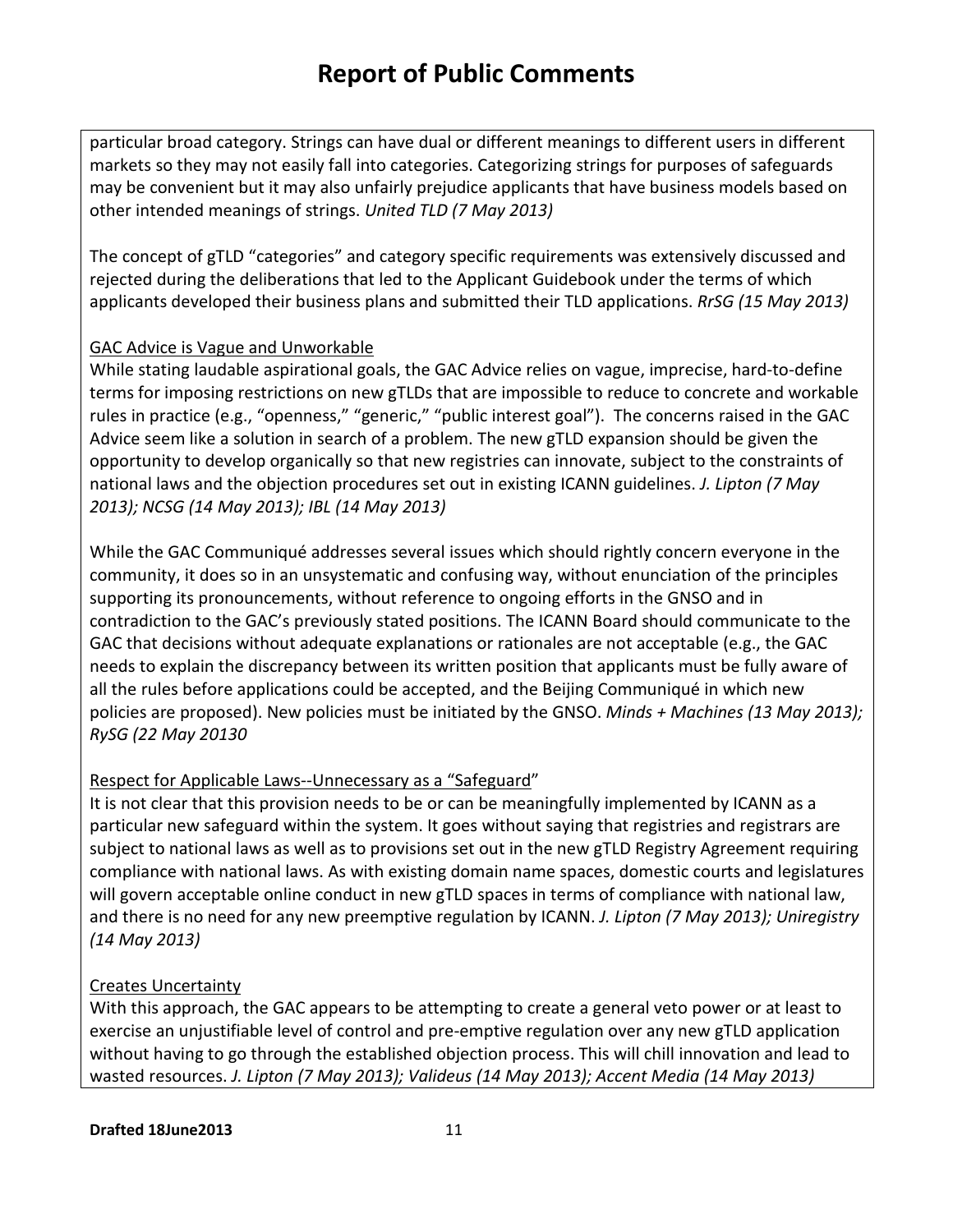The GAC safeguards proposal introduces uncertainty into a business process; it comes very late and is so broad that it risks slaying the better at the altar of the best. It may undermine existing models of trust. An increasingly uncertain TLD process adds cost and is both inefficient and destabilizing. *BRG (14 May 2013); IBL (14 May 2013)*

#### Outside Scope of ICANN Authority

The GAC Advice is in opposition to ICANN's Bylaws and calls for actions by ICANN, which are outside the scope of ICANN's responsibilities. ICANN should not attempt to create regulations or standards that are better enacted by national or local governments. *M. Iqbal (14 May 2013); IBL (14 May 2013)*

ICANN should minimize its regulatory role and hew closely to the technical functions involved in administering the DNS--this has been and should continue to be ICANN's essential mission. *Technology Policy Institute (14 May 2013)*

#### GAC Role

The role of the GAC at this stage, as outlined in the Applicant Guidebook, is to address *individual strings,* not provide advice on the program as a whole. The GAC, along with all members of the community, had many chances to provide holistic suggestions as the New gTLD Program was being developed. The GAC Advice should have been limited to specific concerns related to specific strings and should have provided the Board with recommendations as to how to handle those strings. Instead, the GAC provided overarching advice that it seeks to apply to all new gTLD applicants. At this stage, the GAC's general advice threatens to undermine and circumvent ICANN's multistakeholder Policy Development Process. *Google (14 May 2013)*; *Neustar (14 May 2013); RySG (22 May 2013)*

At this stage in the new gTLD process, the GAC's role, as outlined by the Applicant Guidebook, is to provide targeted advice toward specific applications with concrete recommendations as to how the Board should consider such advice. *NTAG (14 May 2013); Donuts (15 May 2013)*

It would be inappropriate at this stage for the GAC to use the GAC Advice process to suggest that ICANN make material changes in registry operations and contractual obligations. RySG is extremely concerned about the GAC's use of the Advice process to call for significant, across-the-board changes applicable to all applicants. *RySG (22 May 2013)*

Some elements of the GAC Advice seem to go beyond the GAC's mandate within the multistakeholder model of ICANN and thus must be dealt with in the proper Policy Development Processes of this model. *dotBERLIN (14 May 2013); DOTZON (14 May 2013)*

NTAG notes the complete lack of transparency regarding the GAC deliberations and its resulting advice. This is especially concerning because transparency is paramount in ICANN's multistakeholder model. Because the GAC Advice seeks to add layers onto existing policies in the Applicant Guidebook, it is all the more important to allow applicants the ability to understand the drivers behind the advice.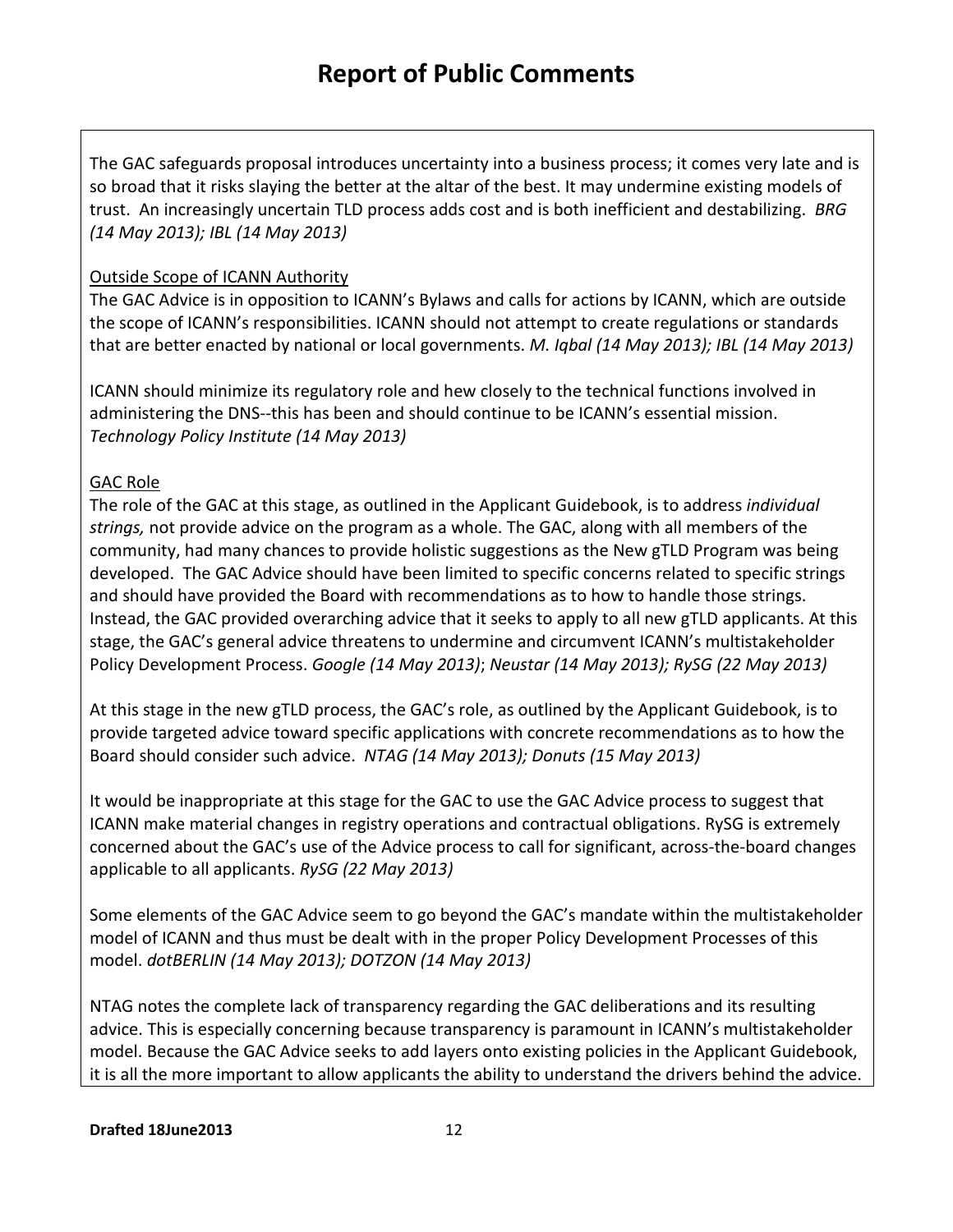### *NTAG (14 May 2013)*

The timing of the GAC Advice is extremely unfortunate. The GAC was closely involved in designing the current framework and had ample opportunity to voice its opinions. At this point in time, any change of direction would be detrimental to the interests of all parties. *IBL (14 May 2013)*

Safeguards and other advice that are intended to apply to all TLDs should be enacted through the Policy Development Process. A consensus policy adopting such safeguards would allow them to apply not only to this new gTLD round but also to incumbent registries as well as future applicants. *Google (14 May 2013); dotHIV (14 May 2013); InternetNZ (15 May 2013)*

Some members of the IPC believe that the proposed safeguards cannot be considered GAC Advice as contemplated in the Applicant Guidebook because they are not directed at particular applications. They believe that consideration of the Safeguards should occur through a Bylaws-prescribed policy development process. *IPC (4 June 2013)*

ICANN should not adopt the GAC's recommendations for safeguarding the new gTLDs. The GAC would impose significant duties on registry operators. The GAC is proposing a regime that circumvents established public policy positions that service providers should not be responsible for the activities of third-party users. While we do not support the GAC's proposal, which would place virtually all responsibility for policing cyber risks on registry operators, this proposal does indicate that further collaboration between ICANN and national law enforcement agencies may be both desired and appreciated. *J. Kesan and C. Hayes (14 May 2013)*

While Neustar appreciates and shares the concerns underlying much of the GAC Advice, the safeguards were not required to meet the criteria set forth in the Applicant Guidebook. Many of the issues are appropriately addressed in the draft 2013 RAA and/or are the subject of ongoing policy development work. In addition, both the draft 2013 RAA and the draft Registry Agreement for new gTLDs contain various processes for considering changes of this sort. *Neustar (14 May 2013)*

#### Intermediary liability

The GAC has inappropriately proposed speech regulations through the intermediaries of registries. *W. Seltzer (15 May 2013)*

#### Registry-Registrar Relationship

Significant elements of the GAC Advice would fundamentally change the registry-registrar relationship by making registries directly responsible for enforcing registrar compliance with ICANN policy. This is of heightened concern with respect to "truly generic" TLDs. *Neustar (14 May 2013)*

The operational impact of implementing the suggested changes would be far reaching and would fundamentally change the relationship between registries, registrars, and registrants. Many of the GAC's concerns are addressed in the 2013 Registrar Accreditation Agreement, which is based in no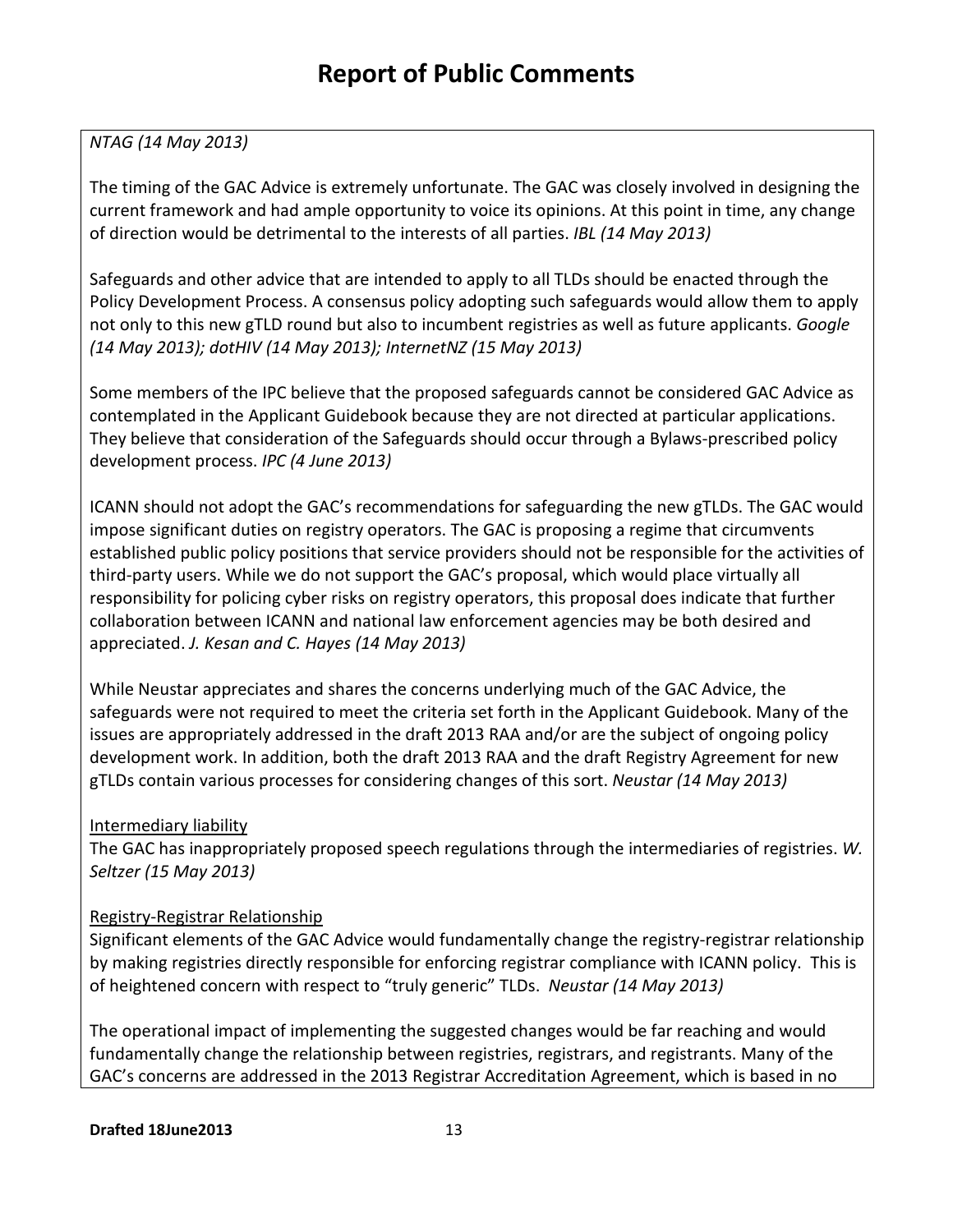little part on input from the GAC. Any far-reaching changes to these relationships must be considered through a bottom-up process with community input. *RrSG (15 May 2013); RySG (22 May 2013)*

### **3. Process and Timing**

The *GAC Principles on New gTLDs* were not sufficiently considered by ICANN prior to its adoption of the GNSO policy recommendations on new gTLDs. Since that time the GAC has regularly engaged with the Board to address its original public policy concerns, as identified in the *GAC Principles,* for a safe and orderly introduction of new gTLDs. The need for the GAC to propose the safeguards it has is symptomatic of ICANN's inadequate consideration of the GAC's previous advice, and the recommendations of several of its GNSO constituencies. *INTA Internet Committee (4 June 2013)*

The Board should not allow a delay in the new gTLD program to result from the consultation between the Board and the GAC as required by the ICANN bylaws. *Minds + Machines (13 May 2013); Accent Media (14 May 2013); Donuts (15 May 2013)*

The GAC Advice should not hold up the New gTLD Program and its delegation of applications, but could provide guidance for ICANN's post-delegation compliance undertakings and ongoing policy work. *BRG (14 May 2013); MARQUES (14 May 2013); IFFOR (14 May 2013); Valideus (14 May 2013)*

The GAC principles overarching the safeguards can be accomplished within the framework of the existing Applicant Guidebook, the current RAA, and the Registry Agreement. It does not appear that any changes to the New gTLD Program would need to be implemented. ICANN should take GAC Advice where immediately possible and not let the details of the Annex 1 safeguards delay the new gTLD program. Further study and consultation should happen only as necessary, but this should not slow down or delay the progress of launching some new gTLDs free from further discussions. *DotGreen (14 May 2013)*

MARQUES supports the GAC safeguards but they should be implemented only after receiving requisite ICANN community support and should not hold up the New gTLD Program. *MARQUES (14 May 2013); dotHIV (14 May 2013)*

To minimize any unnecessary delay, ICANN should immediately begin a dialogue with the GAC to clarify the best way to implement the GAC Advice, and then work with applicants and the community to integrate key Advice elements into the contractual framework for new gTLD registries. *COA (14 May 2013); BREIN (21 May 2013); FIMI (22 May 2013); IFPI Greece (22 May 2013); IFPI Finland (28 May 2013); IFPI-Austria (29 May 2013); SNE (3 June 2013); Time (3 June 2013); IVF (4 June 2013); Disney (4 June 2103)*

Applicant commitments to implement the safeguards may be best achieved through the PIC Specification process. This would allow applicants to tailor the means of implementation to best accommodate their particular circumstances or business models, and might result in less delay of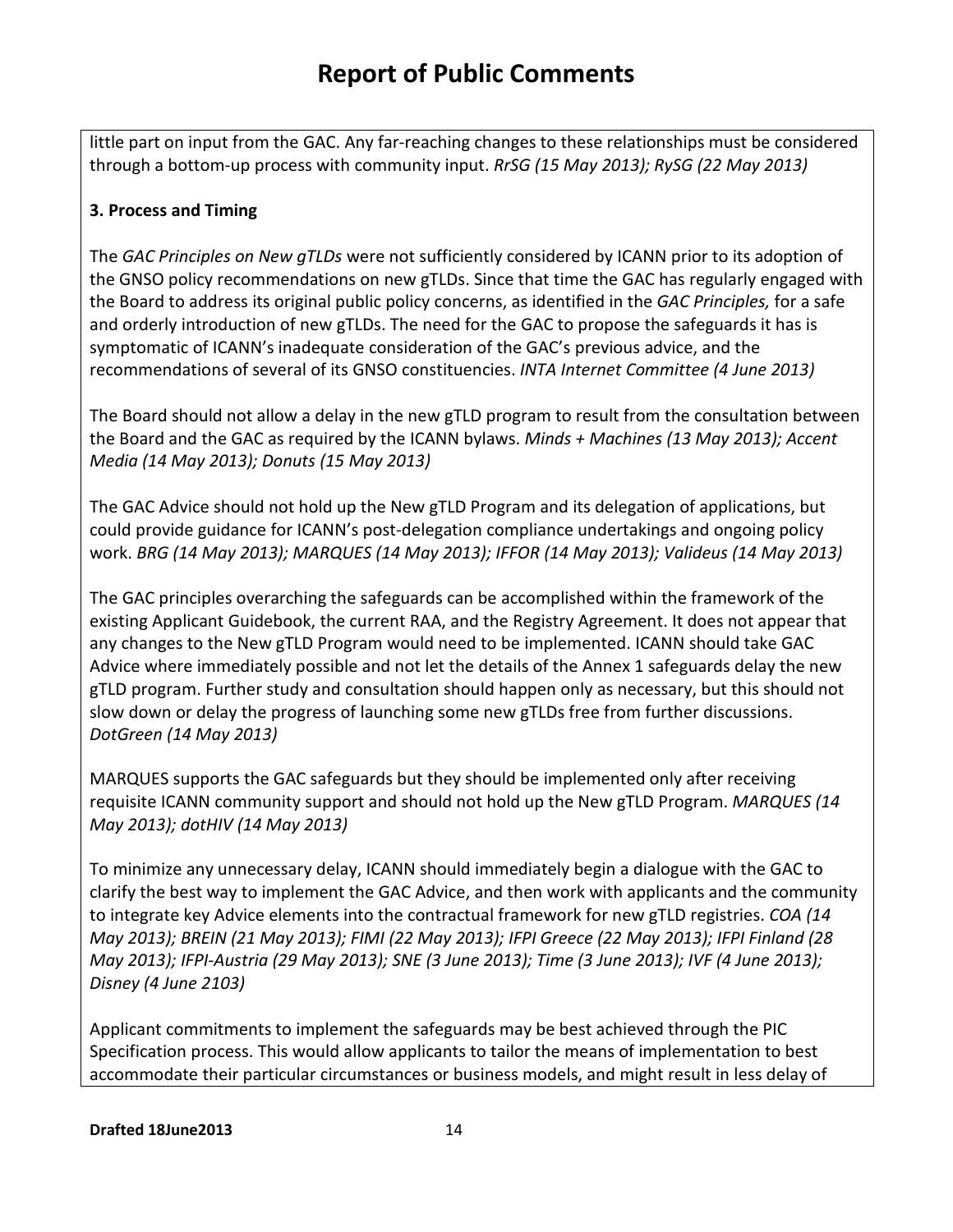ultimate delegation since only applicants that are ultimately successful in the evaluation, objection, and pre-delegation testing phases would have to devote the time and resources to craft PIC Specifications. There would need to be a process for ICANN review of and public comment on the proposed PIC Specifications drafted by applicants for insertion into the Registry Agreement in order to assure that these self-customized PICs did in fact fulfill the requirements outlined by the GAC. *COA (14 May 2013)*

The global public interest in a sound new gTLD launch that protects consumer interests and increases competition and choice must prevail over a rigid timetable for launch at the earliest possible date. While the impatience of many gTLD applicants may be understandable, the interests of the public at large, as articulated by government representatives through the GAC, must weigh more heavily in the balance. *Time (3 June 2013); ACT (4 June 2013)*

ICANN needs to thoroughly consider the issues raised in the public comment period for the GAC Advice. ICANN must fix the problems the GAC has identified *before* moving forward with the gTLD rollout. *ANA (14 May 2013); USTelecom (14 May 2013); Comcast/NBCUniversal (14 May 2013)*

### Combined Approach

The Board should request an Issue Report on the topics covered by the GAC's proposed safeguards applicable to all TLDs in order to initiate a Policy Development Process relating to those safeguards. Since a consensus policy on these safeguards would be binding on all registry operators, the Board should not delay the approval and delegation of new gTLDs while the PDP is pending. *Google (14 May 2013); NTAG (14 May 2013); Donuts (15 May 2013)*

For cases where specific concerns have been raised (e.g. category concerns, string similarity), the Board should consider using final Board approval, in conjunction with Public Interest Commitments, as a way to address concerns associated with a particular string. This would allow the vast majority of strings to be delegated while applicants and the community can move toward the resolution of any outstanding issues. In all cases the Board should ensure that safeguards are enforceable and targeted at those gTLDs where it is likely that consumers will expect an enhanced degree of trust. *Google (14 May 2013)*

### Case-by-Case Approach

With due consideration for the recent conclusion of the 18-month RAA negotiations, and of issues raised in RySG's comments, and recognizing that in actuality much of the GAC Advice is accommodated in the RAA, RySG recommends handling, on a case-by-case basis, issues regarding specific strings that raise legal and sensitive issues. It is important to keep in mind that some of the Advice if implemented as suggested by the GAC may significantly increase operating costs and require applicants to reassess financial forecasts and overall business plans, i.e. requiring material changes in applications after they have already been submitted. *RySG (22 May 2013)*

Phased Process

**Drafted 18June2013** 15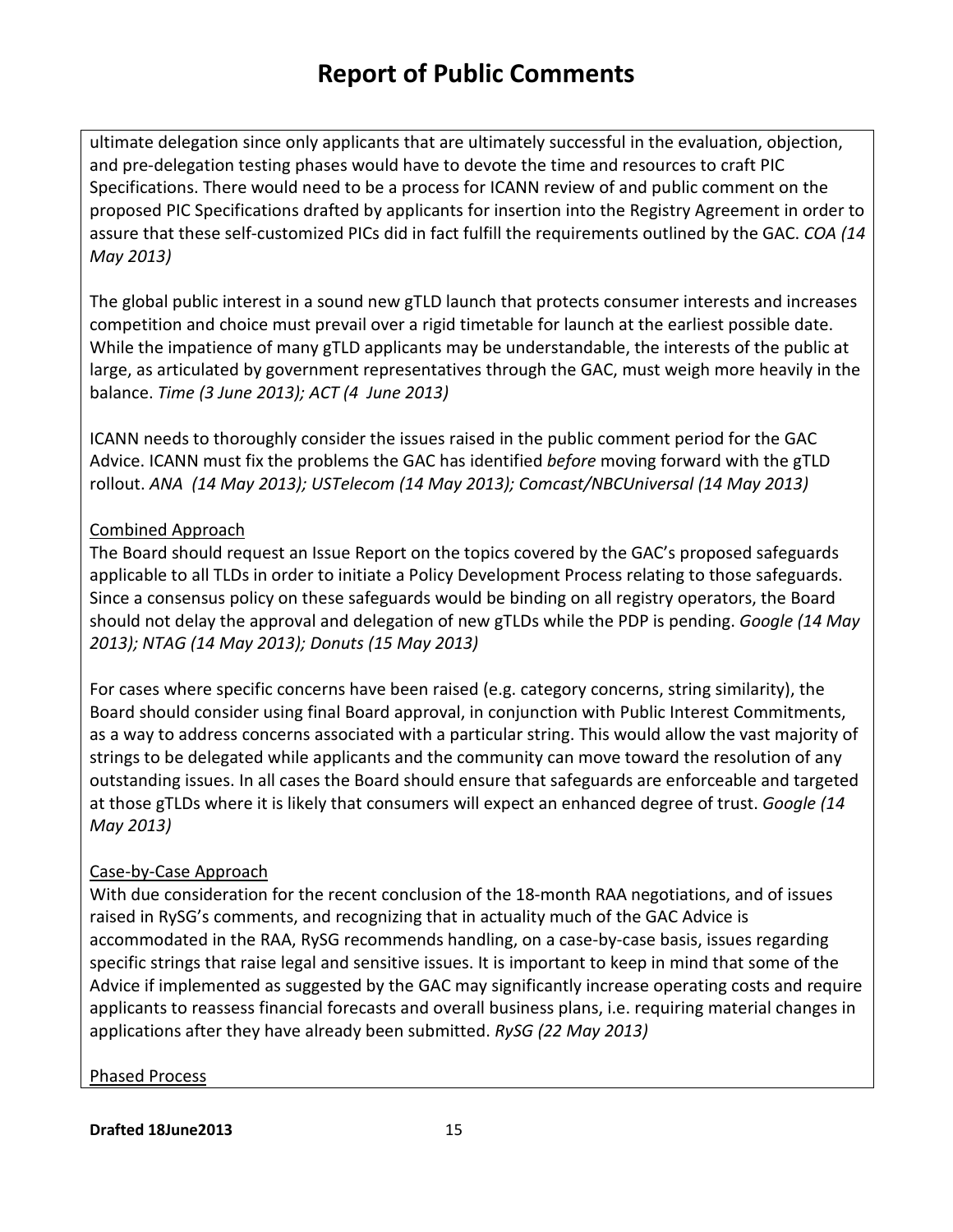The GAC Advice implicates various registry applications differently. Work is already underway on addressing some of the issues raised in the Safeguards. Therefore, the following process is recommended (see INTA Internet Committee comments text for suggested application of this process to specific proposed GAC safeguards):

- (1) ICANN should identify those elements in the safeguards that would significantly diminish ongoing effectiveness if the registry were to launch without the safeguard in place, and undertake to finalize those policies and implement them before launch (or before finalization of the RA or RAA, as applicable). If possible, where such a safeguard impacts an identifiable portion of registry applications, ICANN should endeavor to delay only the specific applications implicated by particular safeguards.
- (2) ICANN should create placeholders in the Registry Agreement, as appropriate, explicitly to incorporate the remaining safeguards, so that when they are developed, their implementation will not require execution of replacement registry agreements.
- (3) ICANN should allow each applicant to revise, where needed, their application(s) to self-identify (through PICs or otherwise) proper implementation of the safeguards that will later become binding through contract. Since some applicants have already anticipated the need for safeguards and built them into their applications, not all applicants would need to revise their pending applications. For applications remaining to be evaluated, evaluators should consider the extent to which applicants have proposed implementation of the safeguards, and conceivably prompt them to consider amendments to implement the safeguards.

This proposed process is designed to minimize disruption to the preparations for contracting and delegation of new gTLDs, particularly those less likely to implicate the issues raised by the GAC. It would be preferable to have these safeguards apply to all registries, including those where the benefit appears to be negligible, rather than not to have them apply to any registries. *INTA Internet Committee (4 June 2013)*

### Standardized Implementation

ICANN staff should identify which GAC safeguards are part of the RAA required of all registrars. Those that are enforced as part of the RAA should not be imposed on registries except for circumstances where a registrar fails to comply with the RAA. The PIC mechanism in the Registry Agreement can be used by applicants to add their commitments to implement the GAC safeguards, which bind them contractually and facilitate ICANN enforcement. It would be best for ICANN to develop standardized implementation specifications for common GAC safeguards so that registries can voluntarily adopt them as part of their PICs. *BC (4 June 2013)*

Publication of Applicant Response The GAC Advice does not clarify if applicant's response to the GAC Advice will be published (applicant

**Drafted 18June2013** 16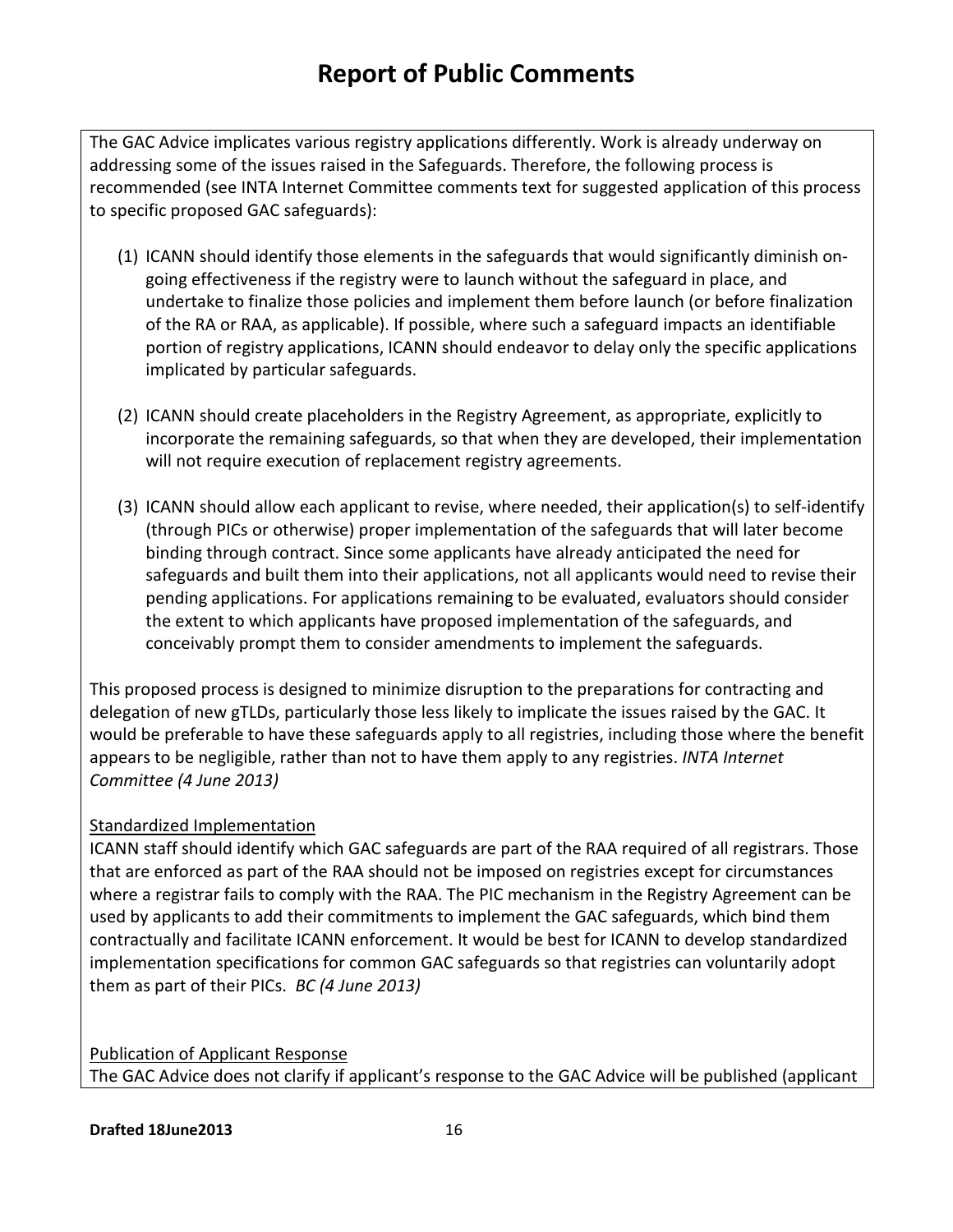response to Early Warning was not published). Please clarify this point. *dotBERLIN (23 April 2013)*

### Execution of GAC Advice Before Contention Resolution

The GAC Advice should be executed before any contention resolution occurs. Otherwise an applicant might succeed in the contention but be thrown out because of GAC Advice later in the process. This timing would not make sense and potentially create a .xxx-like legal situation. See proposal diagram attached to comments. It is also noted that applicants who have not been able to determine issues of privacy, consumer protection and other issues more than 12 months after filing their application raise serious concerns about whether they are the appropriate entity to operate a TLD. *TLDDOT (24 April 2013; TLDDOT (3 June 2013)*

### Future Rounds

ICANN should not consider requiring safeguards that will apply in future rounds at this time, since we do not fully understand the impact this round of new gTLDs will have on the marketplace. ICANN should not burden future applicants with safeguards and restrictions when such restrictions may prove unnecessary and ineffective. *United TLD (7 May 2013)*

### Competitive Disadvantage.

The GAC Advice has created a competitive disadvantage for applicants who have, from the start, committed to responsible policies that others in their contention set now have a third chance to get right. The ICANN Board should endorse and approve those who have gotten it right from the start and reject those that clearly from the start made no effort to comply. *Vox Populi (14 May 2013)*

### **4. Additional Issues**

### Guidance on Applicable Law

The scope of applicable law is not well understood by most registrants. ICANN's Legal Department should provide guidance so that all stakeholders can be informed about the scope of laws that would apply to a registrant's activity. *BC (4 June 2013)*

Compliance with applicable law is a standard term in most contracts, and it should not be a surprise that any company, including registrants, who are taking on the role of operating a registry, should be required to be familiar with the applicable laws of the jurisdictions in which they will be doing business. *Verizon (4 June 2013)*

### Closed Brand gTLDs

It is unclear whether the six safeguards are necessary for closed brand gTLDs, which may be better off using a separate form of registry agreement that accounts for the fact that the general public will not be able to register second-level domain names. *GE (13 May 2013)*

Some safeguards may be inapplicable to some new gTLD applications, e.g. a .brand application in which the brand owner will be the only registrant and may not need to check Whois data on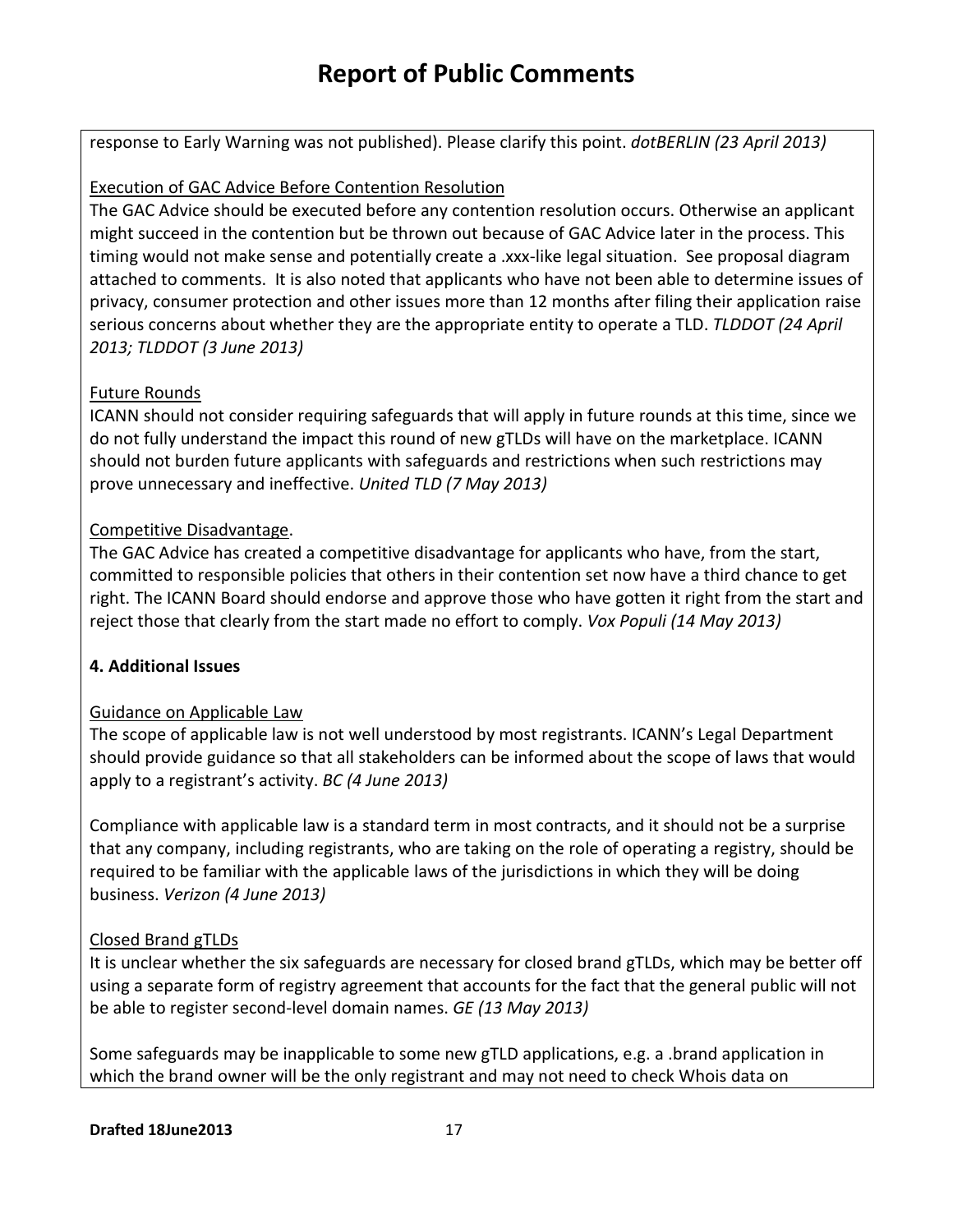registrations. A prompt and expeditious dialogue between ICANN and GAC should clarify these points. *Warner Bros. (14 May 2013); HBO (14 May 2013); Turner (14 May 2013); COA (14 May 2013); INTA Internet Committee (4 June 2013)*

To the extent justified, such limited exemptions would likely reduce attendant workload and costs within ICANN's contractual compliance team and avoid diverting resources from dealing with compliance of those registries where there is a genuine benefit to imposing the safeguards. *INTA Internet Committee (4 June 2013)*

### Open and all Generic gTLDs

GE greatly supports the six safeguards for any open and all generic gTLDs. To the extent that there is not a separate .BRAND registry agreement, GE would be open to such safeguards being subject to contractual oversight within the general registry agreement. *GE (13 May 2013)*

### **B. Six Safeguards**

### **1. Whois Verification and Checks**

### Support

Most measures of improvement to Whois accuracy are possible and would bring a higher degree of trust in the DNS. Safeguards should be uniformly applied to all gTLDs, both new and pre-existent. Imposing burdens only on new gTLDs might hinder program objectives such as increasing competition and consumer choice. *NIC.br (9 May 2013)*

GE commends ICANN's progress on requiring registrars to verify registrant identity and ensure the accuracy of data they collect. GE's position is that privacy and proxy services for Whois should not be allowed at all. ICANN should undertake a full review of these services to ensure that privacy and speech concerns can be addressed, but that law enforcement officials and trademark owners are able to immediately contact registrants and take immediate action to protect intellectual property rights and the public at large. *GE (13 May 2013)*

ANA supports the GAC's recommended Whois improvements. ICANN must ensure that a fully vetted Whois system is in place, so that consumers and brandholders are not vulnerable to an explosion in phishing, cybersquatting, typosquatting and other cybercrimes. The system must be easy to use, with verifiable information, and have mechanisms for corrective action, where necessary. *ANA (14 May 2013)*

Donuts is in favor of implementing this safeguard provided that this is done within an appropriate community discussion framework separate from the New gTLD Program so that delegations are not delayed. *Donuts (15 May 2013)*

### **Opposition**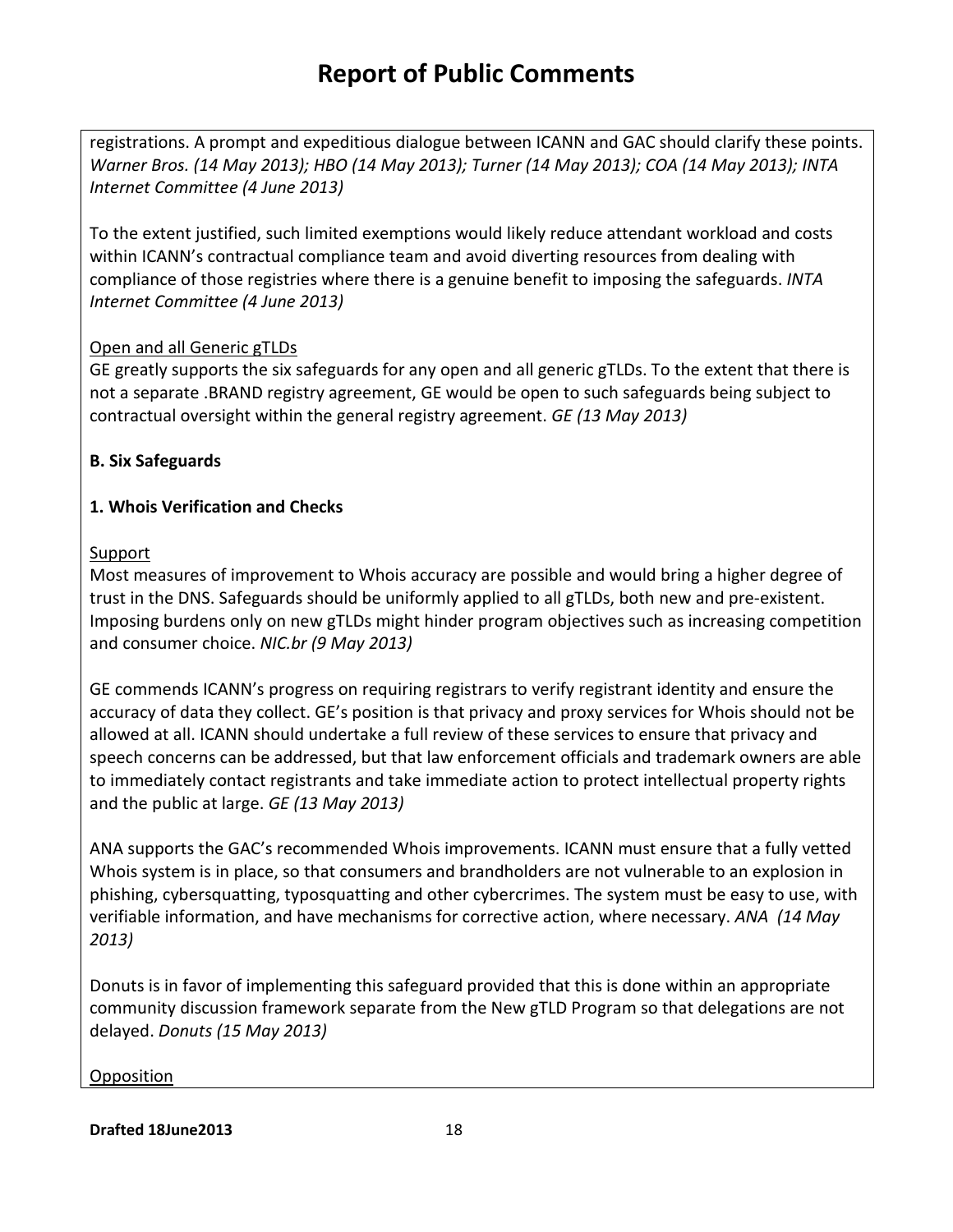Notwithstanding clearly relevant ongoing Policy Development Process work focused on detailed obligations for registrars with respect to verification and validation of Whois data, the GAC is now calling for a prescriptive, one-size-fits-all registry-led approach to a complex problem. The GAC Advice would require registries to undertake costly, labor-intensive manual reviews of Whois data samples and duplicate ICANN's existing Whois referral process. The cost of these requirements is unknown and any impact they might have on Whois accuracy is entirely speculative. *Neustar (14 May 2013)*

The GAC Advice does not seem to take into account or reflect changes made in this area or the ongoing work of the Experts Group and Policy Development Process. *RySG (22 May 2013)*

NCSG is concerned about increasing efforts by the GAC to make Whois an Internet identity card with a "real-name" registration policy similar to the failed attempt in South Korea. *NCSG (14 May 2013)*

This paragraph should be rejected as inconsistent with expectations of privacy and anonymity. *W. Seltzer (15 May 2013)*

### Comment

If the GAC believes that registry operators should conduct these checks, then the Registry Agreement could be amended to address this duty. New registries and ICANN must convene a working group to specifically identify consistent criteria for conducting these checks. Verisign comments provide a criteria chart that the working group should consider. *Verisign (31 May 2013)*

The term "statistically significant" needs to be carefully defined so as to set clear expectations and eliminate misunderstanding in implementation. *ALAC (4 June 2013)*

### **2. Mitigating Abusive Activity**

### Support

Donuts is in favor of implementing this safeguard provided that this is done within an appropriate community discussion framework separate from the New gTLD Program so that delegations are not delayed. *Donuts (15 May 2013)*

### **Opposition**

Presumably the GAC has made this recommendation because it intends to obligate registries to play a role in enforcing the terms and conditions of the registrar-registrant agreement, to which the registries are not even a party. But to the contrary, cross-sector responses driven by subject matter experts in relevant organizations, revealing best practices, are more appropriate ways to tackle abuses and far more likely to produce effective ways to combat them. *Neustar (14 May 2013)*

RySG has supported and agreed to specific obligations for cooperating with law enforcement in the new gTLD Registry Agreement. This provision raises concern that the GAC intends for registries, which do not have relationships with registrants in most cases, to be required to determine what law applies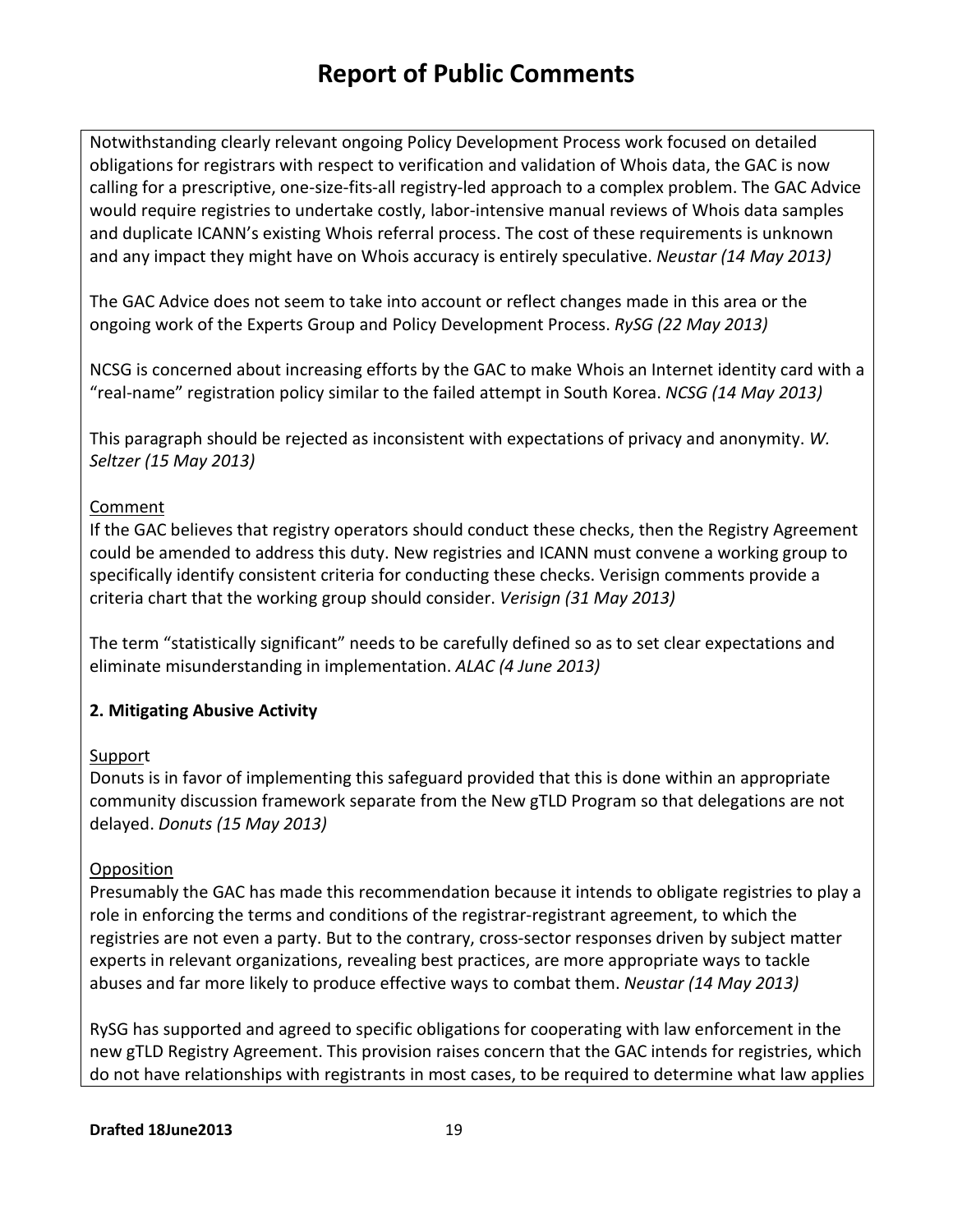regarding particular conduct and whether or not a registrant is in compliance with that law. This would create significant new obligations and increase legal liability for registries as well as compliance costs. In addition, given different national approaches to legal requirements it may prove to be either not implementable in practice or contradictory among jurisdictions. *RySG (22 May 2013)*

Making registry operators the judges of whether registrants are engaged in "abuses" substitutes the registry operator's judgment for that of courts and judicial procedures, leaving registrants' speech interests at risk. Registrants should have the right to reliable, neutral termination of registered domain names and no suspension or termination of registration without due, disclosed process, and no censorship of domain name use content or communications through registrars or registries. *W. Seltzer (15 May 2013)*

### Comment

This Advice could be implemented through the Registry Agreement to require registry operators to pass through these terms to registrars and to registrants. Each prohibited activity should be defined in the Registry Agreement with sufficient specificity to ensure consistent enforcement by registrars and registries for all new gTLDs. *Verisign (31 May 2013)*

### **3. Security checks**

### Support

Donuts is in favor of implementing this safeguard for sensitive strings, provided that this is done within an appropriate community discussion framework separate from the New gTLD Program so that delegations are not delayed. *Donuts (15 May 2013)*

### **Opposition**

Despite the clear focus on this issue in the 2013 RAA, the GAC's Advice creates a completely new, unanticipated cost--and associated legal liability on registrars and registrants--on new gTLD applicants. *Neustar (14 May 2013)*

Mandating this provision could impose material, unanticipated costs and associated legal liability on many new gTLD operators that is not contemplated in the Applicant Guidebook. These issues had been examined by the GNSO Registration Abuse Working Group and further work is ongoing in the Joint DNS Security and Stability Analysis Working Group, where the question of whether certain issues are within or beyond ICANN's technical coordination role is being examined. *RySG (22 May 2013)*

### Comment

This Advice imposes a new duty on registry operators that will require changes to the Registry Agreement but only after careful study by a working group and only in a manner consistent with existing protections provided by legal precedent. Verisign comments discuss two possible options for the community to consider. *Verisign (31 May 2013)*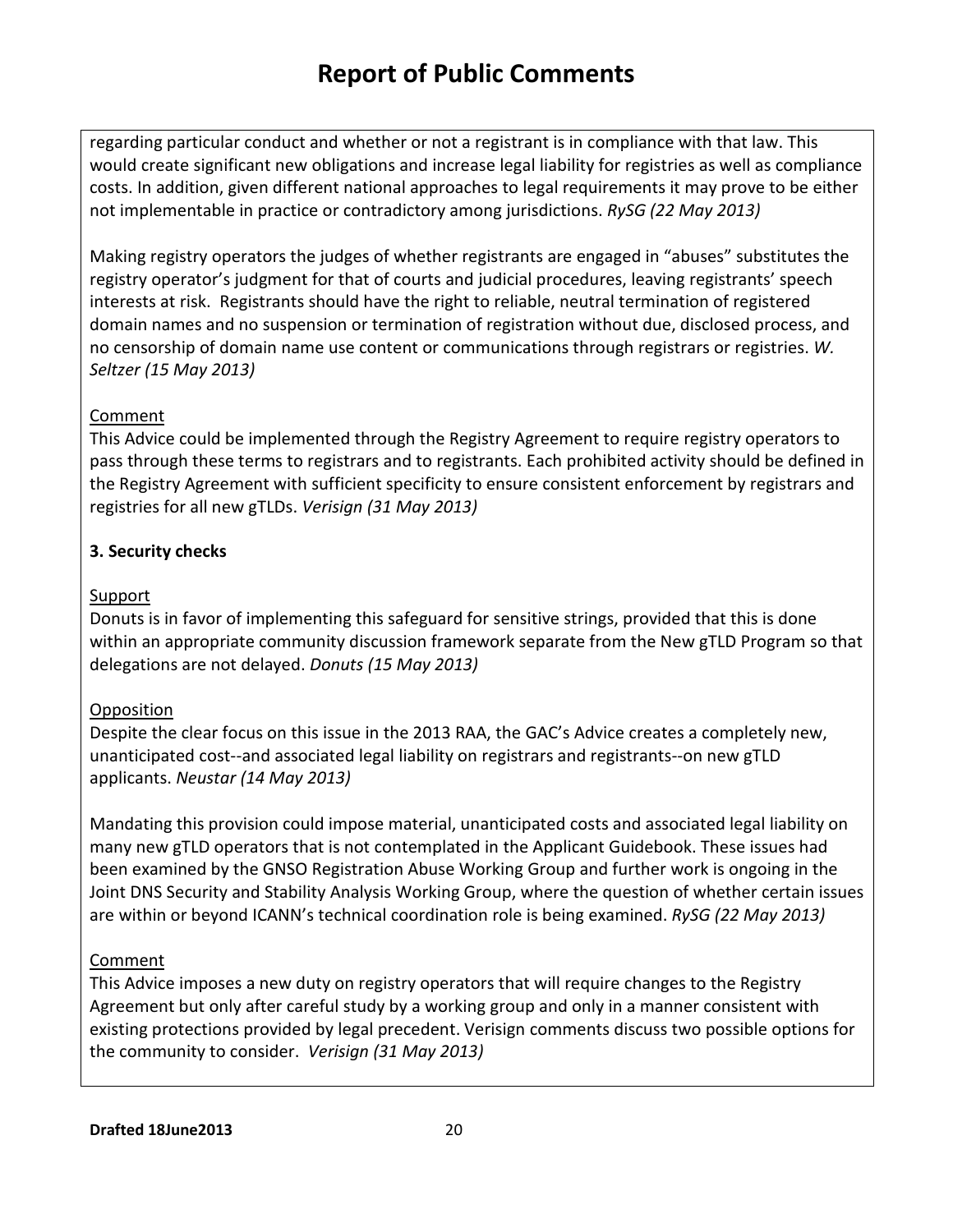### **4. Documentation**

### Support

The Board should accept the GAC recommendation and forward it to the currently operating Whois working group for consideration. *Donuts (15 May 2013)*

### **Opposition**

The GAC seeks to impose heavy administrative obligations and costs on registries of new gTLDs in terms of its proposed safeguards. Such requirements have not been imposed on existing registries in existing domain name spaces. At this stage of the New gTLD Program, imposition of these requirements will go a long way toward chilling innovation online, burdening those who would otherwise provide commercially valuable spaces for innovation. *J. Lipton (7 May 2013); Technology Policy Institute (14 May 2013)*

With regard to Whois, this function is more appropriately directed to registrars. This Advice will be fulfilled by the 2013 RAA. Regarding security threats, this part of the Advice requires further examination. The Advice appears to pertain to malicious use of domain names within a TLD rather than assessment of the registry applicant/operator, which was not addressed in the GNSO policy. RySG has concerns about sharing reports about security threats because they often involve sensitive information. Misinterpretation and misuse of such data might compromise security. *RySG (22 May 2013)*

### Comment

This Advice will require modifications to the Registry Agreement. Based on the intended use of these reports, the appropriate data may include a range of statistical metrics, from basic numbers of inaccurate Whois records or security threats over time, to more comprehensive information that would include statistics about types of inaccuracies or threats, and actions taken by registrars and the registry operator. The working groups convened by ICANN to deliberate on the Whois and security checks should include this requirement as part of their charter. *Verisign (31 May 2013)*

### **5. Making and Handling Complaints**

### **Opposition**

ICANN has a web-based process for complaints about non-responsive registrars. It makes little sense to create two different systems. *Neustar (14 May 2013); RySG (22 May 2013)*

The community-developed RPMs being implemented provide a means to complaints and investigation, so this Advice would likely be a duplication of already approved processes. *RySG (22 May 2013)*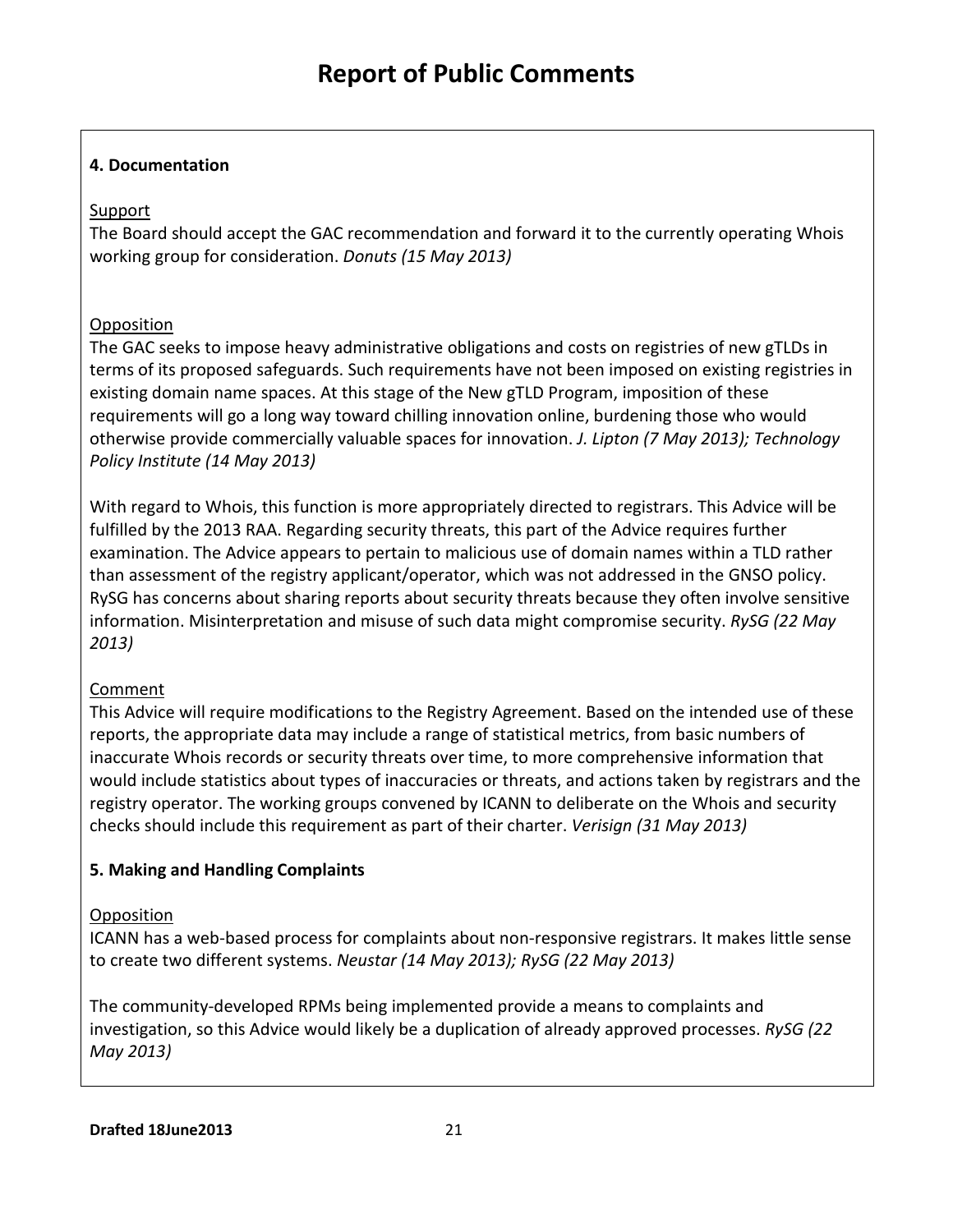### Comment

This should be discussed in the Whois working group. *Donuts (15 May 2013)*

This requires modifications to the Registry Agreement that detail the specific mechanism to be used by registry operators to implement this advice. Verisign comments describe segregating and defining the appropriate processes for each type of complaint. *Verisign (31 May 2013)*

### **6. Consequences**

### **Opposition**

Whois issues and Abuse Contact information are addressed directly in the new 2013 RAA. It does not make sense to create potentially conflicting enforcement models. Also, this approach creates significant liability to registrants with whom registries do not have direct relationships in most cases. Also, ICANN has a web-based process for complaints about non-responsive registrars. It makes little sense to create two different systems. *Neustar (14 May 2013); RySG (22 May 2013)*

### Comment

This should be discussed in the Whois working group. *Donuts (15 May 2013)*

ICANN should convene a working group that includes legal experts to study and make recommendations regarding any suspension and deletion policy. Such a policy must be appropriately tailored and ensure that risks are appropriately allocated between ICANN, the registry operator, the registrar, and registrants. Verisign comments outline some considerations for the working group discussion. *Verisign (31 May 2013)*

### Standard Procedures for Suspension of Domains

ICANN should develop standard procedures for suspension of domains as required in safeguards 3 and 6. The goal is to ensure that registries suspending a domain name would not violate registrants' due process protections under applicable law. Suspensions might need to be expedited in certain cases (e.g. fraud or abuse, critical infrastructure situations). *BC (4 June 2013)*

### **II. SAFEGUARDS APPLICABLE TO PARTICULAR CATEGORIES OF NEW gTLDS**

### **A. Category 1 – Consumer Protection, Sensitive Strings, and Regulated Markets**

### **1. Support--General**

GE supports the eight safeguards for regulated or professional sectors, with the added provision that safeguard #1 be amended to add adherence with intellectual property laws to a registry's "acceptable use policy." *GE (13 May 2013)*

While there can be reasoned debate within the ICANN community over how to identify and define the

#### **Drafted 18June2013** 22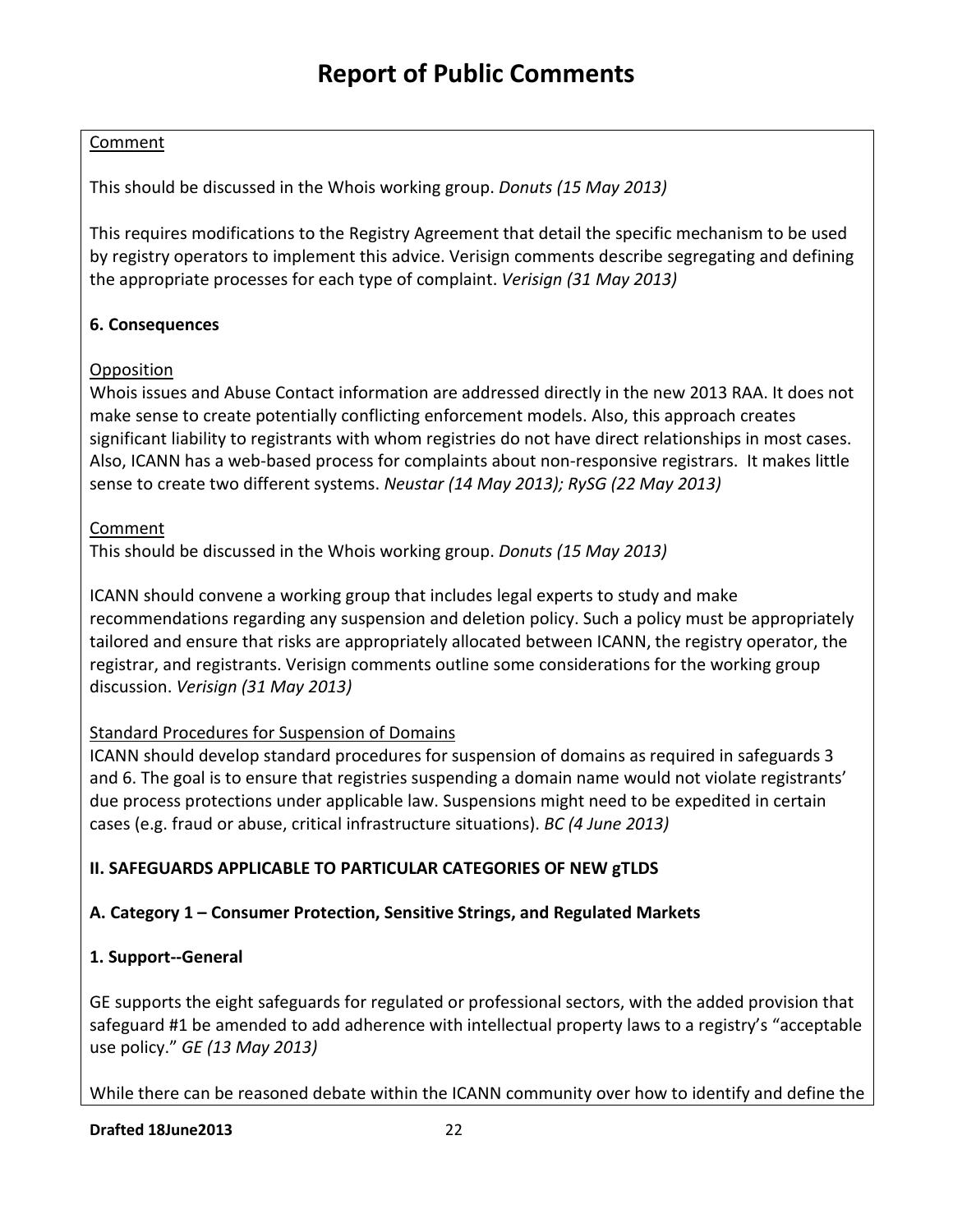domains contained in the GAC's "Category 1" designation, it is more than reasonable that a definition be established and that new gTLDs meeting that definition be subject to stricter requirements. *Comcast/NBCUniversal (14 May 2013)*

SuperMonopolies.com supports the regulation of sensitive strings such as those about children, finance, health, charity, and education by relevant global groups of associations. *SuperMonopolies.com (14 May 2013)* 

Sensitive gTLDs must have safeguards. *dotBERLIN (14 May 2013); Smart Internet (14 May 2013); DotMusic (15 May 2013); FOSI (3 June 2013); Disney (4 June 2013)*

The same rules and legal frameworks that apply for the use of particular strings targeting regulated sectors in the offline world must also apply in the online world. *TLDDOT (3 June 2013)*

The five additional safeguards identified by the GAC for "Sensitive Strings" should also be required. *COA (14 May 2013); Expedia (14 May 2013); BC (4 June 2013); ESA (4 June 2013)*

The additional safeguards represent a best-faith effort on the part of the GAC to identify future public policy issues. It is not possible for all the permutations and combinations of possibilities and strings to be fully addressed and the GAC safeguard advice should be seen in this light. *IFFOR (14 May 2013)*

Google generally supports the GAC's advice as it pertains to consumer protection, sensitive strings, and regulated markets. However some of the category 1 string-specific safeguards may be unclear or overly burdensome for some of the specific strings or sub-groupings. In some cases it may not be necessary to apply the full range of category 1 safeguards. See Google comments text for analysis chart. *Google (14 May 2013)*

For strings that convey a specific credential or that consumers are likely to trust to provide specific content or experiences, the Board may reasonably require applicants to enter into Public Interest Commitments that provide the consumers with added protection. However, the Board should avoid extending safeguards where the likelihood of consumer reliance or confusion is low. *Google (14 May 2013)*

# **2. Opposition--General**

ICANN should reject the GAC Advice on "Consumer Protection, Sensitive Strings, and Regulated Markets" because it is untimely, ill-conceived, overbroad, and too vague to implement. The list of strings to which the GAC Advice purports to apply is "non-exhaustive," leaving in question which TLDs not specifically named might be subject to the Advice. The list of strings is internally inconsistent, many times placing generic words (e.g. "SAVE") in the same categories as highly regulated industries (e.g. "BANK"). *Uniregistry (14 May 2013)*

The GAC Advice cannot be implemented without an objective standard against which the specific use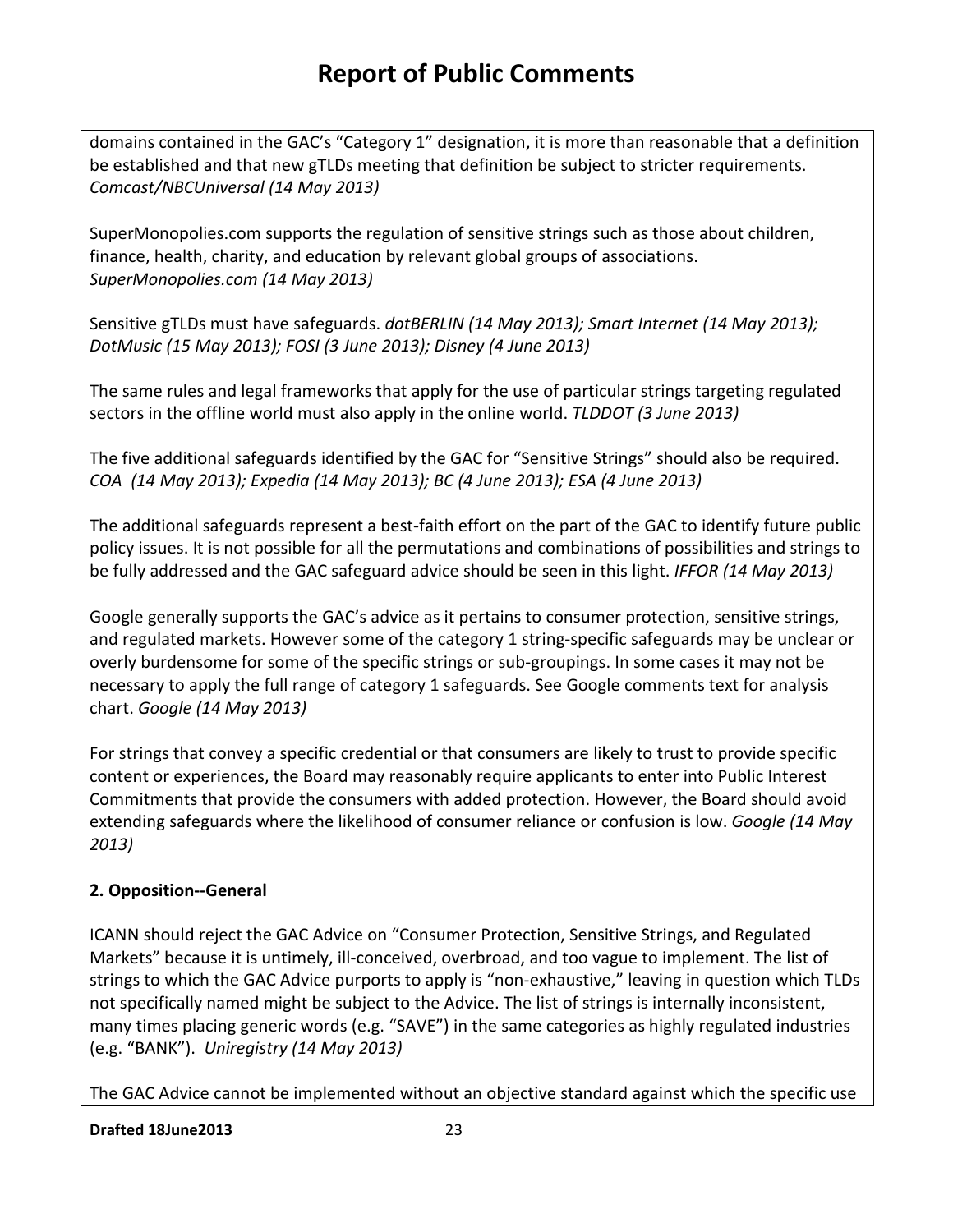proposed can be measured. See Neustar comments and attached chart for analysis of this issue regarding a sample of 30 strings (e.g., why is "dance" on the list, but "hiphop" is not?) This puts ICANN in a very difficult position and creates issues of fairness and predictable treatment of new gTLD applications. *Neustar (14 May 2013); Donuts (15 May 2013); RySG (22 May 2013)*

It is incredible that the GAC proposes to make registrars and registries authoritative licensing validation entities for 200 jurisdictions and an innumerable number of sectors and professions. This is not feasible. Ex post enforcement of law is a more feasible and freedom-respecting method of safeguarding concerns about fraud and consumer protection. If service providers or websites are using names, which fraudulently imply some kind of legal status, it is not that difficult for local or international law enforcement to stop them from doing so. But the legality or illegality of uses cannot be determined in advance. It is not a good idea to make the global name registry system responsible for policing the world's professions and sector regulations on an ex ante basis. *NCSG (14 May 2013)*

Many of the strings in Annex I were not included in the "Early Warnings" published in late 2012, which would have provided applicants an opportunity to better understand and perhaps address concerns. Many of the strings are generic terms, which may be sensitive or regulated in a single or a few jurisdictions, but it is not appropriate to limit their use in other jurisdictions. Registries and registrars are currently and will continue to be obligated to comply with appropriate local law and regulations. In some instances the safeguards are related to the content of websites, which is outside the scope of ICANN's remit. Finally, voluntary choice of registry policy is more appropriate than a top-down decision by ICANN at this late stage in the process. *RrSG (15 May 2013)*

The non-exhaustive list of TLDs is over-reaching, and the use of "non-exhaustive" creates uncertainty. *ALAC (4 June 2013)*

### **3. Category 1: Safeguards 1-8**

(1) & (2) Support: Acceptable Use Policies--Applicable Law and Notice to Registrants by Registrars. These seem to apply to all categories identified by the GAC and can likely be implemented by registry operators. Registry operators historically have implemented acceptable use policies that require compliance with laws and will likely have policies that they wish registrants to follow. *United TLD (7 May 2013)*

Recommendation 2 should be considered for inclusion in the recommendations for all gTLDs. *Donuts (15 May 2013)*

ALAC supports 1 -2 as reasonable. *ALAC (4 June 2013)*

### (1) & (2) Opposition

Uniregistry already has proposed Abusive Use policies related to certain kinds of technical abuse and unlawful acts (in response to Question 28). The GAC's very vague suggested advice risks diminishing the importance of, and indeed undermining, the specific items in the Uniregistry abuse policy.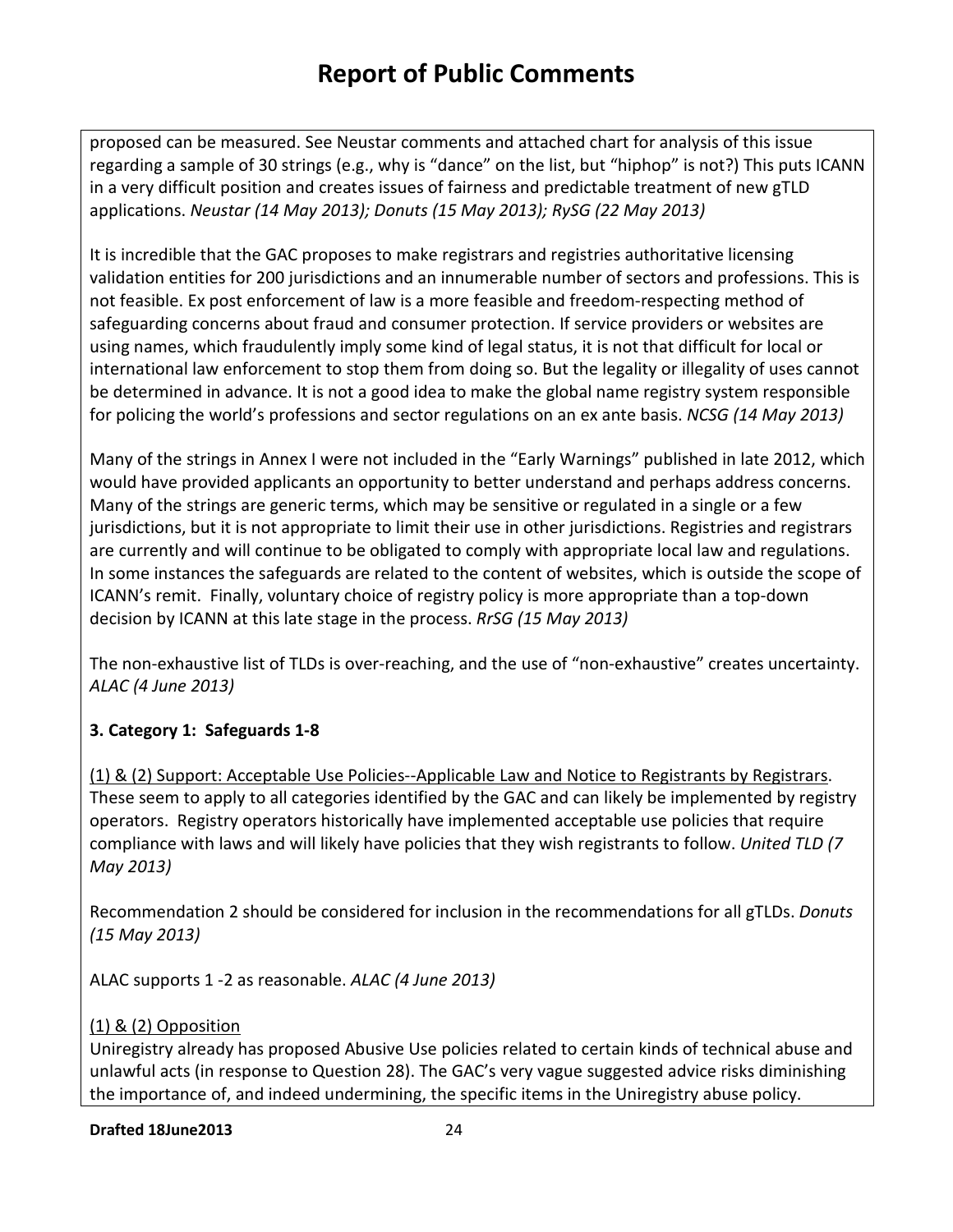*Uniregistry (14 May 2013)*

Significant legal and practical concerns arise if the effect of the GAC Advice is to require operators of traditional, unrestricted registries to determine what "applicable law" is in any given situation, and then to evaluate a particular registrant's conduct in light of that law. *Neustar (14 May 2013); RySG (22 May 2013)*

Registries should not be put in investigative or law enforcement roles. *Donuts (15 May 2013)*

### (1) & (2) Comment

ICANN should convene a working group to study how, if at all, registry, registrar, and registration agreements should be amended to address this advice. *Verisign (31 May 2013)*

### (3) Support-- Sensitive Health and Financial Data

A form of this requirement could be passed down after community discussion to determine its correct wording. *Donuts (14 May 2013)*

Notice would need to be provided in the registrant terms of service describing the laws and industry standards applicable to the TLD. BC would not support requiring registries to monitor security practices within each registrant's website and data operations. BC supports a responsible approach taken in response to safeguard 3, which become part of the contractual terms and conditions. *BC (4 June 2013)*

ALAC supports 3 as reasonable. *ALAC (4 June 2013)*

### (3) Opposition

This safeguard is not specific enough, so a response on a concrete process for implementation is not possible. As a general principle, applicable laws and recognized industry standards should be developed and implemented by appropriate legislative, law enforcement, and industry expert bodies and should not be developed by the Registry Operator. *United TLD (7 May 2013)*

This provision is too vague ("reasonable and appropriate") to provide any meaningful advice or warning to registrants or to place meaningful restrictions on the way that a registrant operates. *Uniregistry (14 May 2013)*

In most situations it is unreasonable to expect registry operators to pass judgment on what law applies to a registrant's conduct and whether or not that conduct is consistent with applicable law. *Neustar 14 May 2013); RySG (22 May 2013)*

### (3) Comment

ICANN must identify with specificity what constitutes sensitive health and financial data and should provide guidance to registry operators to ensure this advice can be implemented. ICANN should ensure that any new security measures are implemented fairly and consistently through its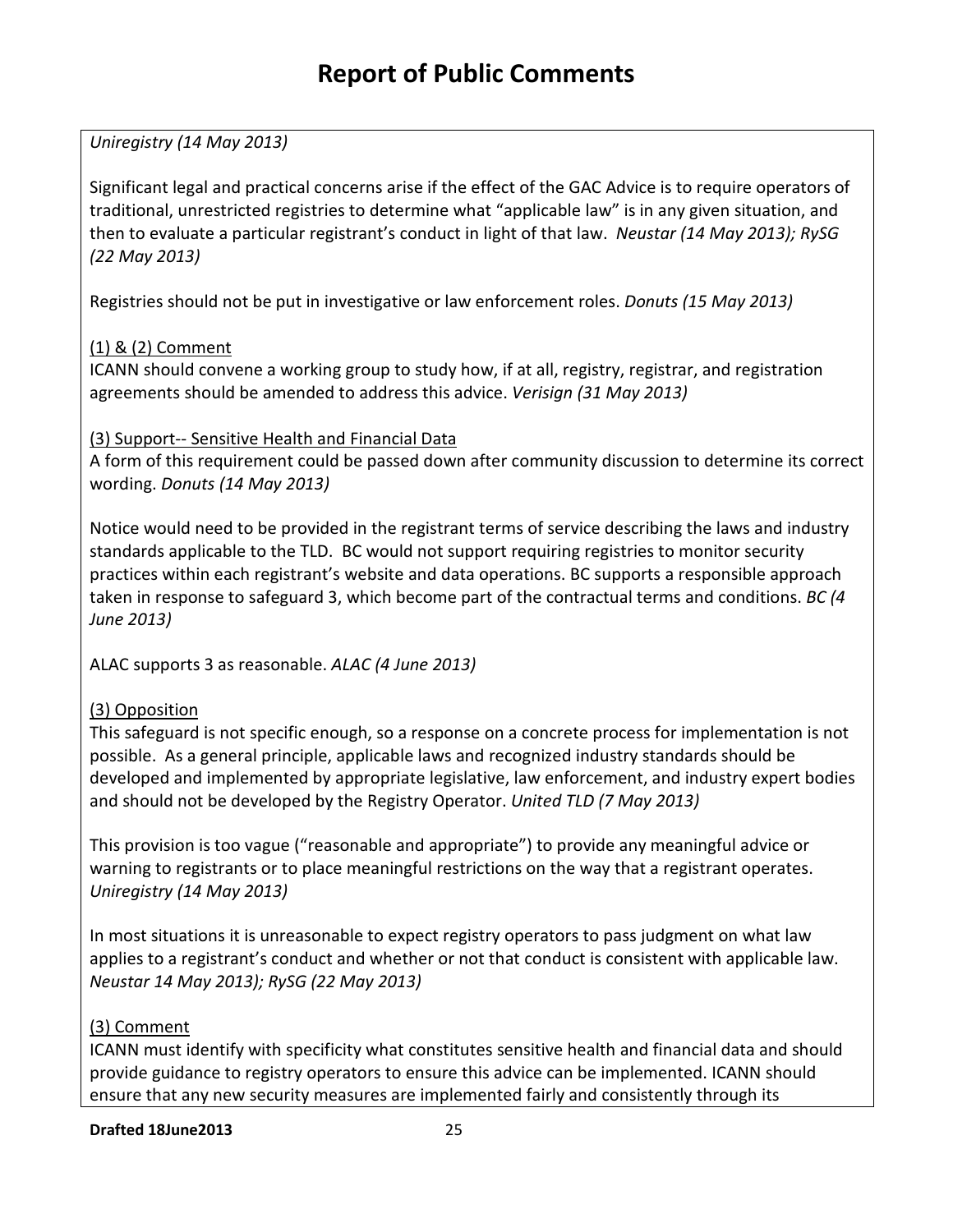agreements with registrars and registries. *Verisign (31 May 2013)*

### 4) Support: Working Relationship with Regulatory Body

For copyright dependent sectors represented in the Intellectual Property list of strings, safeguard #4 means that registries should at least provide seats for relevant industry groups at the table where policies to mitigate the risks of infringement are developed and their implementation overseen. *COA (14 May 2013); BREIN (21 May 2013)*

Safeguard 4 will promote self-regulatory best practices that will improve consumer disclosure and protection. *BC (4 June 2013)*

ALAC supports 4 as reasonable. *ALAC (4 June 2013)*

### (4) Opposition

This safeguard is too unclear to be capable of practical implementation and it should not be required. For example, for a term such as .ENGINEER, which applies to a range of individuals, businesses and associations and has segments which are both licensed and unlicensed, it would be inappropriate and impossible to find a "relevant regulatory body" with whom to establish a "working relationship." *United TLD (7 May 2013); dotBERLIN (14 May 2013); Uniregistry (14 May 2013); Valideus (14 May 2013)*

### (4) Comment

ICANN should ensure that registry operators are provided names of specific regulatory and industry self-regulatory bodies that apply to each category and should modify applicable registry agreements accordingly to account for this new requirement. *Verisign (31 May 2013)*

While this is generally a good idea, it raises contract enforcement questions --e.g., who determines what industry self-regulation organizations are "relevant" to a particular string? This seems like something that could be dealt with as part of an applicant's PICs. *Neustar (14 May 2013)*

This raises impracticality questions--this recommendation needs to be appropriately scaled. Also, some bodies might not be responsive to collaboration. *Donuts (15 May 2013)*

This requirement should be implemented on a case-by-case basis. It is not always clear even within one jurisdiction which body is the competent regulatory agency, let alone on a global basis. *RySG (22 May 2013)*

(5) Opposition: Single Point of Contact From Registrants for Notification of Complaints or Abuse This safeguard seems to apply to all categories identified by the GAC. Registry operators will be very reluctant to implement this particular safeguard out of respect for the registrar-registrant business relationship that has been well established since the earliest days of commercial Internet use. Registry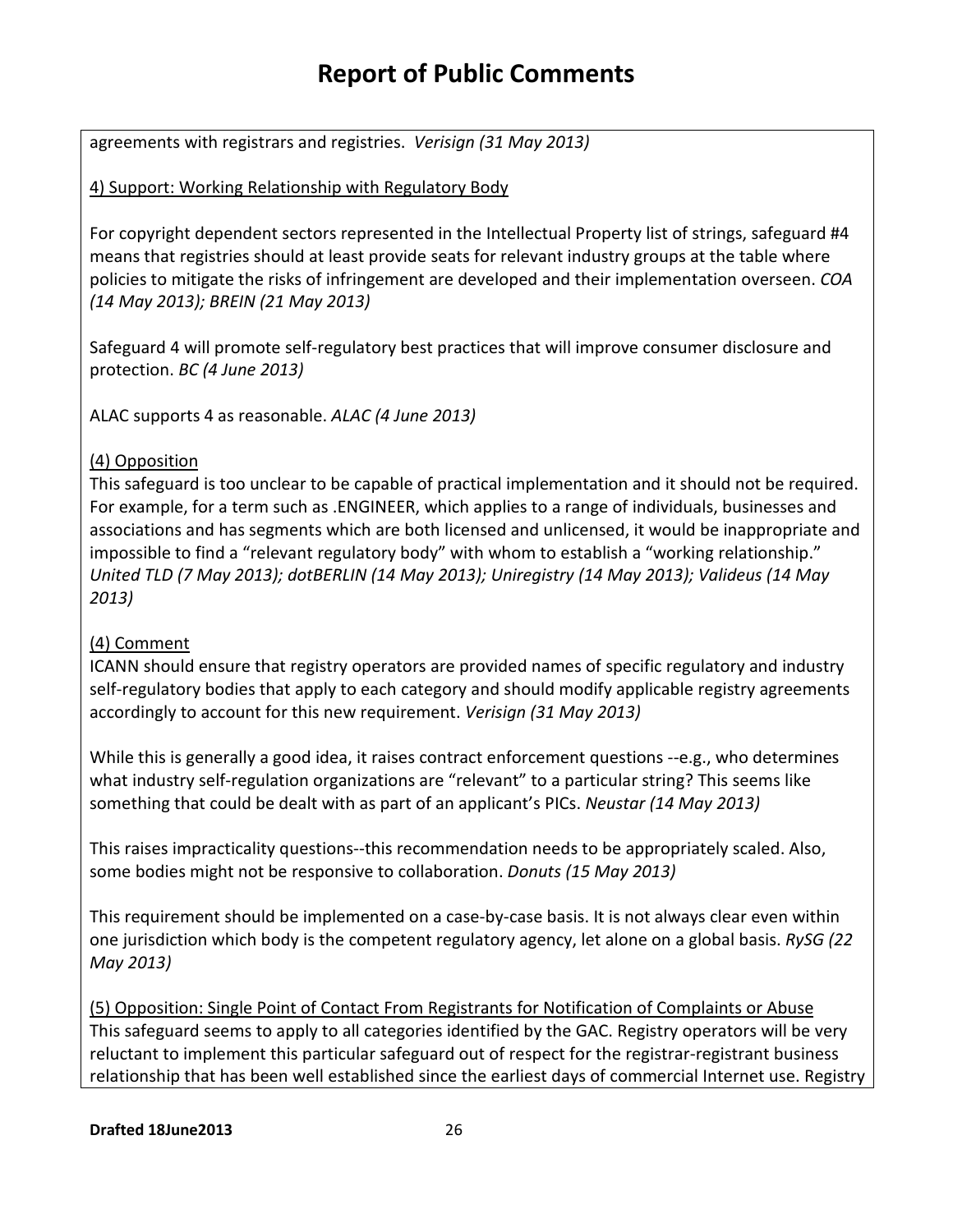operators already have a point of contact for a registrant as a result of the accurate Whois data requirements appearing which are now more easily enforceable under the new Registrar Accreditation Agreement. *United TLD (7 May 2013); Uniregistry (14 May 2013)*

For unrestricted TLDs, the appropriate way to implement this safeguard would be via registrars and the RAA, which ICANN would then enforce. The Advice assumes that registrants are businesses, ignores the purpose of the Whois contact information, and does not acknowledge the existing standards, such as RFC 2142 that mandates abuse@domain as the standard point of contact for "inappropriate public behavior." *RySG (22 May 2013)*

The 2013 RAA incorporates the substance of this GAC request. *Neustar (14 May 2013)*

This recommendation can be discussed in the Whois working group. *Donuts (15 May 2013)*

ALAC believes #5 is excessive particularly for many TLD classes cited. *ALAC (4 June 2013)*

### (5) Comment

The RAA and Registry Agreement require abuse points of contact. ICANN should discuss this requirement with the GAC to ensure these existing obligations satisfy the GAC Advice. *Verisign (31 May 2013)*

### (6), (7), (8) Opposition: Additional Category 1 Safeguards

The GAC Advice as articulated in these three additional safeguards should not be required and should be rejected. Implementation would go against the GAC's own principles (see especially 2.5, March 2007) regarding new gTLDs. Implementation of these three additional safeguards is equivalent to imposing "subsequent additional selection criteria" after the initiation of the evaluation process. These provisions would change the nature of new gTLDs from being generic and widely available to being "sponsored" TLDs restricted to only those TLDs that can prove their status or credentials. They would potentially discriminate against users in developing nations whose governments do not have regulatory bodies or keep databases, which a registrar could work with to verify credentials. The safeguards are also not specific enough--e.g., it does not identify which strings should be subject to these safeguards--and they are unworkable in practice. Finally, the GAC Advice on these safeguards is antithetical to the bottom-up, multistakeholder, consensus-driven Policy Development Process. *United TLD (7 May 2014)*; *RrSG (15 May 2013)*

These recommendations are highly problematic, placing material duties on registries that were rejected in the Applicant Guidebook process. They restrict registry operations in a way that might be unworkable in many cases. Restricting registrations to one subset of registrants would be a monumental shift in the program, previously rejected and relied upon by applicants. They change the registration experience of the end user from having the ability to register a name now to getting it granted only after permission is secured from one of potentially thousands of bodies with interests in regulating speech and content. They may violate data protection and privacy laws in multiple jurisdictions. They would require the cooperation of governments and other authorities as well as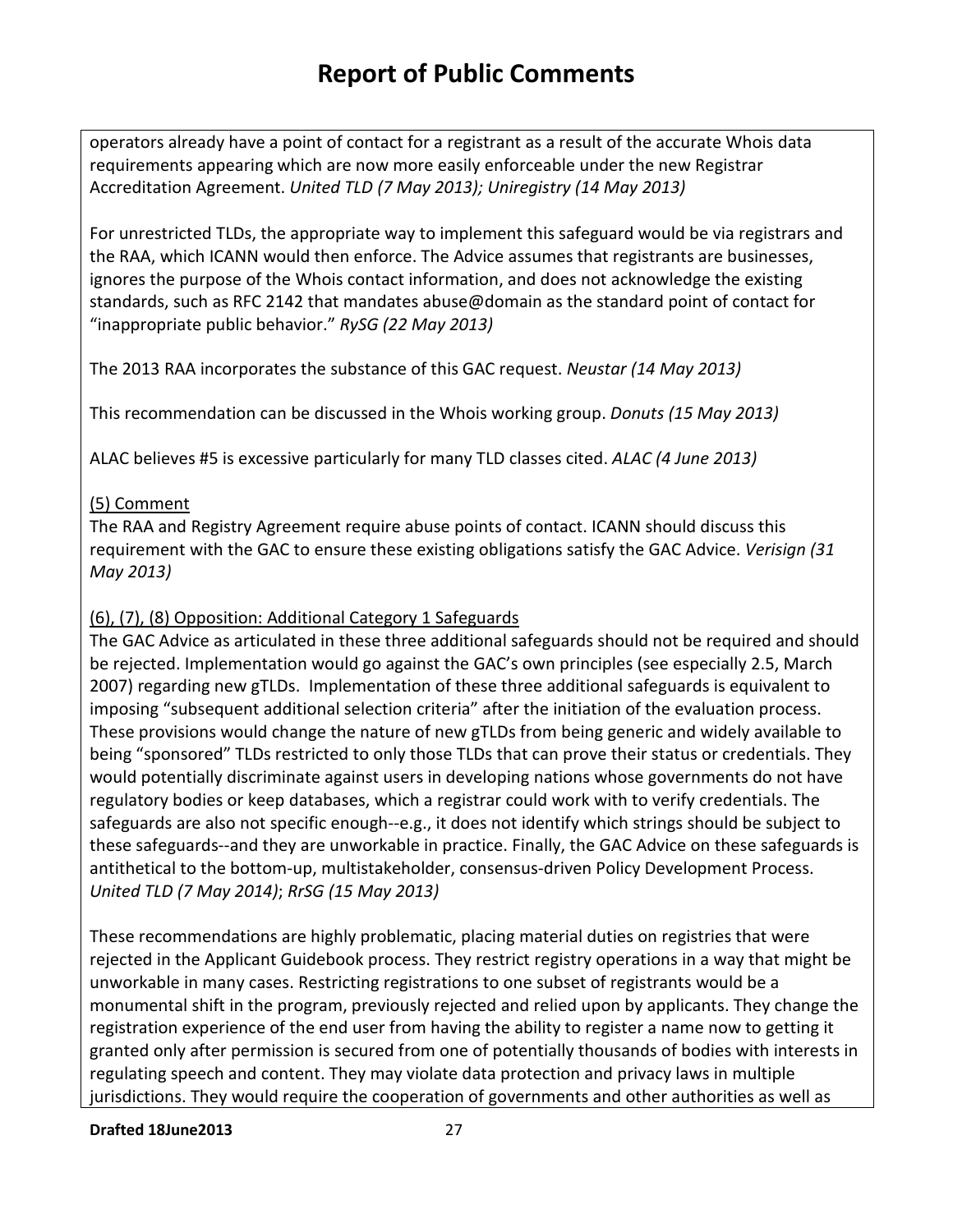credentialing bodies to secure private identity data and provide it to registrars. Finally, they are not a "remediation available in the Guidebook" and should not be adopted or considered by the Board. *Donuts (15 May 2013)*

In these additional safeguards the GAC seems to assume that all registry operators have a contractual relationship with registrants. That is not the case, especially for unrestricted TLDs. It is registrars who would normally have the authority to implement these three safeguards. To do so would require, preferably, community policy consultation, or special RAA addendums, or Registry/Registrar addendums for applicable strings. Another serious concern is that not all strings are identified (i.e., "non-exhaustive" list) so it is not clear which applicants are impacted by this advice. In addition, the requirement imposed on registrants within these TLDs that they "conduct their activities in the interests of the consumers they serve" remains a potential concern. *RySG (22 May 2013)*

The Advice may be appropriate for specific applications, but that will depend in each case on the particulars. The GAC here has created general policy based on the overly broad and simplistic assertion that all of these strings relate to market sectors that have clear and/or regulated entry requirements. *Neustar (14 May 2013)*

The terms of these provisions are too vague. Requirements for authorization and credentials and verification and re-verification by registries are justifiable for a limited set of TLDs. However, taken in the context of 180+ category TLDs, such controls would put these new registries at a significant competitive disadvantage to competing domain alternatives and would exercise control that is virtually unheard of in other forms of media. *ALAC (4 June 2013)*

### (6), (7), (8) Comment

The 6, 7, and 8 safeguards should be implemented on a case-by-case basis as applicable via added registry agreement specifications. It seems likely that applicants of such gTLDs have already included such requirements in their registration procedures. There is precedent for implementing these kinds of requirements at the registry level in existing gTLDs (e.g. .jobs, .pro, etc.). *Verisign (31 May 2013)*

Safeguards 6, 7 and 8 are appropriate where the TLD creates a reasonable expectation in the mind of the average Internet user that registrants in that TLD are bona fide members of a regulated industry or profession. The responsibility of TLD operators could be guided by Internet user expectations and government oversight. ICANN should develop a list of TLDs in these categories where the string itself implies that it hosts domains mainly for regulated entities and/or licensed professionals, which could be reviewed by the GAC for possible suggested additions. Registries needing to validate registrants could insert a validation process in their PICs and ICANN would then be responsible for compliance enforcement. Advisory Boards set up by registries of such strings and consisting of a balanced group of regulators, established trade groups, consumer representatives would be beneficial to establishing policies for registrant eligibility and for transparent operations. *BC (4 June 2013)*

Appending the phrase "and common industry/professional standards" to the Category 1 provision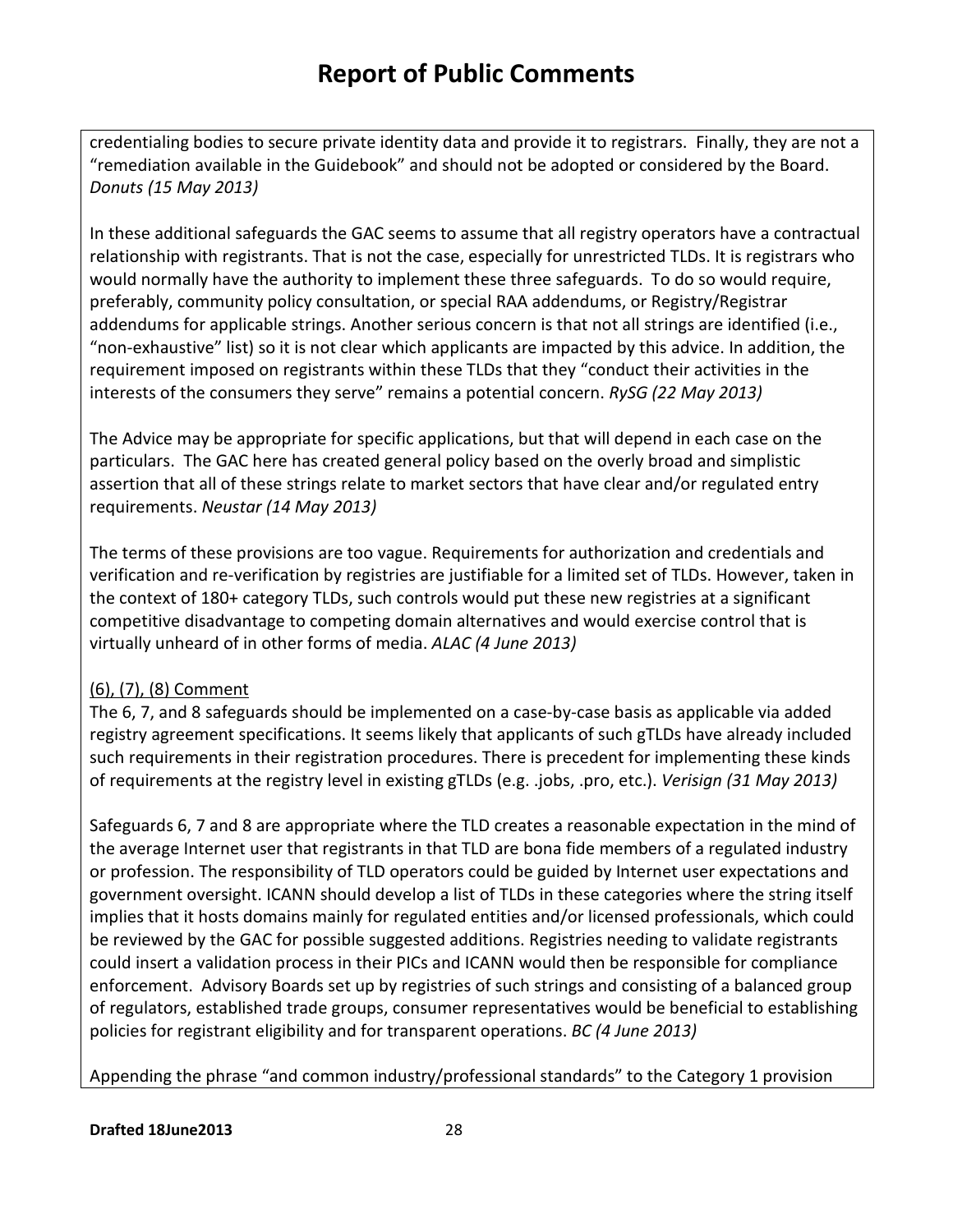text would provide for those situations where national law may not have kept pace with Internet growth and development, or where it is still evolving. *BC (4 June 2013)*

Initial verification and validation of registrants may be done by registrars. In certain industry sectors, the expertise to provide this validation would come from experts within the sector. Initial verification and any additional consultation should take place within the supervisory authority for the jurisdiction in which the Registrant is domiciled. *BC (4 June 2013)*

### **4. Category 1--Non-Exhaustive List of Strings**

### **Children**

FOSI is excited about the possibility of new gTLDs increasing the number of websites for children, but believes ICANN should utilize safeguards to reduce the risk of abusive registrations particularly around sites that will be accessed by kids. *FOSI (3 June 2013); Disney (4 June 2013)*

### **Environmental**

Big Room and Dot Eco agree with the GAC that ICANN must ensure that registries of environmentrelated gTLDs require registrants to agree to compliance with applicable laws, to undertake validation and to agree to periodic post-registration checks that ensure the validity of relevant authorizations and other credentials. *Big Room & Dot Eco (13 May 2013)*

### **Health and Fitness**

### .HEALTH

.HEALTH should be managed as a global asset, and its governance should be based on broad-based, multistakeholder consensus. The ICANN Board should note the concerns of the health community, GAC, ALAC, and the Independent Objector, and should not proceed beyond Initial Evaluation of the, HEALTH string, including its Chinese variant. The ICANN Board should postpone the attribution of .HEALTH until such time as following broad-based consultation of the health community, including public and private sectors, adequate baseline conditions for its operation are elaborated, and their implementation and observance can be ensured. *MMI (12 May 2013); IMIA (13 May 2013); HON.ch (13 May 2013); WMA (13 May 2013);SuperMonopolies.com (14 May 2013); ISfTeH (14 May 2013); Nice Computing (14 May 2013); EFMI (14 May 2013)*

A procedure is needed for reconsideration and removal of strings from category 1. It is of utmost importance that this does not delay the overall program and the delegation of individual strings. DotHIV was erroneously included in the "health and fitness" category even though it will not operate in the health and fitness subcategory and will not offer medical or fitness services of any kind. Rather, dotHIV is a charity with a mission to raise both awareness of and funding for the global fight against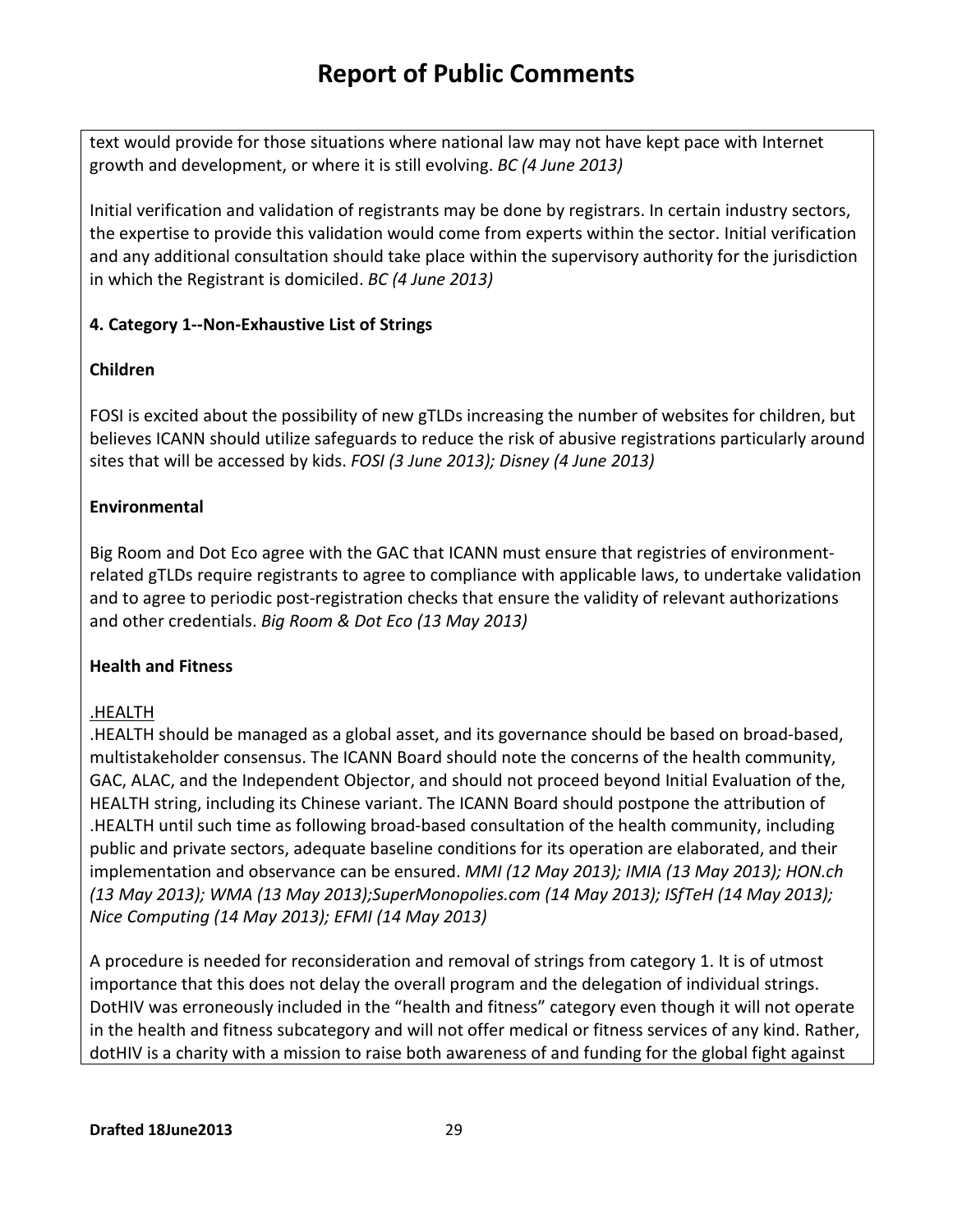AIDs. *dotHIV (14 May 2013)*

## **Financial**

.REIT

## Support for GAC Advice

NAREIT agrees with the GAC Advice that the .REIT new gTLD string must be protected. *NAREIT (14 May 2013)*

ICANN should adopt requirements for generic-term TLDs that will enhance the safety of conducting financial transactions in the Internet marketplace. *PCI (14 May 2013)*

### **INSURANCE**

### Support for GAC Advice

The risk of harm being done to the public interest means that some strings should not be permitted as new gTLDs no matter the level of safeguards applied. We have particular issues with the need for a registry operator to appropriately manage industry views, have the required stability and longevity, while also operating fairly and transparently when allocating second level domain names. Inequity exists where a registry may limit applications within particular jurisdictions. Therefore, the following strings should be declined due to the risk of potential inappropriate domain allocation: .insurance, .autoinsurance, .carinsurance, .insure and .travelersinsurance. *Insurance Council of Australia (14 May 2013)*

# Opposition to GAC Advice

The GAC mistakenly included .travelersinsurance in the list of financial-related gTLD strings that require heightened safeguards. This string (note the "rs" in travelers) is a brand-related gTLD and not a generic string associated with a single type of insurance product. Consumers are abundantly aware that .travelersinsurance is a brand name associated with a company (Travelers) that sells numerous types of insurance products. *AIA (4 June 2013)*

# **Education**

# .UNIVERSITY

### Support for GAC Advice

Not taking into account GAC Advice or the questions raised would drive towards solution (1)--"As is" acceptance of the only domain received and launch in a few months with possibility for anyone to launch domains in it with no regulation or compliance with rules of this community except copyright; confusion is more than possible. Other solutions are:

(2) Reject the current proposal, which opens the possibility for a community project.

(3) Evolution of the .university project (including recommendations from the GAC Advice) to incorporate answers and solutions to these comments; only possible if such evolutions are mandatory and enforced. *G. Malamoud (24 April 2013); SuperMonopolies.com (14 May 2013)*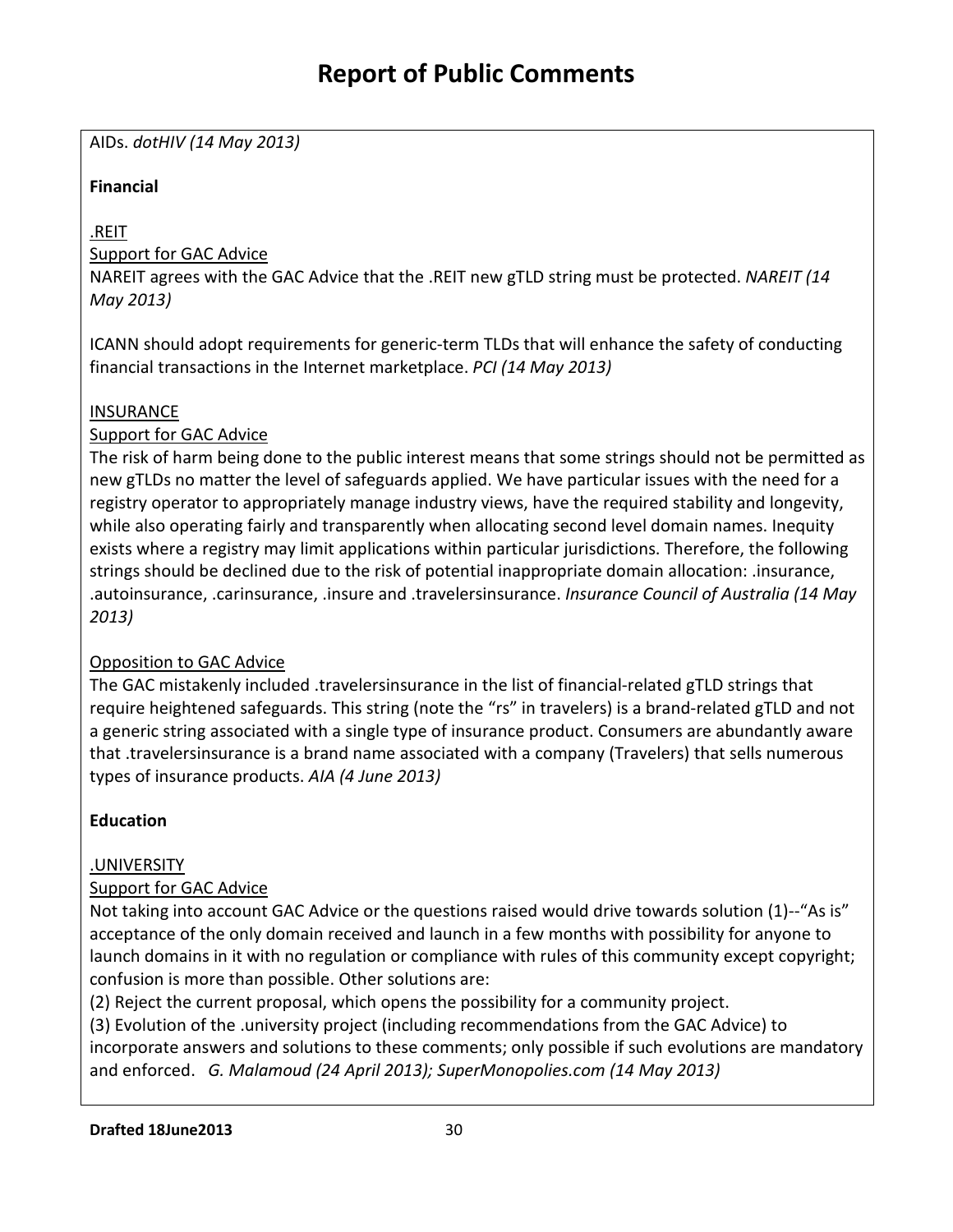#### **Intellectual Property**

### Support for GAC Advice

MARQUES appreciates the GAC's recognition that certain strings target sectors that face persistent intellectual property abuse. *MARQUES (14 May 2013)*

## .TVS

### Opposition to GAC Advice

TVS requests that the GAC reconsider its decision to designate the TVS string as an intellectual property sensitive string. A cursory reading of the TVS application should have revealed that it was not a multi-media centric TLD along the likes of .MOVIE, .VIDEO, etc. but is a brand centric gTLD primarily focused within the automotive industry. It is difficult to reconcile inclusion of TVS in this category, while .PICTURES, .PIC, .STREAM and .COUNTRY (targeted to country music) are not included. While the GAC has designated these lists as non-exhaustive, TVS hopes that the GAC will re-evaluate these lists and make appropriate changes in connection with any further advice that it provides. *TVS (14 May 2013)*

### **Corporate Identifiers**

### Support for GAC Advice

Dot Registry supports implementation of the GAC safeguards whose benefits outweigh their costs. Applying the safeguards will ensure that the Internet serves the user and strengthens the value proposition of these strings, creating integrity and confidence for end users. These particular extensions are directly associated with business entity registration types and represent a clearly defined community in the United States. ICANN should issue these strings under community designations, which is the only way to provide the necessary securities and enforcement mechanisms to protect the U.S. registered business community. *Dot Registry (13 May 2013 & 4 June 2013)*

### **Inherently Governmental Functions**

### **Cyberbullying**

### Support for GAC Advice

GE agrees with the GAC Advice regarding certain extensions and minimizing the risk of cyberbullying and harassment. GE expresses significant worries that some of those gTLDs (as well as others) have been or will be applied to essentially extort money from brand owners. Nearly every company will attempt to defensively register its brands in those spaces similar to the case of .xxx. ICANN should develop policies to discourage registries from operating in a way that serves no public interest beyond taking money from companies looking to protect their own brands. *GE (13 May 2013)*

### Comment

This advice may be appropriate for some applications and not others (e.g., .sucks application contemplates operating the TLD as a venue for product and service reviews). *Neustar (14 May 2013)*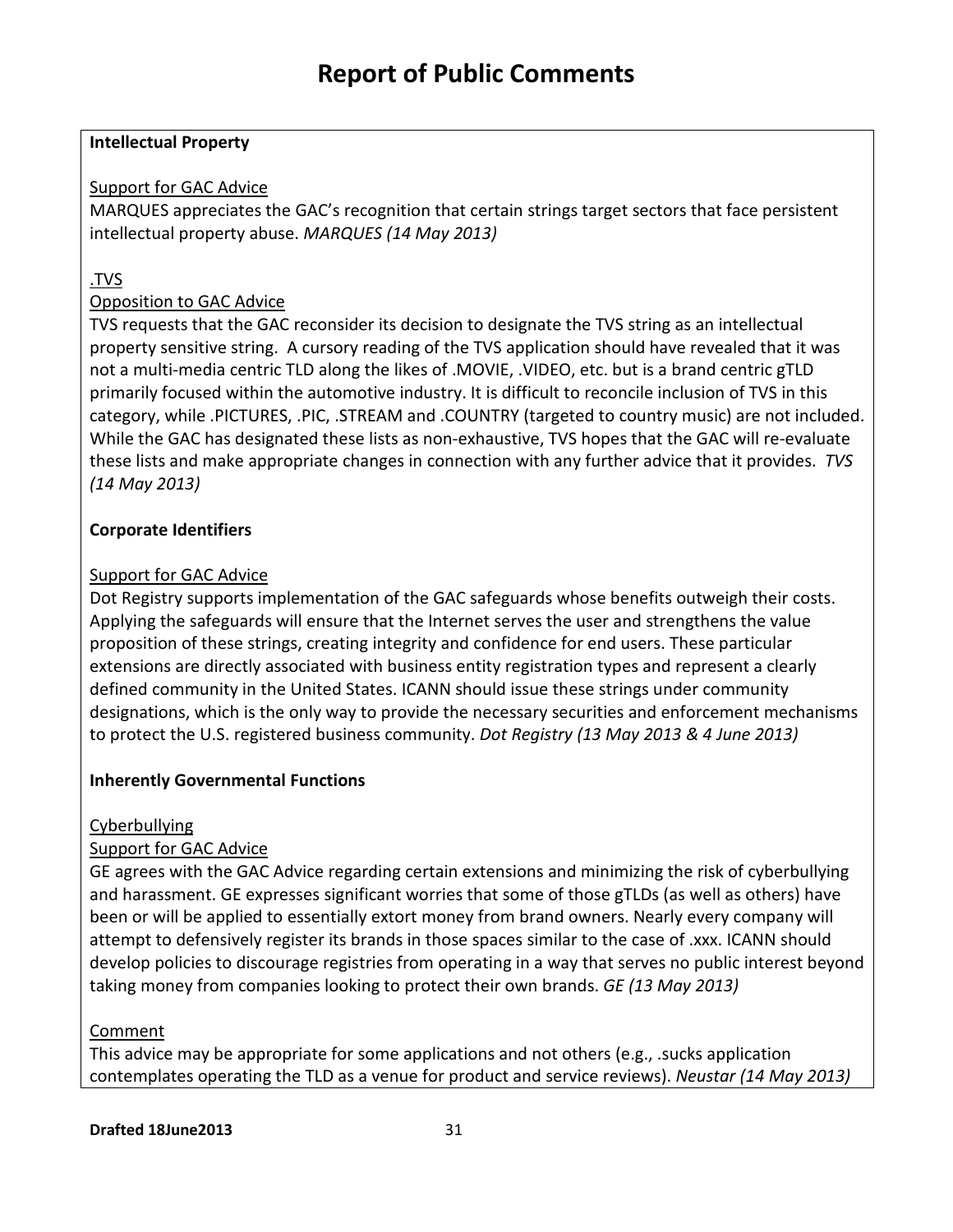This Advice should be implemented on a case-by-case basis as appropriate via added registry agreement specifications. *Verisign (31 May 2013)*

### **Other**

### .SECURE

The Board should add .SECURE to the non-exhaustive list of strings, under Category 1, that should apply the GAC Safeguards. *Artemis Internet (7 May 2013)*

### TRAVEL

All travel industry TLDs should be included, such as .hotel, .hoteis, etc. The TLDs .reise and .reisen, meaning "travel" and "travels" in German, are already included in the list. It is appropriate to include strings related to the regulated hotel industry to protect consumers. *Expedia (14 May 2013)*

### .VIN and .WINE

The strings .wine and .vin should be included in the Annex I Safeguards on New gTLDs; only their inclusion will allow for an adequate respect of GI wines IPRs as established by Article 23 of the WTO TRIPS agreement on trade-related aspects of IPRs and guarantee consumer protection. ICANN should develop a procedure that ensures that GI names cannot be reserved by third parties and enables organizations responsible for the protection of GIs to oppose the reservation of a domain name that consists of or contains the name of a GI (e.g. alternative dispute resolution (ADR)). *EFOW (26 April 2013); CNAOC (30 April 2013); CIVC (3 May 2013); Federdoc (9 May 2013); CECRV (14 May 2013)*

# **B. Category 2--Restricted Registration Policies**

# **1. Restricted Access**

# **a. Support**

The GAC Advice advocates the important concept of restricted access for strings tied to regulated or professional sectors such as insurance. *PCI (14 May 2013); Insurance Council of Australia (14 May 2013)*

COA strongly agrees with the GAC Advice endorsing the possibility of restrictive registration policies for the sensitive strings mentioned in Category 1 of the GAC Advice *COA (14 May 2013); DotMusic (15 May 2013)*

Google agrees with the GAC that for some TLDs it may be appropriate to restrict registrations in a manner appropriate to the risks of the TLD. *Google (14 May 2013); Expedia (14 May 2013)*

# **b. Opposition**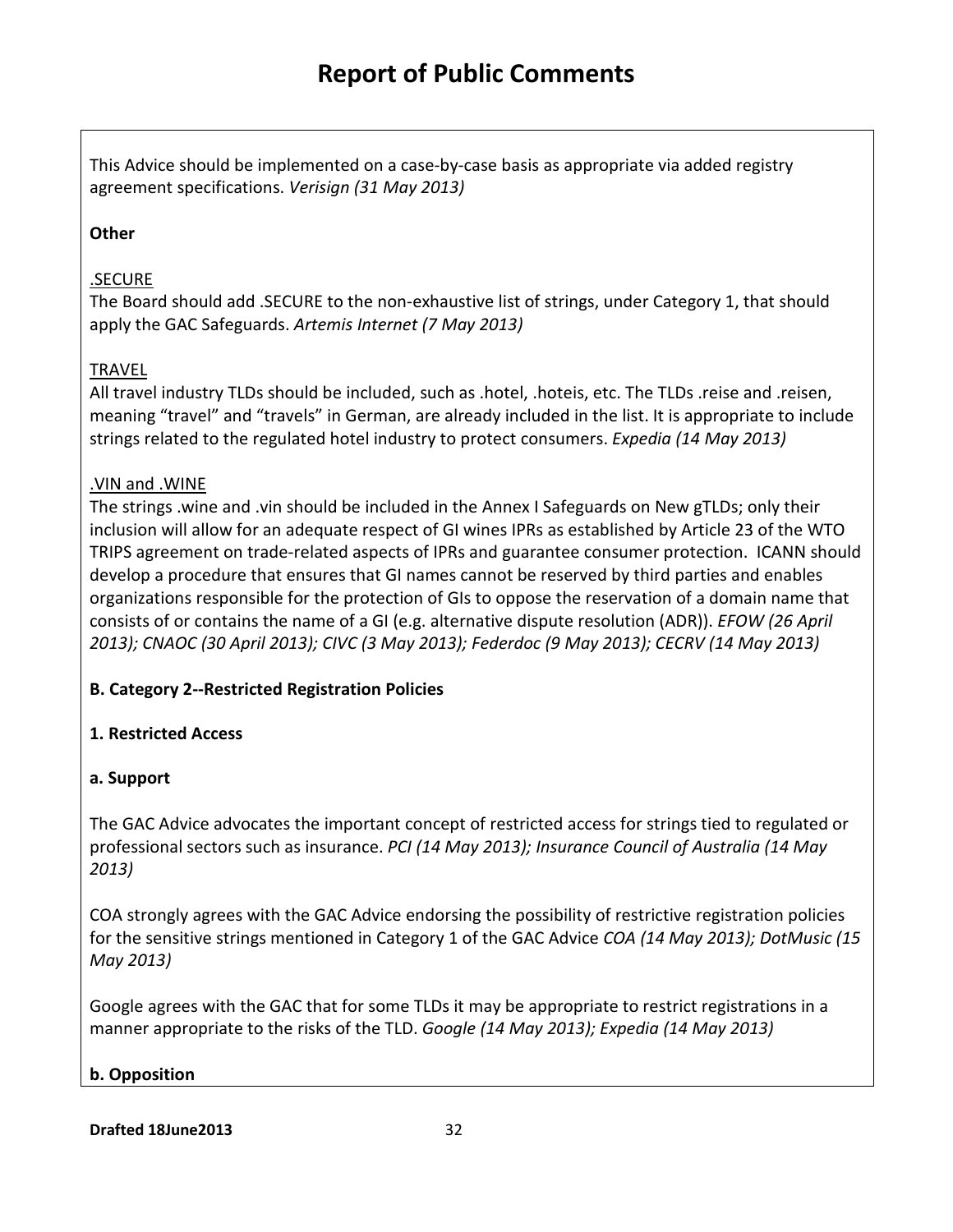The GAC's assertion of a "general rule" to the effect that the gTLD domain space should facilitate open registration is entirely new and wholly unanticipated policy that is in conflict with the new gTLD policy itself. The new gTLD policy clearly permits applications for closed use of generic strings. Prescriptive rules on gTLD types were deliberately avoided in order to promote innovation and to let market forces determine the variety of new TLDs. The "Community Preference" procedure is designed to address public policy concerns. There are also built-in competitive safeguards, which allow competitors to object to applications on a variety of grounds. There is no justification for reversing the conclusions reached during ICANN's Policy Development Process and introducing an entirely new policy based on general and speculative concerns about competition that are not backed by competition theory or economics. *Neustar (14 May 2013)*

The RySG is not aware of any such "general rule" on "open manner" operation--to the contrary, restricted TLDs have been in existence from the beginning of the DNS. The RySG generally agrees, however, that the registration restrictions should be appropriate for the types of risks associated with the TLDs. *RySG (22 May 2013)*

The domain name space should be operated in an open manner and consumer choice and access are paramount for success of all new gTLDs. Any unduly burdensome restrictions on registrants or registrars should be avoided. Placing registration requirements or restrictions on some new gTLDs and not others will unfairly prejudice these new gTLDs when launched into the consumer marketplace. *United TLD (7 May 2013); Donuts (15 May 2013)*

### **c. Comment**

Transparency and equivalent access requirements are common to the domain registration industry so such requirements should be added to registry agreements on a case-by-case basis. For other parts of this safeguard there should be a joint GAC/GNSO group formed to identify risks associated with specific strings and what types of restrictions might cause undue advantage, while taking into consideration business models that offer options like premium names or auctions. *Verisign (31 May 2013)*

### **2. Exclusive Access**

### **a. Support**

GE supports the GAC advice. GE's position is that closed generics should not be allowed, the caveat to that being that the disqualification should be limited to purely generic terms and not top-level domains clearly referring to a company (including where a trademark is combined with a geographic identifier, an industry identifier, or a corporate identifier such as "company" or "inc"). *GE (13 May 2013)*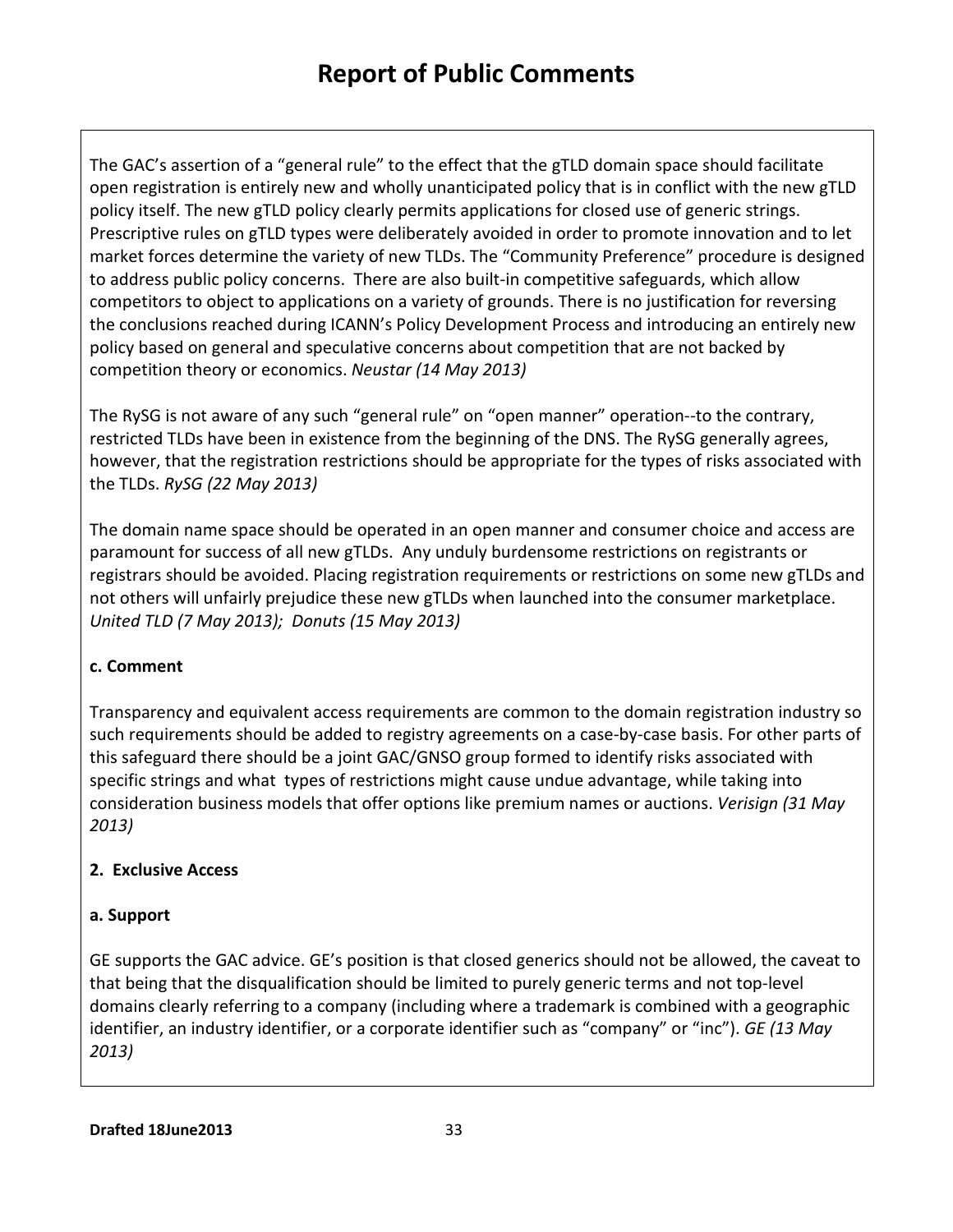The GAC correctly states that exclusive registry access for generic-term TLDs should "serve a public purpose." *PCI (14 May 2013); AIA (14 May 2013); Expedia (14 May 2013); Insurance Council of Australia (14 May 2013); DotMusic (15 May 2013); AAP (15 May 2013); IPA (29 May 2013); AIE (3 June 2013); BC (4 June 2013); Retail Booksellers Committee-Germany (4 June 2013); CTIA (4 June 2013); ACT (4 June 2013); ALAC (4 June 2013)*

The public interest goal requirement as stated is too general and requires greater specificity for enforceability. *ALAC (4 June 2013)*

The New gTLD Board Committee should add relevant meaning to the "public interest" concept by applying the GNSO rationales regarding the promotion of competition, consumer choice, market differentiation, and geographical and service provider diversity as standards for such affirmative objective showings and findings. *AAP (15 May 2013)*

An expedited Policy Development Process with respect to operating these strings in the "public interest" should be undertaken by the community. The Policy Development Process should analyze the process and timing of PICs as well as enforcing those commitments via the draft PIC DRP. There is an urgent need for the ICANN Board, in cooperation with the community, to develop a method for real time participation by the GAC in the Policy Development Process. There is apparently a working group dedicated to this, but an interim solution is needed. *A. Aikman-Scalese (4 June 2013) Verizon (4 June 2013)*

BC suggests options for ways to implement this Safeguard -- e.g. Australia remediation approach, or, add safeguards that would convert a "closed" gTLD into a "managed" TLD. ICANN should also clarify the process for obtaining exemptions from the Registry Code of Conduct. See BC and Verizon comments for suggested options. *BC (4 June 2013); Verizon (4 June 2013)*

It is not sufficient for a closed registry simply to seek an exemption from the Registry Code of Conduct based on the number of domain names it may choose to register for itself in the closed space. It is important that the public interest goal be interpreted in the broadest possible manner to ensure competition and avoid consumer confusion. *Verizon (4 June 2013)*

Accor supports the GAC in its approach insofar as it aims to avoid establishing monopolies and to protect consumer interests. These safeguards are all the more important when certain applicants have chosen to apply for closed control of a generic term designating a particular industry while they are in fact already engaged in the conduct of business activities in that industry. The main risk is that delegation of a generic term matching an economic sector to one single player will lead to a monopoly by excluding direct and indirect competitors. Major stakeholders have expressed opposition to these closed generic gTLD applications. Accor urges ICANN to implement the GAC Advice safeguards and to forbid any "closed generic" gTLD application for a generic term. *Accor (13 May 2013); FHE (13 May 2013); FOHB (14 May 2013); ACT (14 May 2013 & 4 June 2013); AHA (16 May 2013); IPA (29 May 2013); AIE (3 June 2013); Retail Booksellers Committee--Germany (4 June 2013)*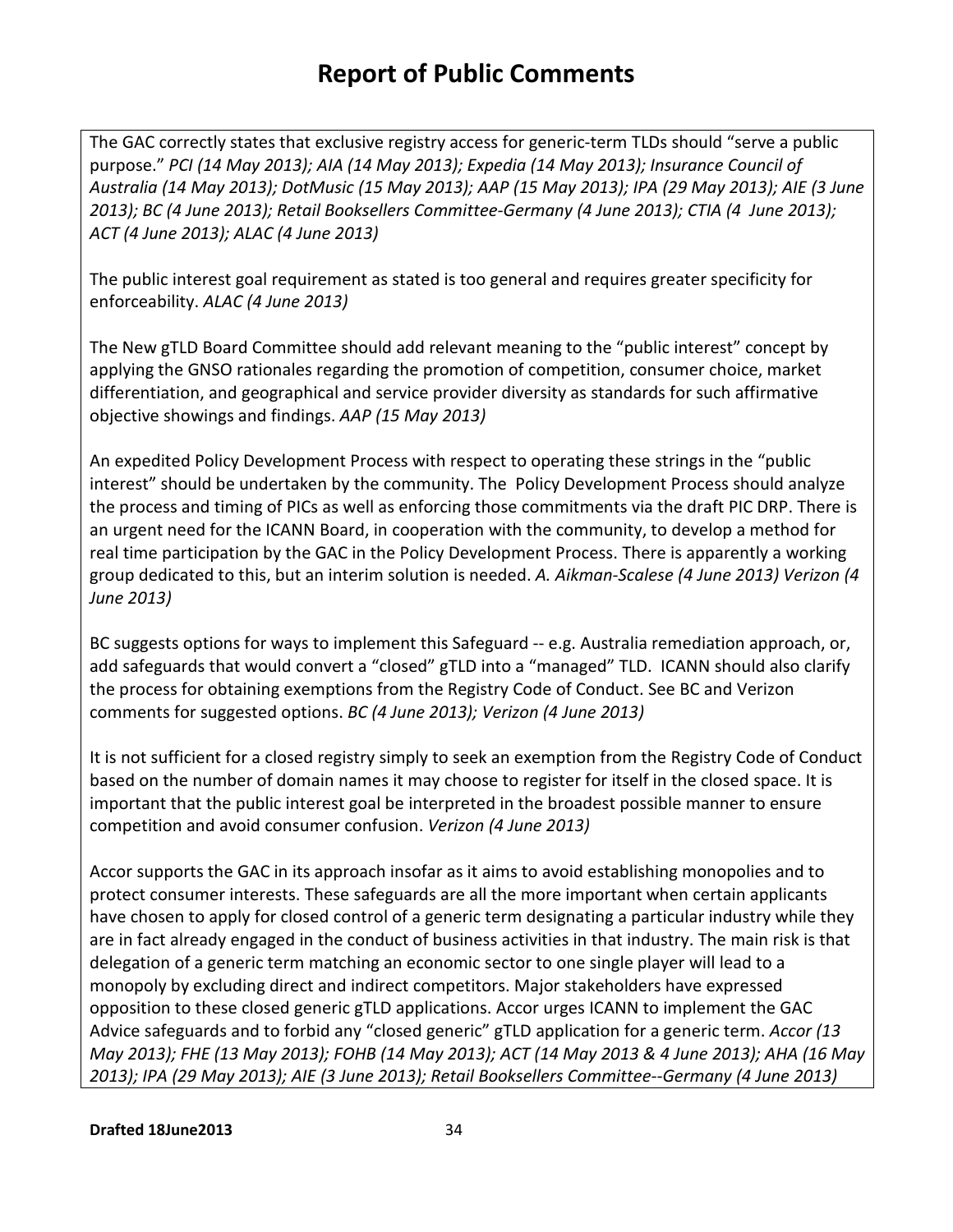Closed generic TLDs should not be allowed. *SuperMonopolies.com (14 May 2013); GSMA (14 May 2013; Rakuten (14 May 2013); JANE (14 May 2013); Kobo (14 May 2013); FairSearch.org (14 May 2013); Indigo (14 May 2013); GSMA (14 May 2013); Michelin (15 May 2013); The PA (29 May 2013); CTIA (4 June 2013)*

# **b. Opposition**

This represents entirely new and unanticipated policy, and in many cases is in direct tension with the Advice on category 1 strings, where the GAC has called for specific limits on registration at the second level. The Community Preference policy was intended to address public interest issues arising in connection with certain generic strings, and it should be implemented in a manner that protects such interests. *Neustar (14 May 2013); RySG (22 May 2013)*

Requiring applicants to demonstrate some additional public interest goal in this context would reverse the deliberate choices made by the ICANN community in its bottom-up process and impose new evaluation criteria in violation of the GAC's New gTLD principle that requires ICANN to evaluate applicants "against transparent and predictable criteria, fully available to the applicants prior to the initiation of the process." *RySG (22 May 2013)*

Policy issues on "closed generic" TLDs should be resolved through the multistakeholder process, not unilaterally by the GAC. *NCSG (14 May 2013)*

A public interest standard is vague and difficult to define and therefore is susceptible to being applied in an arbitrary manner. Valuable innovations are likely to be blocked if ICANN attaches a public interest requirement to exclusive access registries. *Technology Policy Institute (14 May 2013)*

The concept of the "public interest" is almost vague enough to be meaningless, but even where consensus can be found it varies greatly by region. *Tucows (14 May 2013)*

Because the determination of whether a string is truly "generic" is unclear, and because the GAC did not adequately define what would constitute a public interest, at this time ICANN should not adopt the GAC's recommendation that the exclusivity of closed gTLDs should serve a public interest. *J. Kesan and C. Hayes (14 May 2013)*

# Status Quo--Open and Closed Generic TLDs

MARQUES reiterates its earlier-stated position that the status quo as set out in the Applicant Guidebook should apply so that both open and closed generics should continue to be allowed in this first application round but both should be subject to significant scrutiny after launch by ICANN to ensure that the interests of rights owners and consumers are protected. *MARQUES (14 May 2013)*

### **c. Comment**

**Drafted 18June2013** 35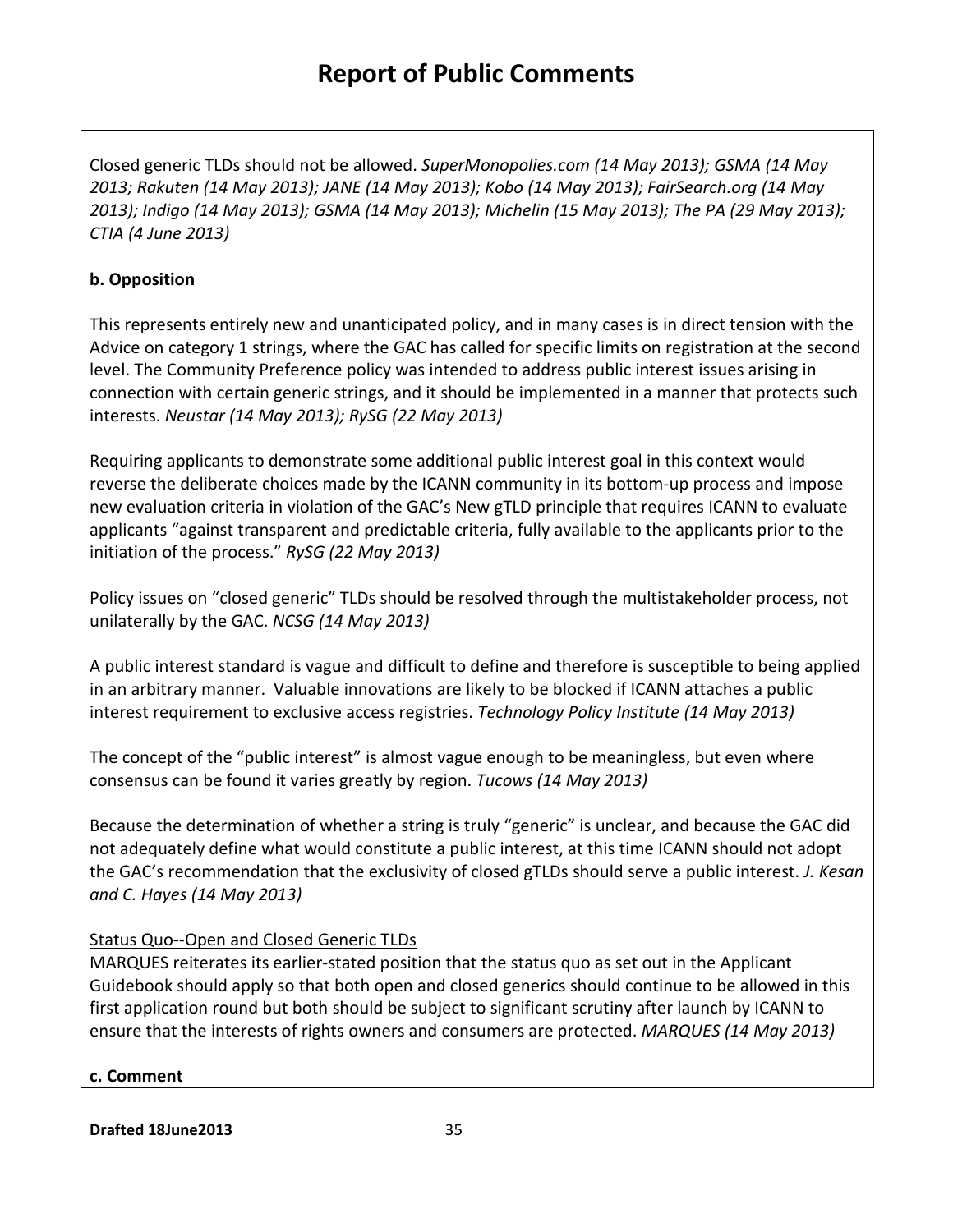ICANN should discuss this advice with the GAC to ensure that the "public interest" standard is defined and consistently applied. *Verisign (31 May 2013)*

## **III. GAC ADVICE--OTHER ISSUES**

**A. Strings for Further GAC Consideration (GAC Advice IV.1.c)**

### **1. Support**

### .WINE

EFOW supports the GAC position concerning .wine and .vin. ICANN must take into account the opinions of professional organizations and governments. Further examination by the GAC is required at the ICANN July meeting. Given the prejudice that these two strings may cause to the intellectual property rights of Geographical Indication (GI) wines, ICANN must not proceed beyond Initial Evaluation with the four applications it has received. *EFOW (26 April 2013); CNAOC (30 April 2013); CIVC (3 May 2013); Federdoc (9 May 2013); CECRV (14 May 2013)*

# **2. Opposition**

### Lack of clarity and harm to businesses

The GAC provides no clear rubric for the treatment of specific strings it has identified as requiring further consideration in IV.1.c.i. Several business entities have expended significant resources in developing brands and applying for corresponding gTLDs in good faith under existing guidelines. It would be unfair to veto their efforts at this stage when no specific harm has been articulated by the GAC regarding the possibility of granting their applications. There are procedures in place--including under national laws--to deal with conflicts between a trademark and other interests. *J. Lipton (7 May 2013); J. Kesan and C. Hayes (14 May 2013); Valideus (14 May 2013); RrSG (15 May 2013)*

The GAC must issue its advice in a timely manner. If it is unable to do so at or before the Durban meeting, then ICANN must allow these applications to proceed. *RrSG (15 May 2013)*

### Uncertainty

ICANN should adhere to the carefully negotiated lists of prohibited strings in the Applicant Guidebook and reject the new GAC Advice in this specific area because it will undermine the multistakeholder governance experiment and ICANN's credibility. It will erode the confidence of global businesses that are future contracted parties, who relied in good faith on the GAC-agreed Applicant Guidebook. Following the GAC Advice in this area would upset global trademark norms and expose current and future applicants to limitless uncertainty. It would give individual governments a veto power over applications, creating new law through the auspices of ICANN. This exceeds the intended powers of the GAC. *MARQUES (14 May 2013); Valideus (14 May 2013)*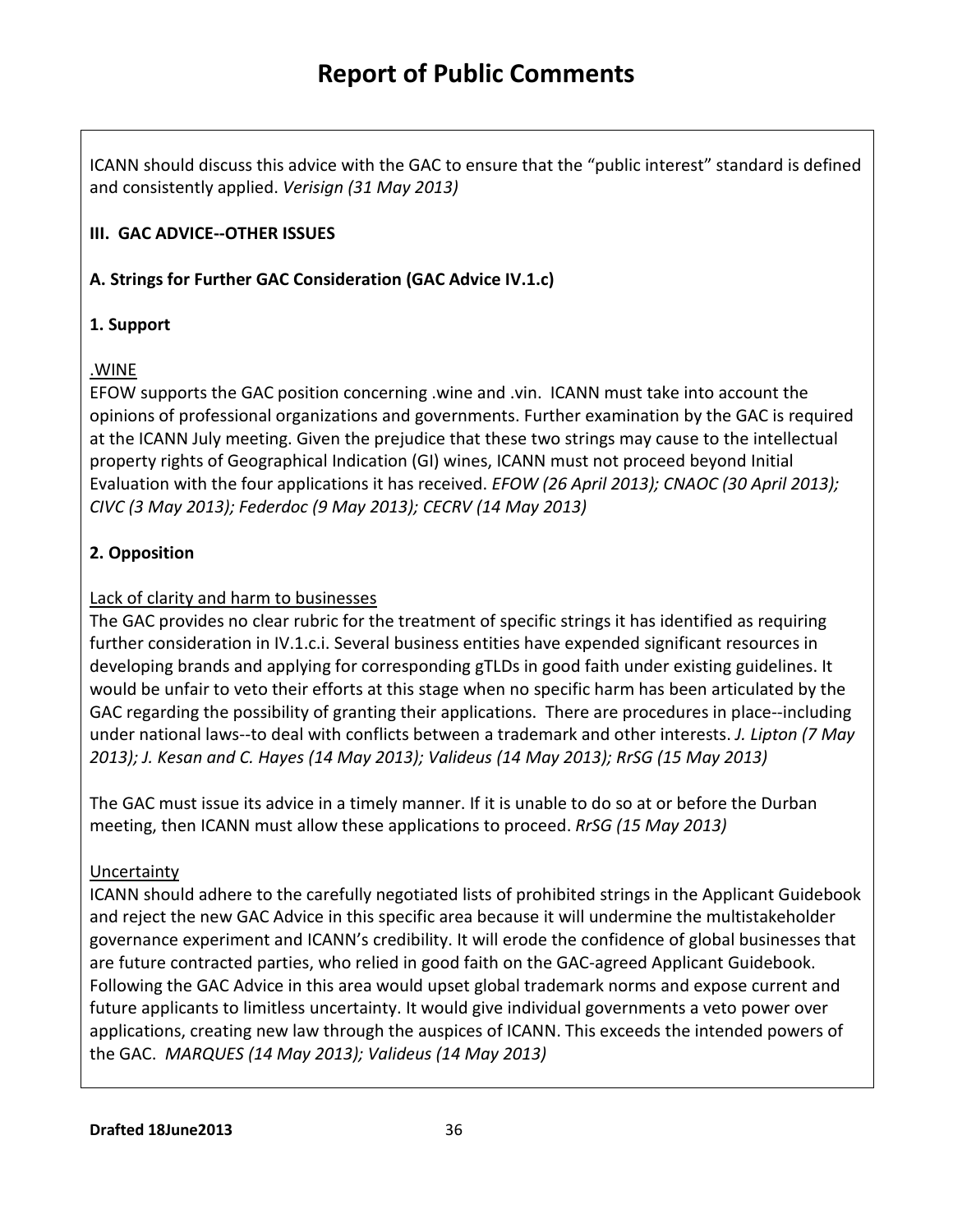The GAC Advice for strings that "should not proceed beyond Initial Evaluation" includes names that fall outside of the definition of geographic names in the Applicant Guidebook. Given that the complaining governments themselves permit and protect non-confusing commercial use of identical strings, the names cannot be fairly said to conflict with national law or raise cultural or religious sensitivities. In addition, the Applicant Guidebook provides for review by the Independent Objector. Use of the GAC objection process in those cases raises issues of fundamental fairness, transparency and predictability. *Neustar (14 May 2013); RySG (22 May 2013)*

Section IV.1.c raises a concern about the designation of certain strings, which already exist as protected trademarks in the relevant countries, which strongly suggests that their source-indicating function can co-exist with their geographic meaning. The principle regarding "closed generics" that ICANN should allow strings that identically match the applicant's trademark for the same or related goods or services to be provided in connection with the proposed TLD, regardless of whether or not those TLDs are also ordinary dictionary terms should apply equally to trademarks that are also geographic names (provided they do not appear on a reserved list). *INTA Internet Committee (4 June 2013)*

### **B. Community Support for Applications (IV.1.e)**

# **1. Support**

dotBERLIN welcomes and strongly supports this provision. *dotBERLIN (14 May 2013); FIBA (14 May 2013); IRB (14 May 2013); IRB (14 May 2013); PCI (14 May 2013); DOTZON (14 May 2013); DotMusic (15 May 2013); CTIA (4 June 2013)*

# **2. Comment**

### Board Action Not Required

Google notes that prioritization of applications that represent a well-defined community has already been incorporated into the New gTLD program and should not require further consideration or action by the Board. *Google (14 May 2013)*

### **C. Singular and Plural Versions of the Same String as TLD (IV.1.f)**

### **1. Support**

GE strongly agrees that ICANN should rethink permitting singular and plurals of the same strings. There is significant possibility for consumer confusion and for drastically higher costs for affected trademark owners (e.g. for sunrise registrations, defensive registrations, cybersquatting and other malicious actions by third parties). *GE (13 May 2013) ; ANA (14 March 2013); Expedia (14 May 2013); DotMusic (15 May 2013)*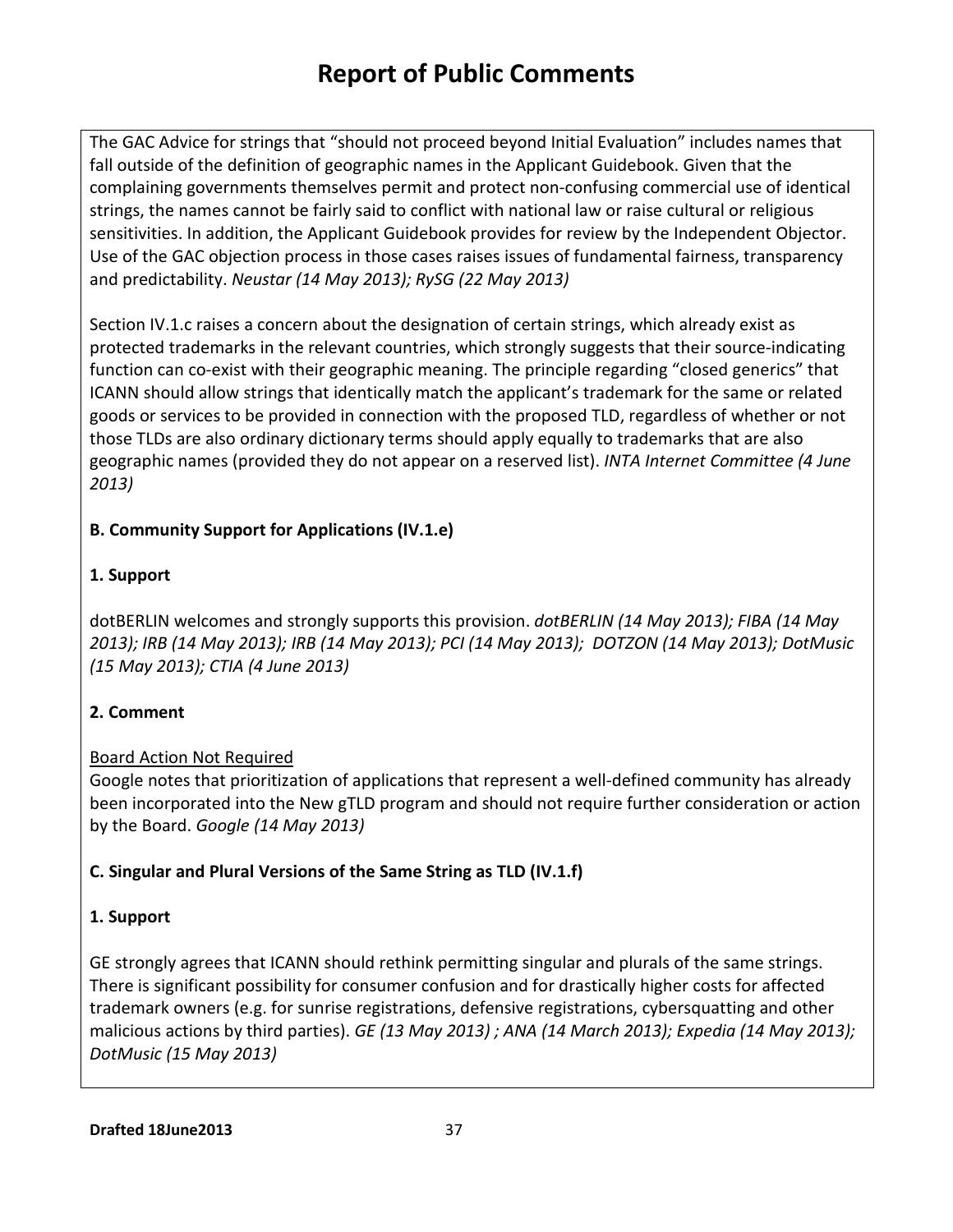Not allowing singular and plural versions avoids an issue for future rounds where a hugely successful new gTLD has it success capitalized upon in a future round by another applicant applying for the singular or plural version of the same string. This could cause consumer confusion and lead to the collapse of a gTLD registry as its brand is diluted. *Expedia (14 May 2013)*

While we support the idea of permitting synonymous gTLDs (e.g. .find and .search), prohibiting the registration of the plural form of the same word as the GAC suggests provides a good boundary. *J. Kesan and C. Hayes (14 May 2013)*

The Board may consider limiting delegation of singular and plural forms to a single string. If the Board elects to take this course, it should provide a clear mechanism for decontention between singular and plural forms, and limit the application of this principle to situations where confusion between the strings is probable. *Google (14 May 2013)*

### **2. Opposition**

The GAC's suggestion that ICANN "rethink" permitting singular and plurals of similar gTLDs could hobble ICANN in fulfilling its job to be visionary and to build a foundation that will serve the Internet's users far into the future. ICANN needs to lay farsighted groundwork for the possibility of 20,000- 30,000 gTLDs in 20 years and other major changes. Limiting singular and plurals would marginalize the utility of naming spectrum and the success of the entire New gTLD Program, and limit competition in pricing. *F. Schilling (25 April 2013); SuperMonopolies.com (14 May 2013)*

An attempt by the GAC to impose a one size fits all litmus test without a proper legal analysis based on established international law could lead to unintended consequences. *TVS (14 May 2013)*

### **D. Protections for Intergovernmental Organizations (IV.1.g)**

### **1. Opposition**

In the GAC's 22 March 2013 letter to the ICANN Board, the GAC advises that IGO acronyms should not be registered by third parties without IGO consent. ISO has strong concerns with the GAC proposal and firmly opposes any block of the acronym "ISO." To implement a block on the term "ISO" (requiring its release be permitted by the International Sugar Organization) disregards the longstanding rights and important mission of the International Organization for Standardization and would be unacceptable. ISO requests that ICANN reject the GAC's 22 March 2013 proposal and instead support a balanced approach that allows both INGOs and IGOs to benefit from special protections on the basis of objective and non-discriminatory conditions that meaningfully balance coexisting rights and legitimate uses. *ISO (13 May 2013)*

### **2. Comment**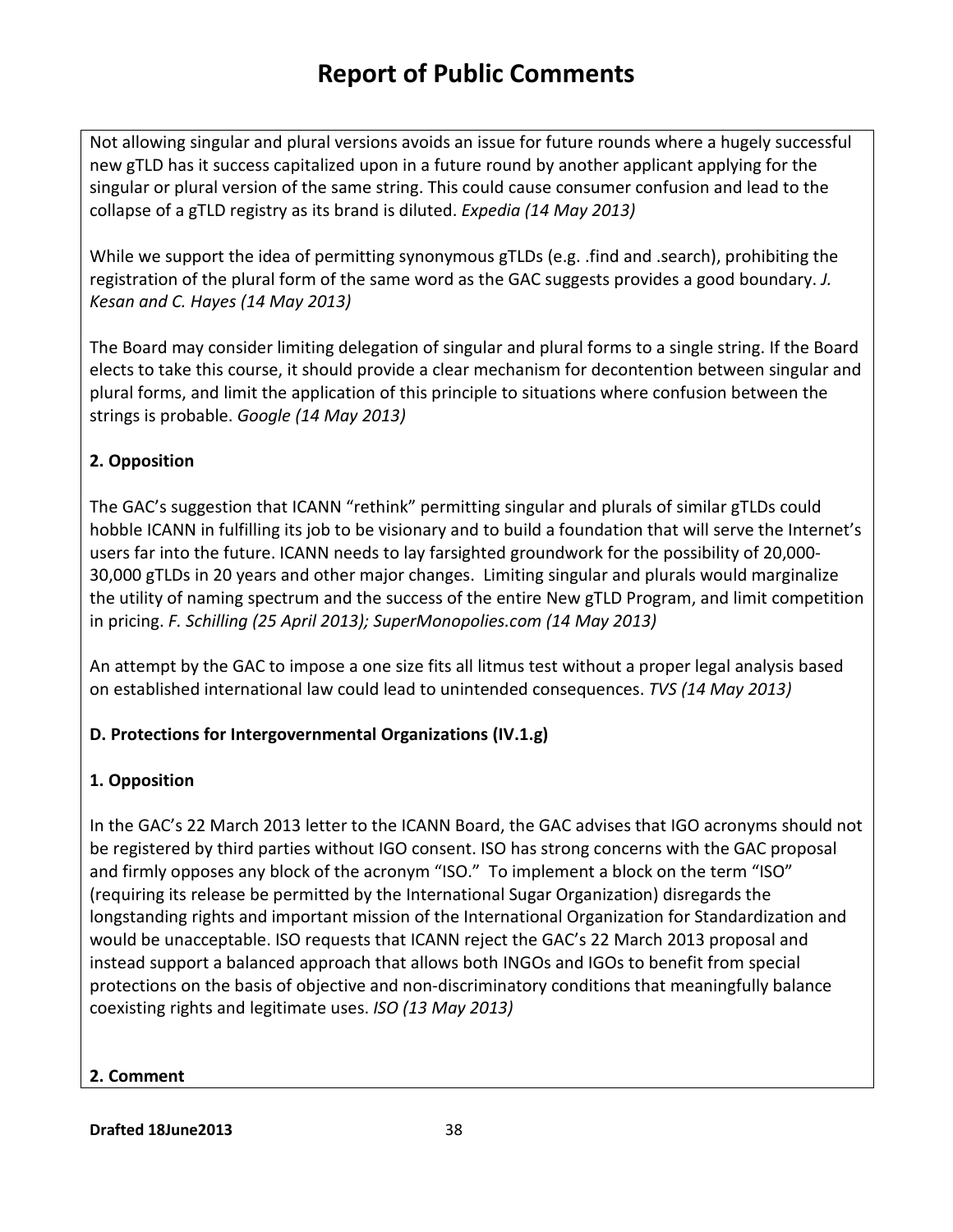The ICANN Board should ensure that any interim solution regarding protections for IGOs is compatible with the work of the ongoing IGO-INGO PDP. *Google (14 May 2013)*

In considering the GAC Advice on protections for IGOs, ICANN must consider the effects of its actions on both the private sector and the government sector, whose interests can sometimes be in conflict. *J. Kesan and C. Hayes (14 May 2013)*

# **E. Registrar Accreditation Agreement (RAA) (IV.2)**

### **1. Support**

GE agrees that the 2013 RAA should be finalized before any new gTLD contracts are approved at least as to open registries. GE also supports the recent Registry Agreement amendment that new gTLD operators are required to use only those registrars that have signed the 2013 RAA. *GE (13 May 2013); ANA (14 May 2013)*

### **2. Comment**

Board Action Not Required. Use of the 2013 RAA has already been incorporated into the New gTLD Program and should not require further consideration or action by the Board. *Google (14 May 2013)*

### **F. International Olympic Committee and Red Cross/Red Crescent (IV.4)**

Board Action Not Required. Google notes that protection of Red Cross and IOC names has already been incorporated into the New gTLD Program and should not require further consideration or action by the Board. *Google (14 May 2013)*

### **G. Public Interest Commitments Specifications (Annex II)**

The GAC has listed various questions regarding PICs. GE believes that each of these questions is important and should be properly studied and evaluated by ICANN. Many of the GAC's questions are equally relevant to applications for which PICs were not submitted. *GE (13 May 2013); ANA (14 May 2013)*

ALAC urges the ICANN Board to ensure that the questions posed by the GAC, as well as those concerns identified by ALAC comments on the PIC DRP are addressed urgently, and that clarification on the enforceability of the PIC be relayed clearly and comprehensively to the ICANN community by the time of the ICANN meeting in Durban. *ALAC (4 June 2013)*

# **IV. NEW gTLD PROGRAM--OTHER ISSUES**